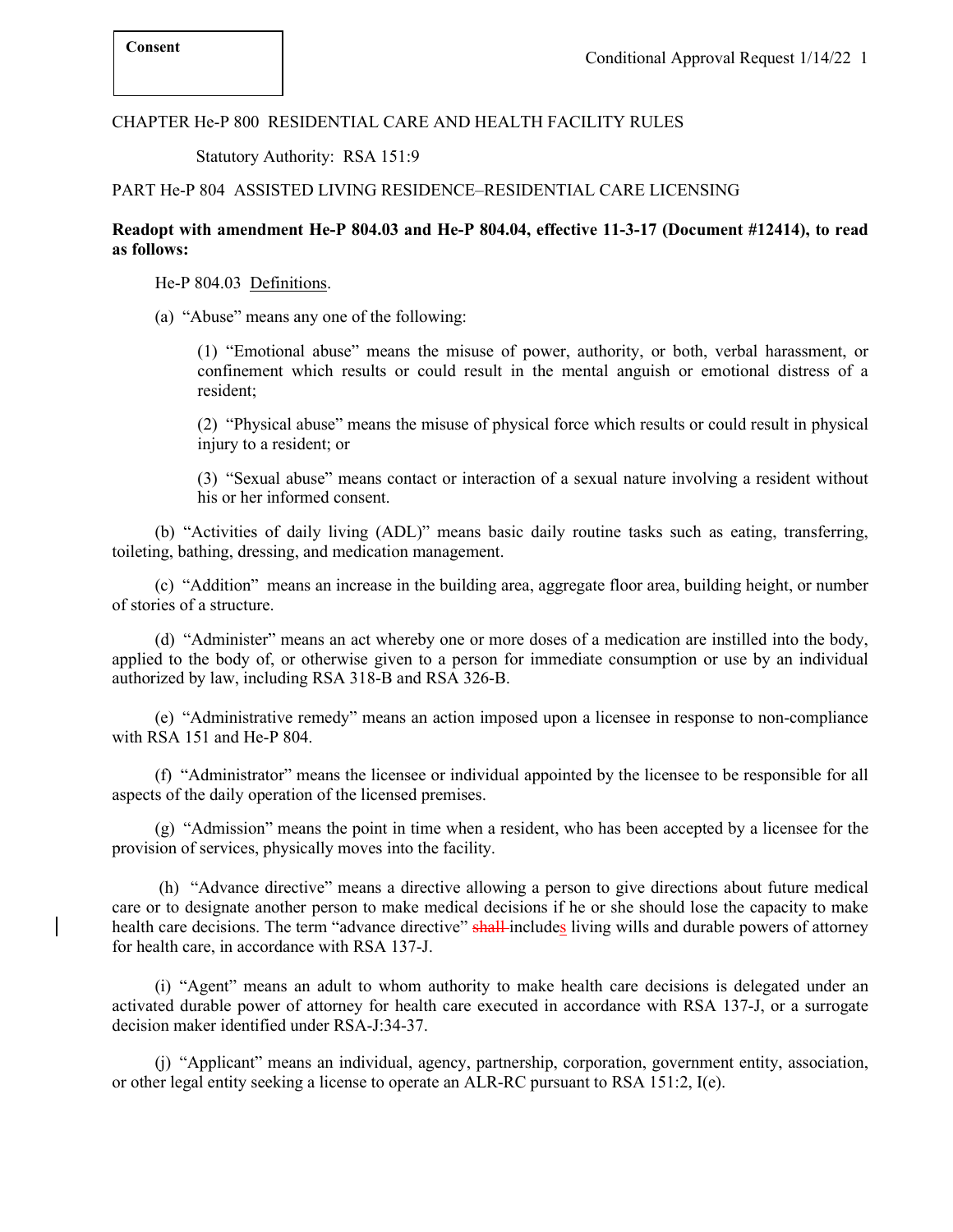(k) "Area of non-compliance" means any action, failure to act, or other set of circumstances that cause a licensee to be out of compliance with RSA 151, He-P 804, or other federal or state requirements.

 (l) "Assessment" means an evaluation of the resident to determine the care and services that are needed.

 (m) "Assisted living residence–residential care (ALR-RC)" means a long term care residence providing personal care at the residential care level pursuant to RSA 151:9, VII(a)(1).

(n) "Care assessment for residential services  $(CARES)$  tool  $(CARES)$ " means the document developed by the department to assess the needs of a resident or prospective resident as required by RSA 151:5-a, I.

 (o) "Care plan" means a written guide developed by the licensee, in consultation with the resident, guardian, agent, or personal representative, if any, as a result of the assessment process for the provision of care and services.

 (p) "Change of ownership" means the transfer of the controlling interest of an established ALR-RC to any individual, agency, partnership, corporation, government entity, association or other legal entity.

 (q) "Chemical restraints" means any medication that is used for discipline or staff convenience, in order to alter a resident's behavior such that the resident requires a lesser amount of effort or care, and is not in the resident's best interest, and not required to treat medical symptoms.

(r) "Clinical laboratory improvement amendments (CLIA)" means the requirements outlined at 42 CFR Part 493 which set forth the conditions that all laboratories must meet to be certified to perform testing on human specimens. A laboratory is defined as a facility for the biological, microbiological, serological, chemical, immunohematological, hematological, biophysical, cytological, pathological, or other examination of materials derived from the human body for the purpose of providing information for the diagnosis, prevention, or treatment of any disease or impairment of, or the assessment of the health of, human beings. These examinations also include procedures to determine, measure, or otherwise describe the presence or absence of various substances or organisms in the body. Facilities only collecting or preparing specimens, or both, or only serving as a mailing service and not performing testing are not considered laboratories.

 (s) "Commissioner" means the commissioner of the New Hampshire department of health and human services, or his or her designee.

 (t) "Core services" means those minimal services to be provided to any resident by the licensee that aremust be included in the basic rate.

 (u) "Critical Incident Stress Management (CISM)" means an adaptive, short-term psychological helping-process that focuses solely on an immediate and identifiable problem. Its purpose is to enable people to return to their daily routine more quickly and with less likelihood of experiencing [post-traumatic stress](https://en.wikipedia.org/wiki/Post-traumatic_stress_disorder)  [disorder.](https://en.wikipedia.org/wiki/Post-traumatic_stress_disorder)

(v) "Days" means calendar days unless otherwise specified in the rule.

 (w) "Demonstrated competency" means the ability of the employee to demonstrate to an evaluator that he or she is able to complete the required task in a way that reflects the minimum standard including, but not limited to, a certificate of completion of course material or a post test to the training provided.

 (x) "Department" means the New Hampshire department of health and human services at 129 Pleasant Street, Concord, NH 03301.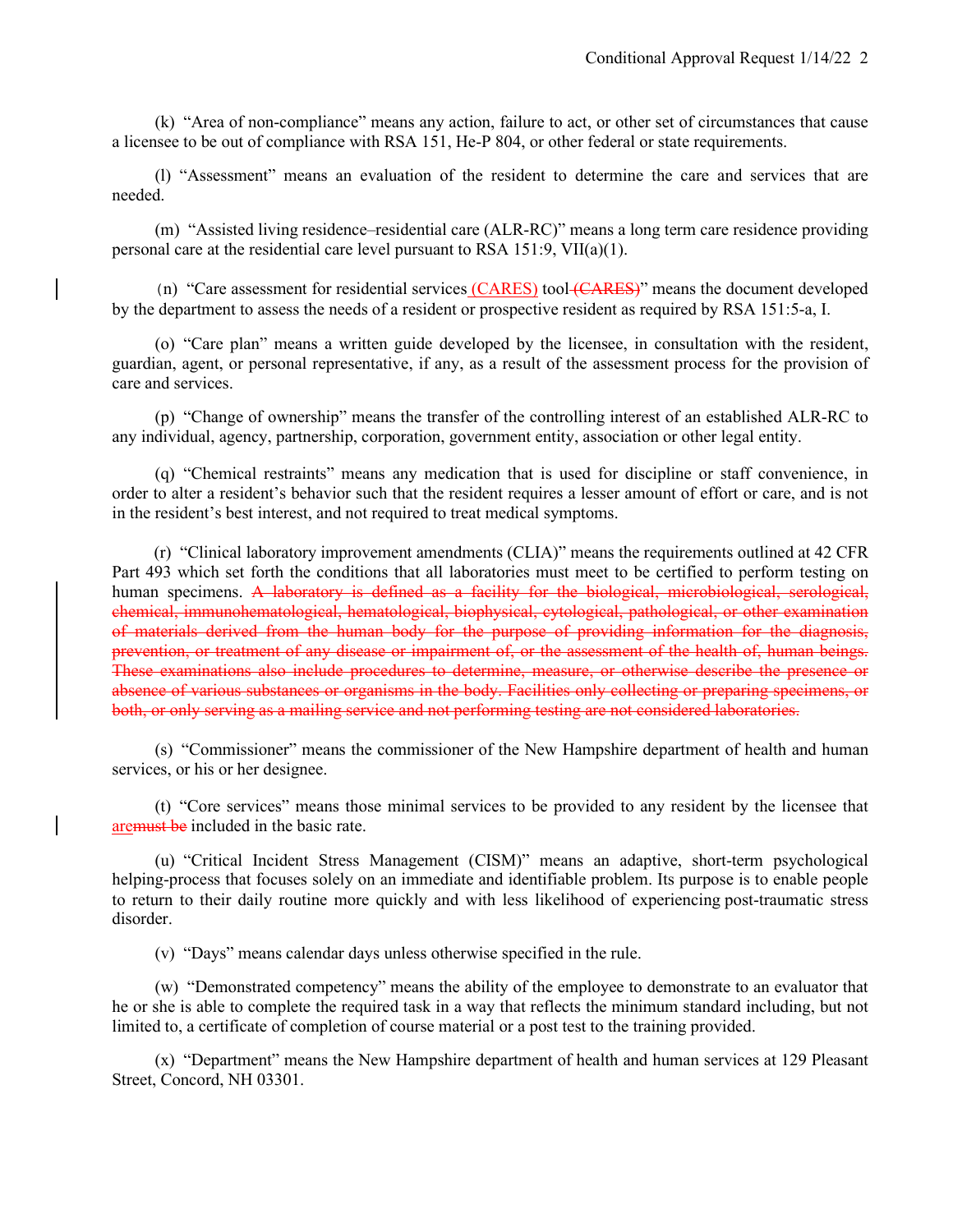(y) "Direct care" means hands-on care and services provided to a resident, including but not limited to medical, nursing, psychological, or rehabilitatitive treatments, bathing, transfer assistance, feeding, dressing, toileting, and grooming.

 (z) "Directed plan of correction" means a plan developed and written by the department that specifies the actions the licensee must take to correct identified areas of non-compliance.

(aa) "Discharge" means moving a resident from a licensed facility or entity to a non-licensed facility or entity.

(ab) "Do not resuscitate order (DNR order)", means an order, signed by a licensed provider, that in the event of an actual or imminent cardiac or respiratory arrest, chest compression, and ventricular defibrillation will not be performed, the resident will not be intubated or manually ventilated, and there will be no administration of resuscitation drugs. This term also includes "do not attempt resuscitation order (DNAR order)".

 (ac) "Elopement" means when a resident who is cognitively, physically, mentally, emotionally, or chemically impaired wanders away, walks away, runs away or otherwise leaves a caregiving facility or environment unsupervised or unnoticed, without the knowledge of the licensee's personnel. "Elopement" means when a resident who is cognitively, physically, mentally, emotionally, or chemically impaired, or cognitively intact wanders away, walks away, runs away, escapes, or otherwise leaves a caregiving facility or environment unsupervised or unnoticed, without knowledge of the licensee's personnel.

(ad) "Emergency plan" means a document outlining the responsibilities of personnel in an emergency.

(ae) "Employee" means anyone employed by the ALR-RC and for whom the ALR-RC has direct supervisory authority.

(af) "Enforcement action" means the imposition of an administrative fine, the denial of an application, or the revocation or suspension of a license in response to non-compliance with RSA 151 or He-P 804.

 (ag) "Equipment" means any plumbing, heating, electrical, ventilating, air-conditioning, refrigerating, and fire protection equipment, and any elevators, dumbwaiters, escalators, boilers, pressure vessels, or other mechanical facilities or installations related to building services, not to include portable refrigerators. This term includes "fixtures".

 (ah) "Exploitation" means the illegal use of a resident's person or property for another person's profit or advantage, or the breach of a fiduciary relationship through the use of a person or person's property for any purpose not in the proper and lawful execution of a trust, including, but not limited to, situations where a person obtains money, property, or services from a resident through the use of undue influence, harassment, duress, deception, or fraud.

(ai) "Facility" means "facility" as defined in RSA 151:19, II.

 (aj) "Guardian" means a person appointed in accordance with RSA 464-A to make informed decisions relative to the resident's health care and other personal needs.

 (ak) "Health care occupancy" means facilities that provide sleeping accommodations for individuals who are incapable of self-preservation because of age, physical or mental disability, or because of security measures not under the occupant's or occupants control.

 (al) "Household member" means the caregiver, all family members, and any other individuals age 17 or older, other than residents, who have resided at the licensed premises for more than 30 days.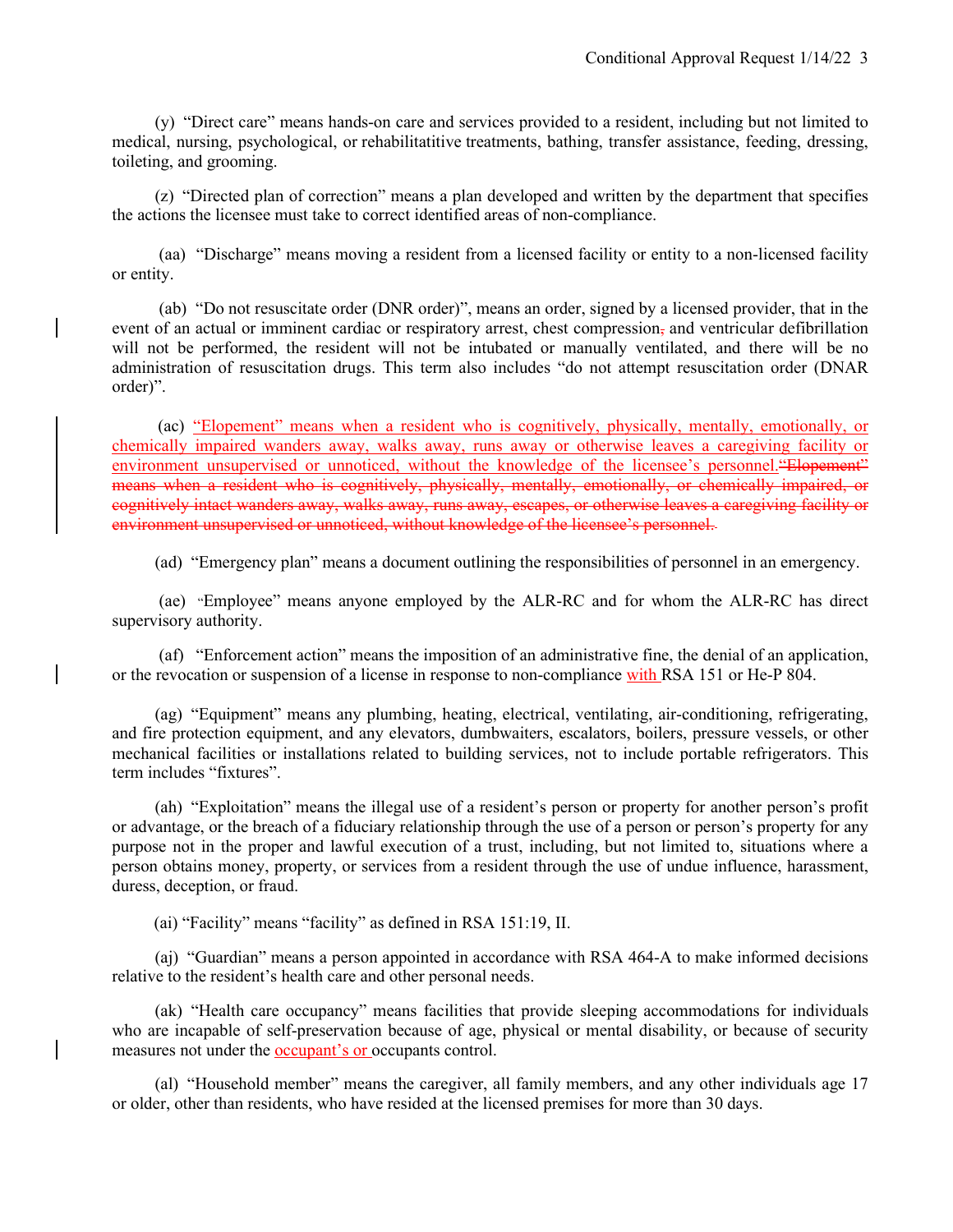(am) "Incident Command System (ICS)" means a standardized on-scene emergency management system specifically designed to provide for the adoption of an integrated organizational structure that reflects the complexity and demands of single or multiple incidents, without being hindered by jurisdictional boundaries. ICS is the combination of facilities, equipment, personnel, procedures, and communications operating within a common organizational structure, designed to aid in the management of resources during incidents.

(an) "Infectious waste" means those items specified by Env-Sw 103.28Wm 904.

(ao) "Informed consent" means the decision by a resident, his or her guardian, agent, or surrogate decision-maker to agree to a proposed course of treatment, after the resident, guardian, agent, or surrogate decision-maker has received full disclosure of the facts, including information about risks and benefits of the treatment and available alternatives, needed to make the decision intelligently.

 (ap) "In-service" means an educational program which is designed to increase the knowledge, skills, and overall effectiveness of personnel.

 (aq) "Inspection" means the process followed by the department to determine an applicant's or a licensee's compliance with RSA 151 and He-P 804 or to respond to allegations, pursuant to RSA 151:6, of non-compliance with RSA 151 and He-P 804.

(ar) "Laboratory" means any building, place, or mobile laboratory van, for the biological, microbiological, serological, chemical, immunohematological, biophysical, cytological, pathological or other examination of materials derived from the human body for the purpose of providing information for the diagnosis, prevention or treatment of disease.

(asr) "License" means the document issued by the department or licensee of an ALR-RC which authorizes operation in accordance with RSA 151 and He-P 804, and includes the name of the licensee, the name of the business, the physical address, the licensing classification, the effective date, and license number.

 (ats) "License certificate" means the document issued by the department to an applicant or licensee that, in addition to the information contained on a license, includes the name of the administrator, the type(s) of services authorized, and the number of beds for which the ALR-RC is licensed.

(aut) "Licensed practitioner" means a:

- (1) Medical doctor;
- (2) Physician's assistant;
- (3) Advanced practice registered nurse (APRN);
- (4) Doctor of osteopathy;
- (5) Doctor of naturopathic medicine; or

(6) Any other practitioner with diagnostic and prescriptive powers licensed by the appropriate state licensing board.

 $(av<sub>H</sub>)$  "Licensed premises" means the building or buildings that comprise the physical location that the department has approved for the licensee to conduct operations in accordance with its license.

 $(aw\psi)$  "Licensee" means any person or other legal entity to which a license has been issued pursuant to RSA 151.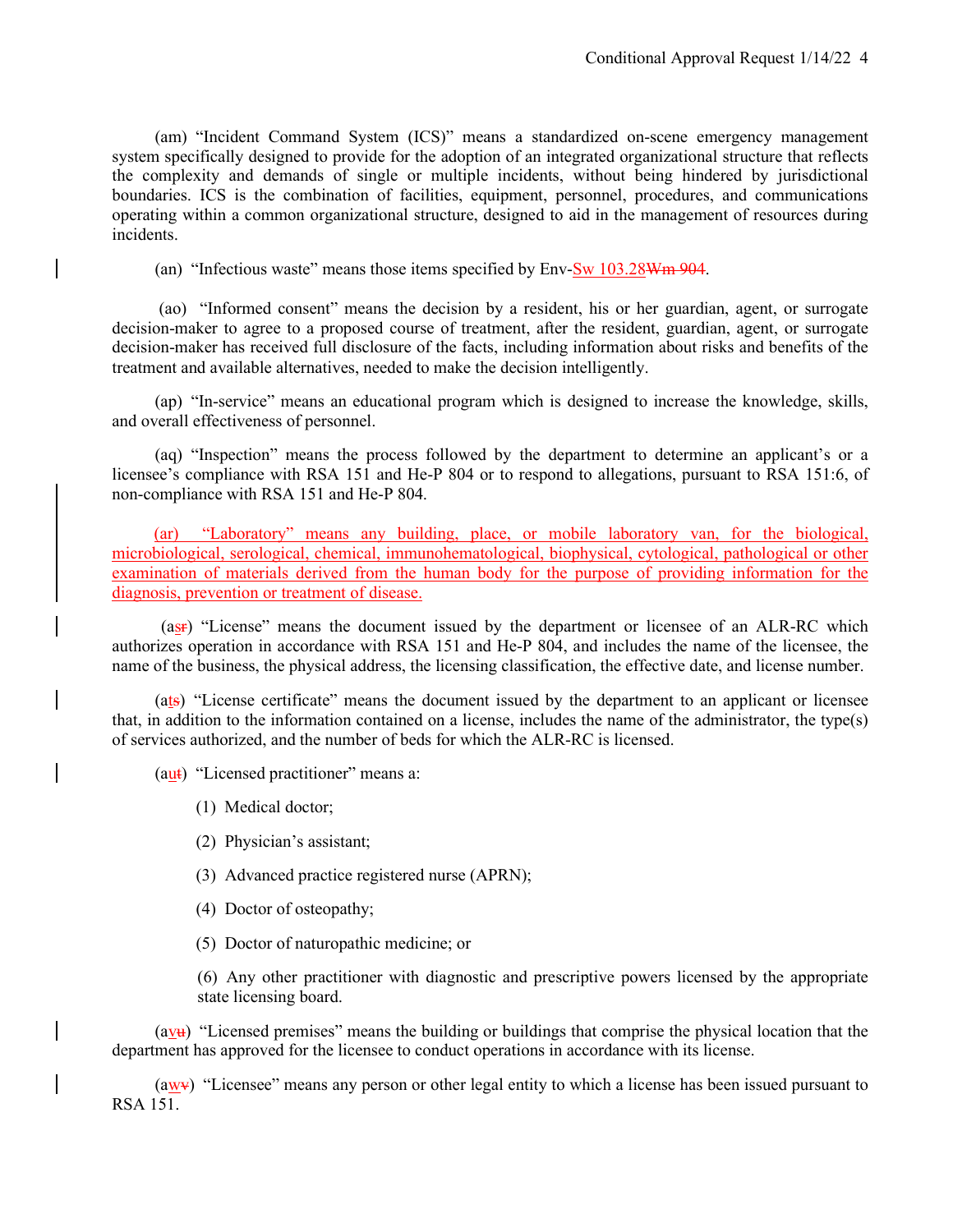$(axw)$  "Licensing classification" means the specific category of services authorized by a license.

 $(ayx)$  "Life safety code" means the standards, adoption by reference of the life safety code, as published by the National Fire Protection Association and as amended by the state board of fire control and ratified by the general court pursuant to RSA 153:5.

(azy) "Mechanical restraint" means locked or secured ALR-RCs or units within an ALR-RC, or anklets, bracelets, or similar devices that cause a door to automatically lock when approached, thereby preventing a resident from freely exiting the ALR-RC or unit within.

 (baaz) "Medication" means a substance available with or without a prescription, which is used as a curative or remedial substance.

 (bba) "Mobile" means capable of moving from place to place, with or without assistive devices, without the assistance of others.

(bcb) "Modification" means the reconfiguration of any space, $\frac{1}{2}$ ; the addition, relocation, or elimination of any door or window,; the addition or elimination of load-bearing elements,; the reconfiguration or extension of any system, or the installation of any additional equipment. The term does not include repair or replacement of interior finishes.

 (bdc) "Neglect" means an act or omission that results or could result in the deprivation of essential services or supports necessary to maintain the minimum mental, emotional, or physical health and safety of a resident.

 (bed) "Notice to correct" means a report issued pursuant to RSA 151:6-a, II, following a life safety code inspection when a facility is found to be out of compliance with applicable life safety rules or codes.

 (bfe) "Nursing care" means the provision or oversight of a physical, mental, or emotional condition or diagnosis by a nurse that, if not monitored on a routine basis by a nurse, would or could result in a physical or mental harm to a resident.

(bgf) "Orders" means a document, produced verbally, electronically, or in writing, by a licensed practitioner for medications, treatments, and referrals, and signed by the licensed practitioner using terms such as authorized by, authenticated by, approved by, reviewed by, or any other term that denotes approval by the licensed practitioner.

 $(bh\mathbf{e})$  "Over-the-counter medications" means non-prescription medications.

 (bih) "Patient rights" means the privileges and responsibilities possessed by each resident provided by RSA 151:21. This term includes "resident rights."

 $(b<sub>i</sub>)$  "Personal care" means personal care services that are non-medical, hands-on services provided to a resident including, but not limited to, assistance with activities of daily living such as grooming, toileting, eating, dressing, bathing, getting into or out of a bed or chair, walking, or reminding the resident to take medications.ADL's.

(bkj) "Personal representative" means a person designated in accordance with RSA 151:19, V, to assist the resident for a specific, limited purpose or for the general purpose of assisting the resident in the exercise of any rights.

 (blk) "Personnel" means individual(s), either paid or volunteer, who provide direct or indirect care or services, or both, to a resident(s).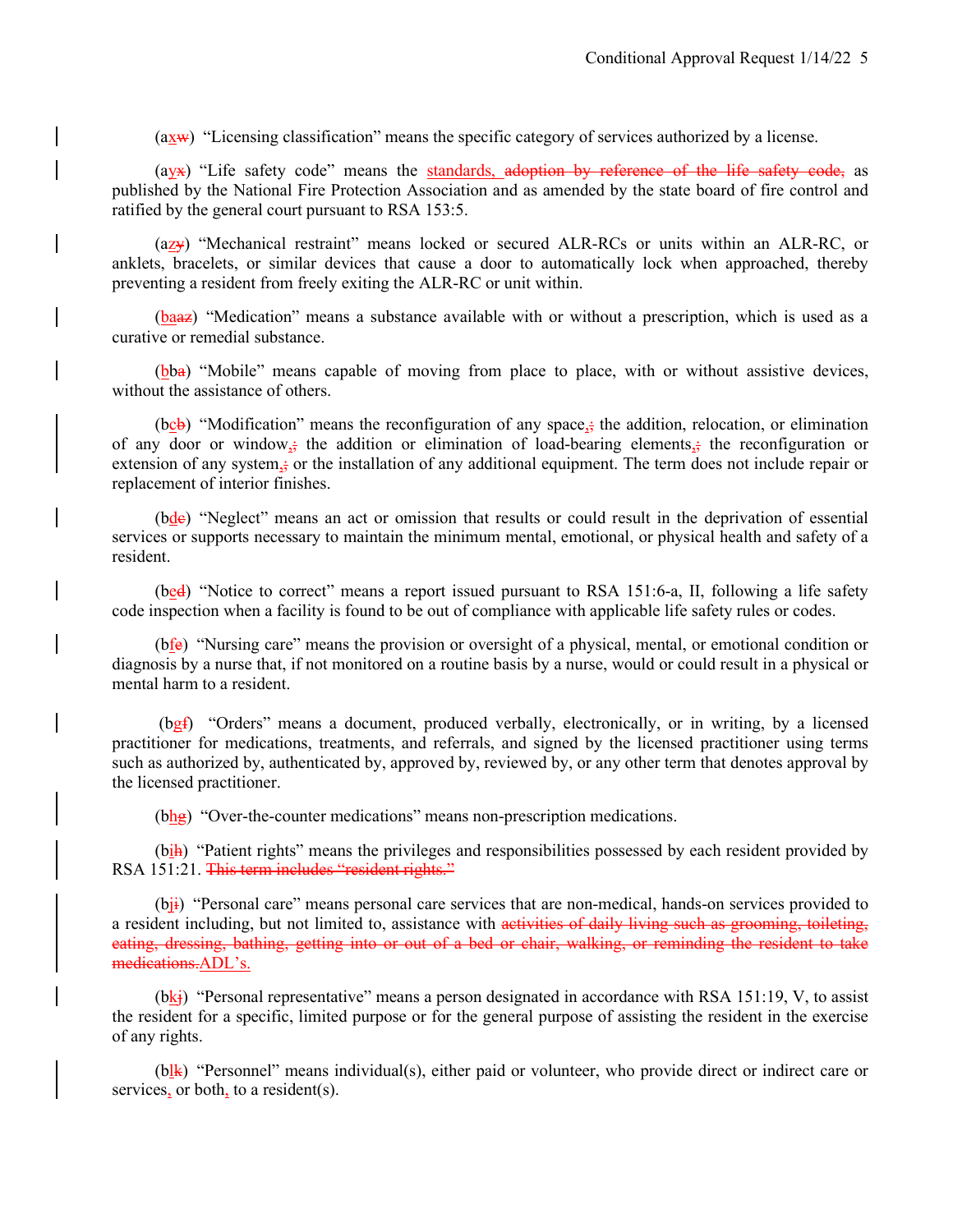(bml) "Physical restraint" means the use of hands-on or other physically applied technique to physically limit the resident's freedom of movement, which includes but is not limited to forced escorts, holding, prone restraints, or other containment techniques.

 (bnm) "Plan of correction (POC)" means a plan developed and written by the licensee, which specifies the actions that will be taken to correct areas of non-compliance with applicable rules or codes identified at the time of a clinical or life safety code inspection conducted pursuant to RSA 151:6-a or during the course of a complaint investigation conducted pursuant to RSA 151:6.

(bon) "Point of care devices" means a system of devices used to obtain medical, diagnostic results including but not limited to:

(1) A lancing or finger stick device to get a blood specimen;

(2) A test strip  $\frac{and}{or}$  reagents to apply a specimen to for testing; or

(3) A meter or monitor to calculate and show the results, including:

a. Blood glucose meters, also called "glucometers";

b. Prothrombin Time (PT) and International Normalized Ratio (INR) anticoagulation meters; or

c. A Cholesterol meter.

(bpe) "Point of care testing (POCT)" means medical diagnostic testing performed using either manual methods or hand held instruments at or near the point of care, at the time and place of patient care.

 (bqp) "Pro re nata (PRN) medication" means medication taken as circumstances may require in accordance with licensed practitioner's orders.

(bre) "Procedure" means a licensee's written, standardized method of performing duties and providing services.

 (bsr) "Protective care" means the provision of resident monitoring services, including but not limited to:

- (1) Knowledge of resident whereabouts; and
- (2) Minimizing the likelihood of accident or injury.

 (bts) "Qualified personnel" means personnel that have been trained to and have demonstrated competency to adequately perform tasks which they are assigned such as, nursing staff, clinical staff, housekeeping staff trained in infection control, and kitchen staff trained in food safety protocols.

 (but) "Reconstruction" means the reconfiguration of a space that affects an exit or a corridor shared by more than one occupant space, or the reconfiguration of a space such that the rehabilitation work area is not permitted to be occupied because existing means of egress and fire protection systems, or their equivalent, are not in place or continuously maintained.

 $(by)$  "Renovation" means the replacement in type or strengthening of building elements, or upgrading of building elements, material, equipment, or fixtures, without involving the reconfiguration of spaces.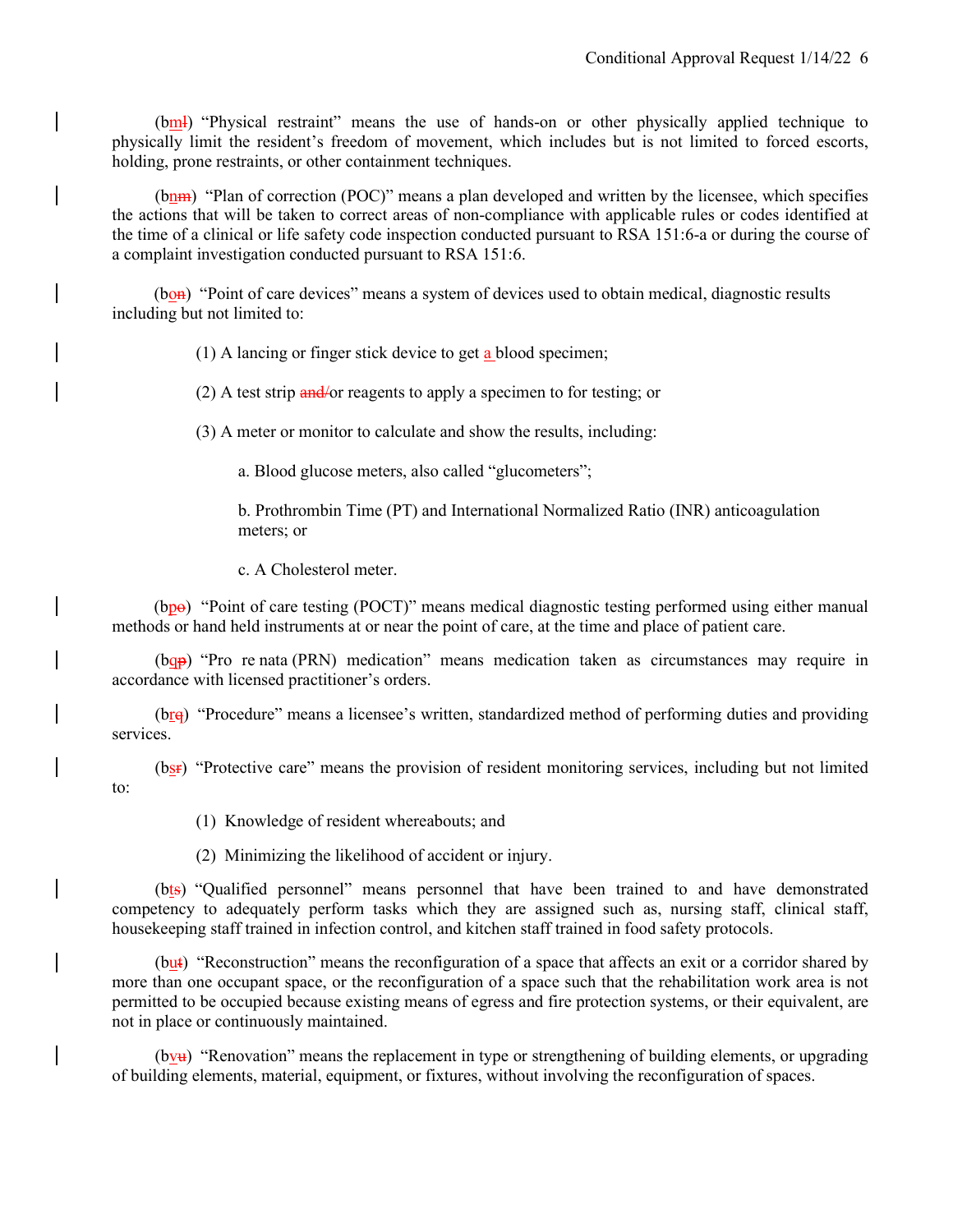(bwv) "Repair" means the patching, restoration, or painting of materials, elements, equipment, or fixtures for the purpose of maintain such materials, elements, equipment, or fixtures in good or sound condition.

 (bxw) "Reportable incident" means an occurrence of any of the following while the resident is either in the ALR-RC or in the care of ALR-RC personnel:

(1) The unanticipated death of the resident;

(2) An injury to a resident, that is potentially due to abuse or neglect; or

(3) The elopement or unexplained absence of a resident from the ALR-RC.

 $(by*)$  "Resident" means any person admitted to or in any way receiving care, services, or both from a facility licensed in accordance with RSA 151 and He-P 804.

 (bzy) "Residential board and care occupancy," means "residential board and care occupancy" as defined in NFPA 101 of the state fire code, namely "-means an occupancy used for lodging and boarding of 4 or more residents not related by blood or marriage to the owners or operators for the purpose of providing personal care services."

 (cabz) "Resident record" means a separate file maintained for each resident, which includes all documentation required by RSA 151 and He-P 804, and as required by other federal or state laws.

 $(c_{\text{a}})$  "Respite care" means the admission of a person from his or her primary residence to an ALR-RC, on either a planned or emergency basis, for a period not to exceed 30 days in order to relieve the primary caregiver from the demands of providing home-based care.

 (ccb) "Self administration of medication with assistance" means the resident takes his or her own medication(s) after being prompted by personnel, but without requiring physical assistance from others.

(cde) "Self administration of medication without assistance" means the resident takes his or her own medication(s) without the assistance of personnel, including prompting.

 (ced) "Self-directed medication administration" means a resident, who has a physical limitation that prohibits him or her from self administration of medication, with or without assistance, directs personnel to physically assist in the medication process which doesshall not include assisting with injections or filling insulin syringes.

 (cfe) "Self evacuate" means the resident can initiate and complete movement from any location in the ALR-RC to an exit without assistance from personnel other than verbal or physical prompting.

 $(cg\mathbf{f})$  "Service" means a specific activity performed by the licensee, either directly or indirectly, to benefit or assist a resident.

 $(c<sub>he</sub>)$  "Significant change". means a decline or improvement in a resident's status that:

(1) Will not normally resolve itself without further intervention by personnel or by implementing standard disease-related clinical interventions;

(2) Impacts more than one area of the resident's health status; and

(3) Requires interdisciplinary review and/or revision of the care plan.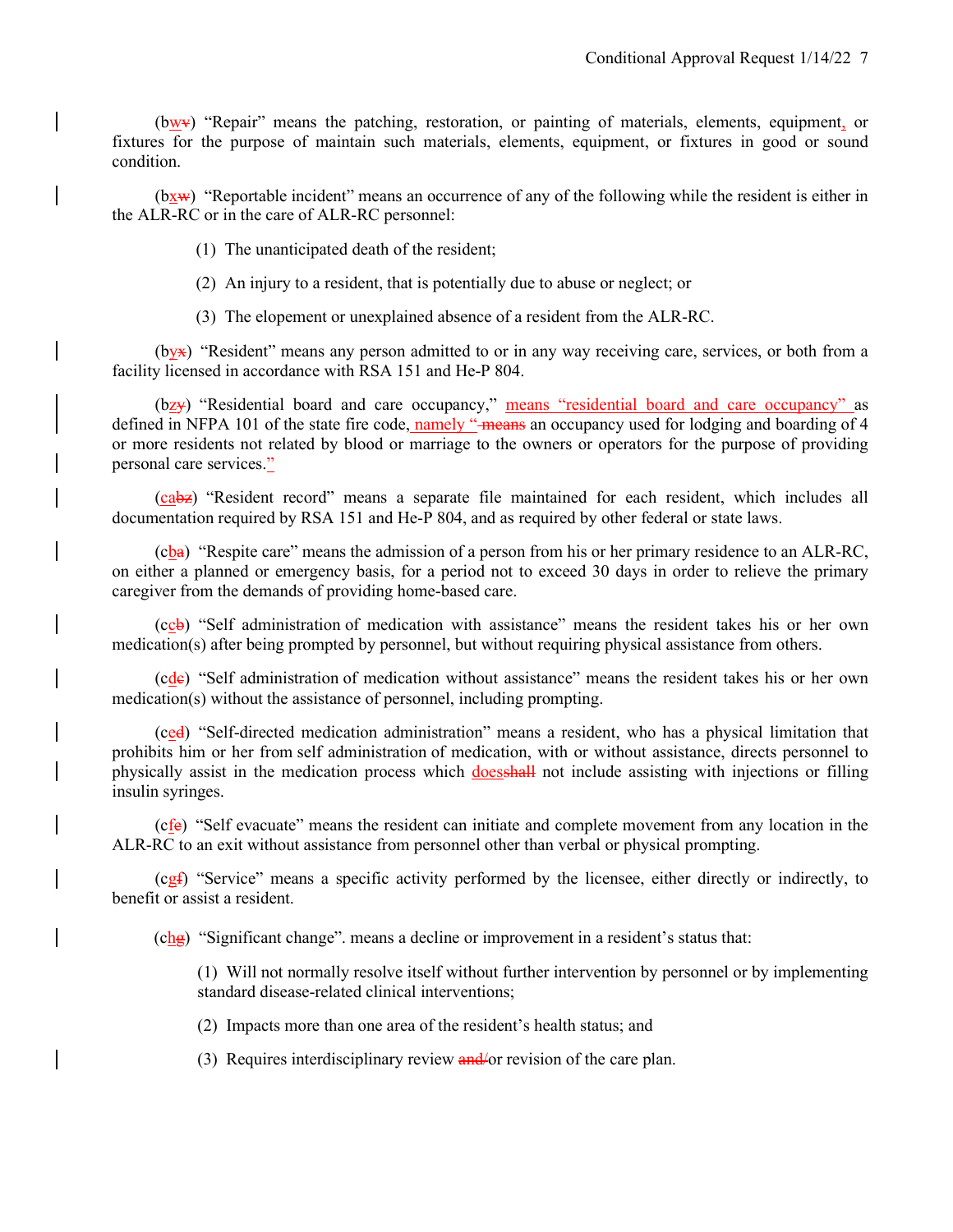(cih) "State monitoring" means the placement of individuals by the department at an ALR-RC to monitor the operation and conditions of the facility.

 $(c_i)$  "Therapeutic diet" means a diet ordered by a licensed practitioner as part of the treatment for disease, clinical conditions, or increasing or decreasing specific nutrients in the food consumed by the resident.

 $(ck<sub>i</sub>)$  "Underwriters laboratories (UL) listed" means that the global safety certification company UL has confirmed that the product is safe for use.

 $(c\mathbf{lk})$  "Unexplained absence" means an incident involving a resident leaving the premises of the ALR-RC without the knowledge of the ALR-RC personnel in a manner that is contrary to their normal routine.

 $(c_{\frac{m}{2}})$  "Volunteer" means an unpaid person who assists with the provision of personal care services, food services, or activities, and who does not provide direct care or assist with direct care. This term does not include visitors or those persons who provide religious services or entertainment.

He-P 804.04 License Application Submission.

 (a) Each applicant for a license shall comply with the requirements of RSA 151:4, I–III(a), and submit the following to the department:

> (1) A completed application form entitled "Application for Residential, Health Care License, or Special Health Care Services," (January 2022), signed by the applicant or 2 of the corporate officers, affirming and certifying the following:

"I affirm that I am familiar with the requirements of RSA 151 and the rules adopted thereunder and that the premises are in full compliance. I understand that providing false information shall be grounds for denial, suspension, or revocation of the license and the imposition of a fine.";

(2) A floor plan of the prospective ALR-RC;

(3) If applicable, proof of authorization from the New Hampshire secretary of state to do business in the state of New Hampshire in the form of one of the following:

- a. "Certificate of Authority," if a corporation;
- b. "Certificate of Formation," if a limited liability corporation; or
- c. "Certificate of Trade Name," where applicable;

(4) The applicable fee, in accordance with RSA 151:5, IX, payable in cash or, if paid by check or money order, in the exact amount of the fee made payable to the "Treasurer, State of New Hampshire";

(5) A resume identifying the qualifications of the ALR-RC administrator;

- (6) Copies of applicable licenses for the ALR-RC administrator;
- (7) Written local approvals as follows:

a. For an existing building, the following written local approvals shall be obtained no more than 90 days prior to submission of the application, from the following local officials or if there is no such official(s), from the board of selectmen or mayor: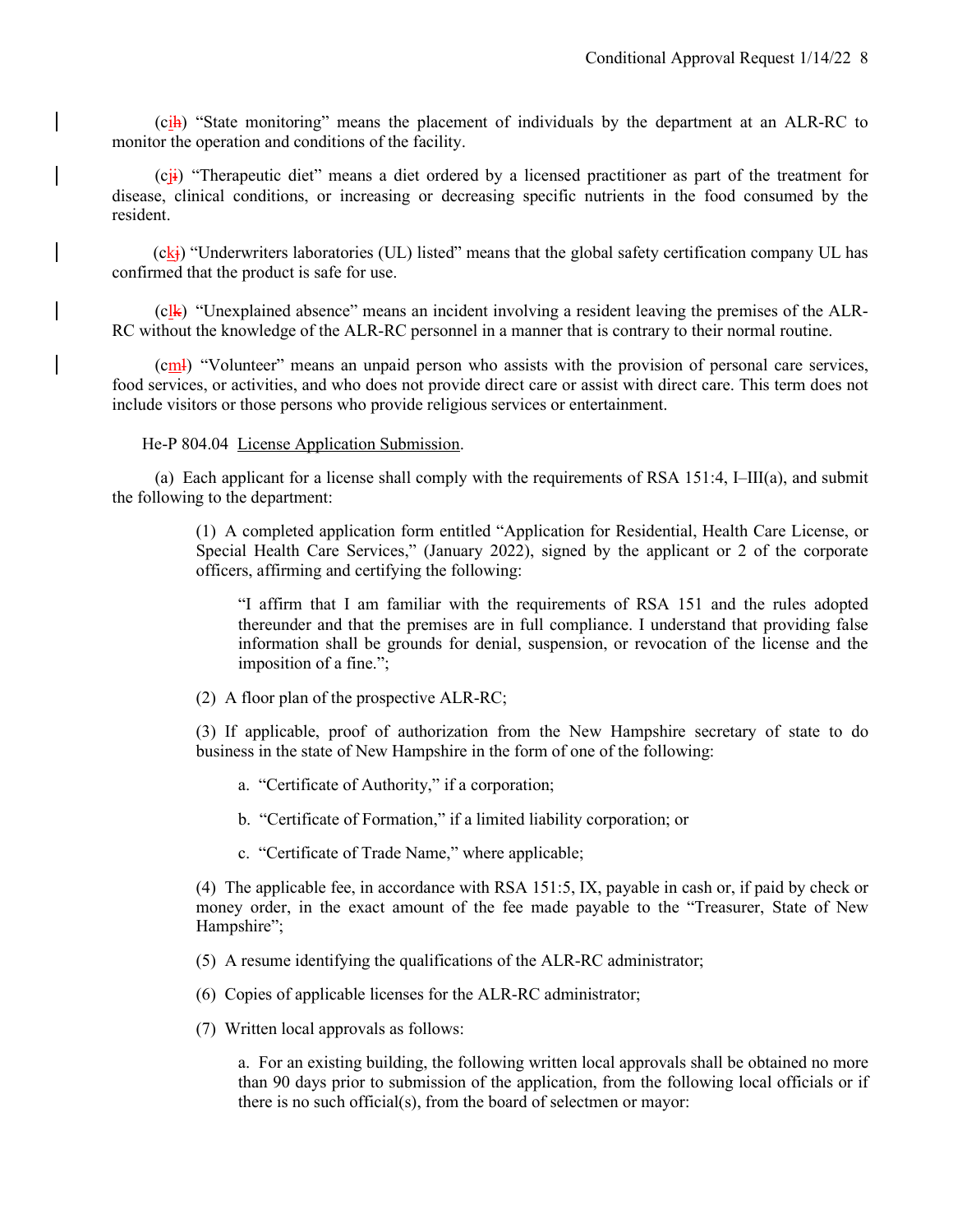1. The health officer verifying that the applicant complies with all applicable local health requirements and drinking water and wastewater requirements;

2. The building official verifying that the applicant complies with all applicable state building codes and local building ordinances;

3. The zoning officer verifying that the applicant complies with all applicable local zoning ordinances; and

4. The fire chief verifying that the applicant complies with the state fire code and codes adopted by reference as defined in RSA 153:1, VI-a, except as modified in Saf-FMO 300 , including, at a minimum, the One and Two Family Dwelling chapter or the Residential Board and Care chapter of the life safety code, and local fire ordinances applicable for an assisted living residence–residential care; and

b. For a building under construction, the written approvals required by a. above shall be submitted at the time of the application based on the local official's review of the building plans and upon completion of the construction project;

(8) If the ALR-RC uses a private water supply, documentation that the water supply has been tested in accordance with RSA 485, and Env-Dw 702.02, or Env-DW 704.02, or if a public water supply, a copy of a water bill; and

(9) The results of a criminal records check from the NH department of safety for the applicant(s), licensee if different than the applicant, administrator, and household members.

(b) The applicant shall mail or hand-deliver the documents to:

Department of Health and Human Services Office of Legal and Regulatory Services Health Facilities Administration 129 Pleasant Street Concord, NH 03301

## **Readopt with amendment He-P 804.06 through He-P 804.14, effective 11-3-17 (Document #12414), to read as follows:**

He-P 804.06 License Expirations and Procedures for Renewals.

 (a) A license shall be valid on the date of issuance and expire one year from the date of issuance unless a completed application for renewal has been received.

 (b) Each licensee shall complete and submit to the department an application form pursuant to He-P 804.04(a)(1) at least 120 days prior to the expiration of the current license.

(c) The licensee shall submit with the renewal application:

(1) The current license number;

(2) A request for renewal of any existing non-permanent waivers previously granted by the department, in accordance with He-P 804.10(f), if applicable. If such a request is not received, the rule(s) for which the waiver was previously requested shall not continue to be waived beyond the expiration of the current license;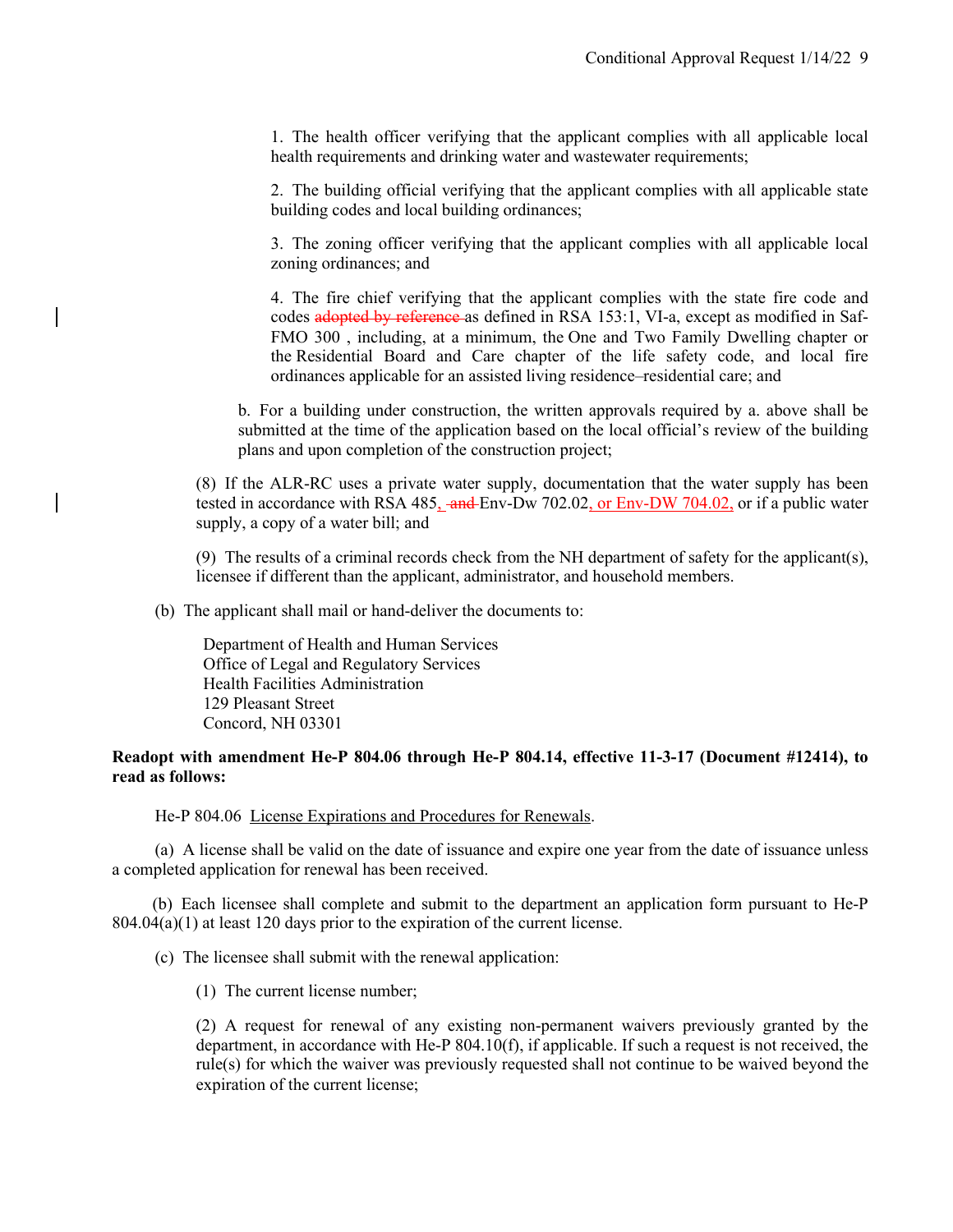(3) A list of any current employees who have a permanent waiver granted in accordance with He-P  $804.18(g)(2)$ ; and

(4) A copy of any non-permanent or new variances applied for or granted by the state fire marshal, in accordance with Saf-C 6005, or successor rules, whether adopted by the department of safety, or amended pursuant to RSA 153:5, I by the state fire marshal, with the board of fire control.

 (d) In addition to to He-P 804.06(b), if a private water supply is used, the licensee shall provide documentation that every 3 years the water supply has been tested for bacteria and nitrates and determined to be at acceptable levels, in accordance with Env-Dw 702.02 for bacteria and Env-Dw 704.02 for nitrates.

 (e) Following an inspection as described in He-P 804.09, a license shall be renewed if the department determines that the licensee:

> (1) Submitted an application containing all the items required by He-P 804.06(b) and (c), as applicable, prior to the expiration of the current license; and

> (2) Is found to be in compliance with RSA 151 and He-P 804 at the renewal inspection, or submitted an acceptable plan of correction if areas of non-compliance were cited.

 (f) Any licensee who does not submit a complete application for renewal prior to the expiration of an existing license and does not intend to cease operation shall be required to submit an application for an initial license pursuant to He-P 804.04 and shall be subject to a fine in accordance with He-P 804.14(c)(7).

#### He-P 804.07 ALR-RC New Construction and Existing Rehabilitation.

 (a) For new construction and for rehabilitation of an existing building, including, but not limited to, renovations, modifications, reconstruction, and additions, construction documents and shop drawings, including architectural, sprinkler, and fire alarm plans shall be submitted to the department 60 days prior to the start of such work.

 (b) The architectural, sprinkler, and fire alarm plans in (a) above shall accurately show the room designation(s) and exact measurements of each area to be licensed, including but not limited to window and door sizes and each room's use.

 (c) Architectural, sprinkler, and fire alarm plans shall be submitted to the state fire marshal's office as required by RSA 153:10-b, V.

 (d) Any licensee or applicant who wants to use performance-based design to meet the fire safety requirements shall provide the department with documentation of fire marshal approval for such methods.

 (e) The department shall review construction documents, drawings, and plans of a newly proposed or existing facility for compliance with all applicable sections of RSA 151 and He-P 804 and shall notify the applicant or licensee as to whether the proposal complies with these requirements.

(f) Department approval shall not be required prior to initiating construction, renovations, or structural alterations, however an applicant or licensee who proceeds prior to receiving approval shall do so at their own risk.

 (g) The ALR-RC shall comply with all applicable state laws, rules, and local ordinances when undertaking construction or rehabilitation.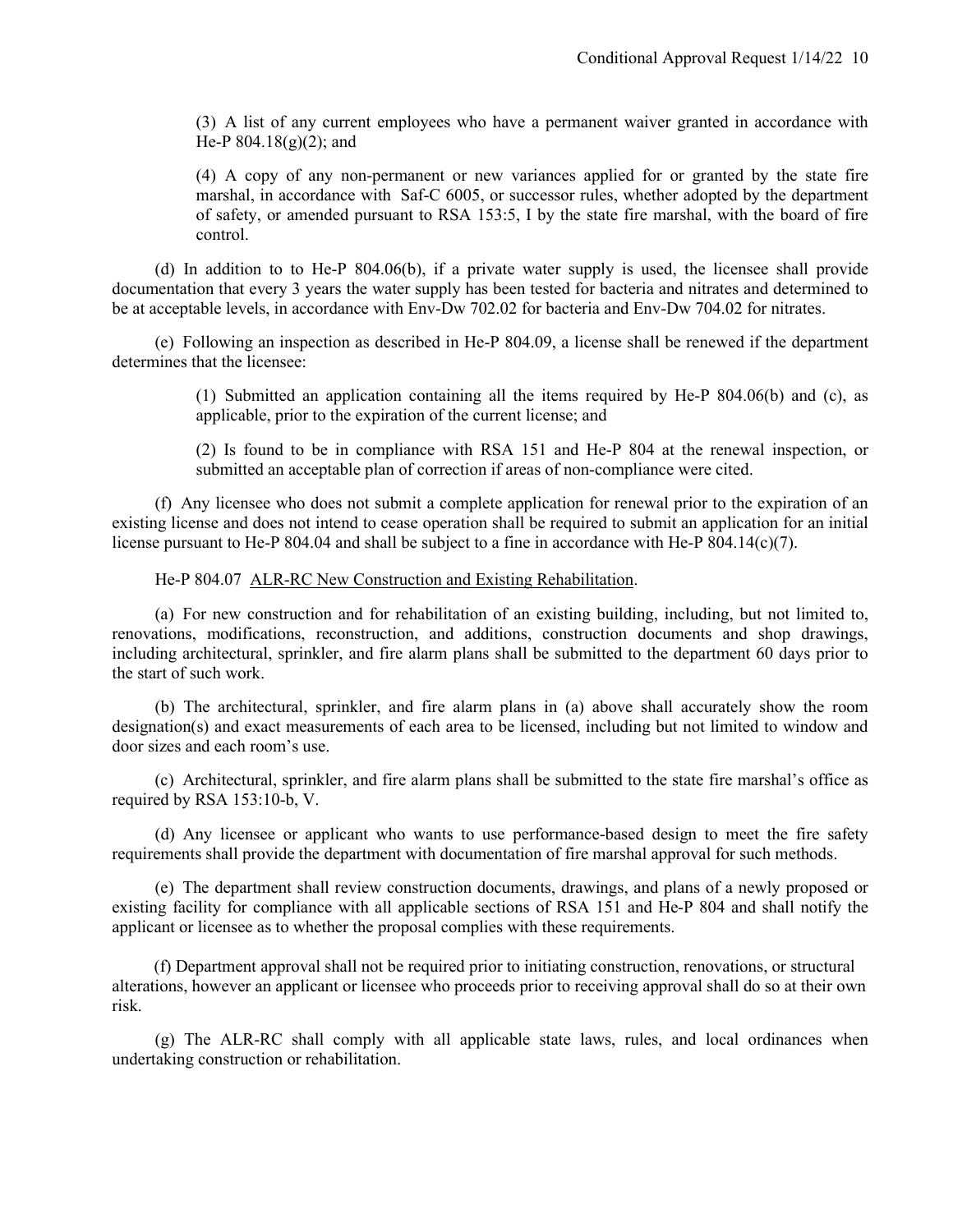(h) A licensee or applicant undertaking construction or rehabilitation of a building shall comply with the following:

> (1) The state fire code and codes adopted by reference as defined in RSA 153:1, VI-a, except as modified in Saf-FMO 300, including but not limited to at a minimum:

a. For 3 residents or fewer, the One and Two Family Dwelling chapter of the life safety code; and

b. For 4 residents or more, the Residential Board and Care Occupancy chapter of the life safety code;

(2) The state building code as defined in RSA 155-A:1, IV, as amended by the building code review board pursuant to RSA 155-A:10, V; and

(3) The FGI "Guidelines for Design and Construction of Residential Health, Care, and Support Facilities" (2018 edition), available as noted in Appendix A; and

 (i) All ALR-RCs newly constructed or rehabilitated after the 2022 effective date of these rules shall comply with the Facility Guidelines Institutes (FGI) "Guidelines for Design and Construction of Residential Health, Care, and Support Facilities," Residential Healthcare chapter, (2018 edition), as applicable, available as noted in Appendix A.

 (j) Where rehabilitation is done within an existing facility, all such work shall comply, insofar as practicable, with applicable sections of the FGI "Guidelines for Design and Construction of Residential Health, Care, and Support Facilities," Residential Healthcare chapter, (2018 edition) available as noted in Appendix A.

 (k) The department's bureau of health facilities administration shall be the authority having jurisdiction for the requirements in (h)-(j) above and shall negotiate compliance and grant waivers in accordance with He-P 804.10 as appropriate.

 (l) Penetrations, holes, or other openings in fire walls, fire partitions, smoke barriers, floors, and ceilings that allow the transfer of fire, heat, or smoke shall be closed and sealed using a listed or approved sealant that provides an equivalent rating as provided by the original surface.

 (m) Waivers granted by the department for construction or rehabilitation under the FGI guidelines above shall not require annual renewal unless the underlying reason or circumstances for the waivers change.

(n) Exceptions or variances pertaining to the state fire code referenced in  $(h)(1)$  above shall be granted only by the state fire marshal.

 (o) The building, including all construction and rehabilitated spaces, shall be subject to an inspection pursuant to He-P 804.09 prior to its use.

He-P 804.08 ALR-RC Requirements for Organizational or Service Changes.

 (a) The ALR-RC shall provide the department with written notice at least 30 days prior to changes in any of the following:

- (1) Ownership;
- (2) Physical location;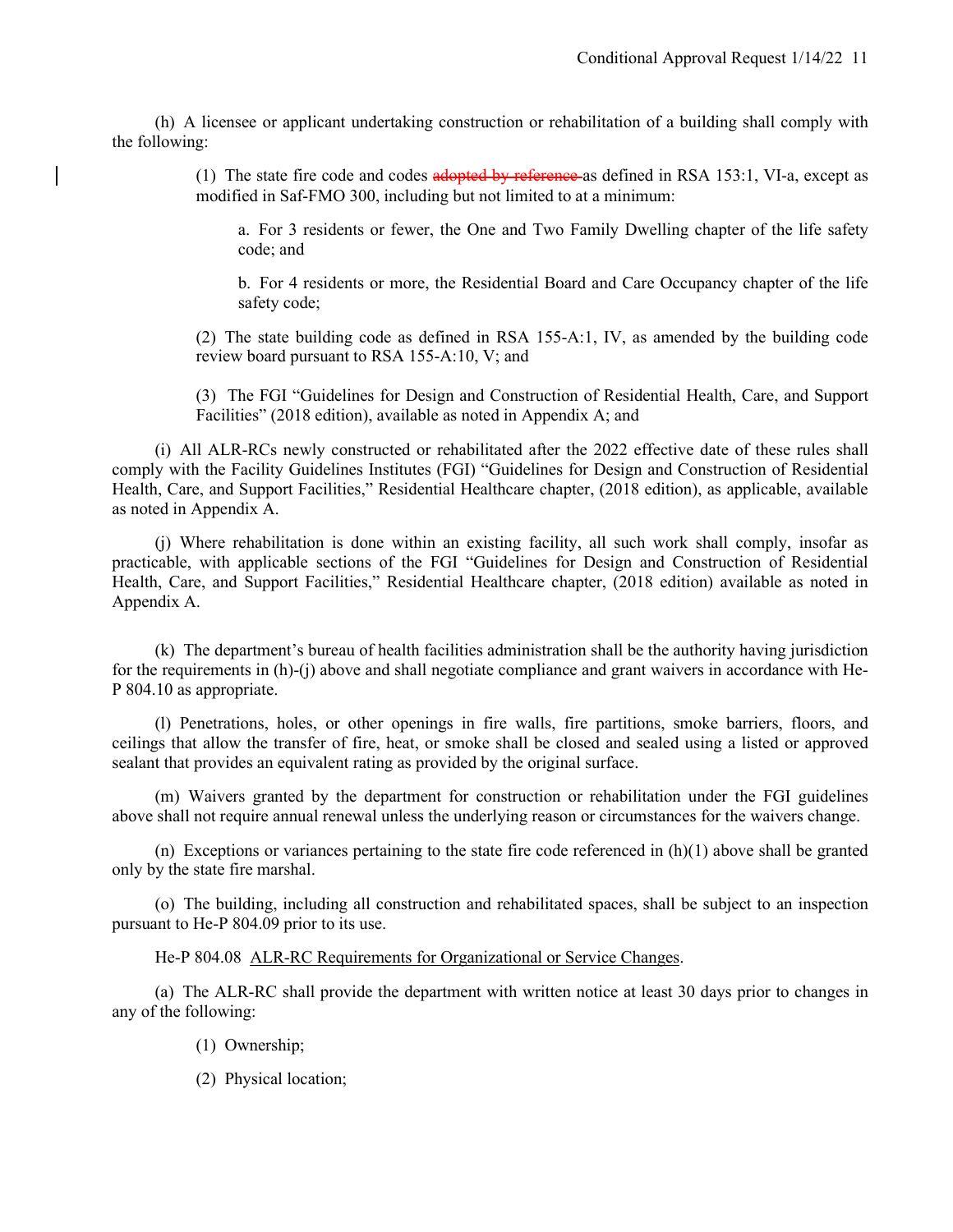- (3) Address;
- (4) Name;

(5) Number of beds authorized under the current license; or

(6) Services.

 (b) The ALR-RC shall complete and submit a new application and obtain a new or revised license, license certificate, or both, as applicable, prior to operating for:

(1) A change in ownership;

- (2) A change in the physical location;
- (3) An increase in number of beds authorized under the current license; or
- (4) A change in services.

 (c) When there is a change in the address without a change in location, the ALR-RC shall provide the department with a copy of the notification from the local, state, or federal agency that requires the change.

 (d) When there is a change in the name, the ALR-RC shall submit to the department a copy of the certificate of amendment from the New Hampshire secretary of state, if applicable.

(e) An inspection by the department shall be conducted prior to operation for changes in the following:

(1) Ownership, unless the current licensee is in full compliance, in which case an inspection shall be conducted as soon as practical by the department;

- (2) The physical location;
- (3) An increase in the number of beds or residents authorized under the curerent license;
- (4) A change in licensing classification; or
- (5) A change that places the facility under a different life safety code occupancy chapter.

 (f) A new license and license certificate shall be issued for a change in ownership, classification, or physical location.

 (g) A revised license and license certificate shall be issued for a change in the ALR-RC name or a change in address without a change in physical location.

(h) A revised license certificate shall be issued for any of the following:

- (1) A change of administrator;
- (2) An increase or decrease in the number of beds;
- (3) A change in the scope of services provided; or
- (4) When a waiver has been granted in accordance with He-P 804.10.

 (i) The ALR-RC shall inform the department in writing when there is a change in administrator no later than 5 days prior to a change or as soon as practicable in the event of a death or other extenuating circumstances requiring an administrator change and provide the department with the following: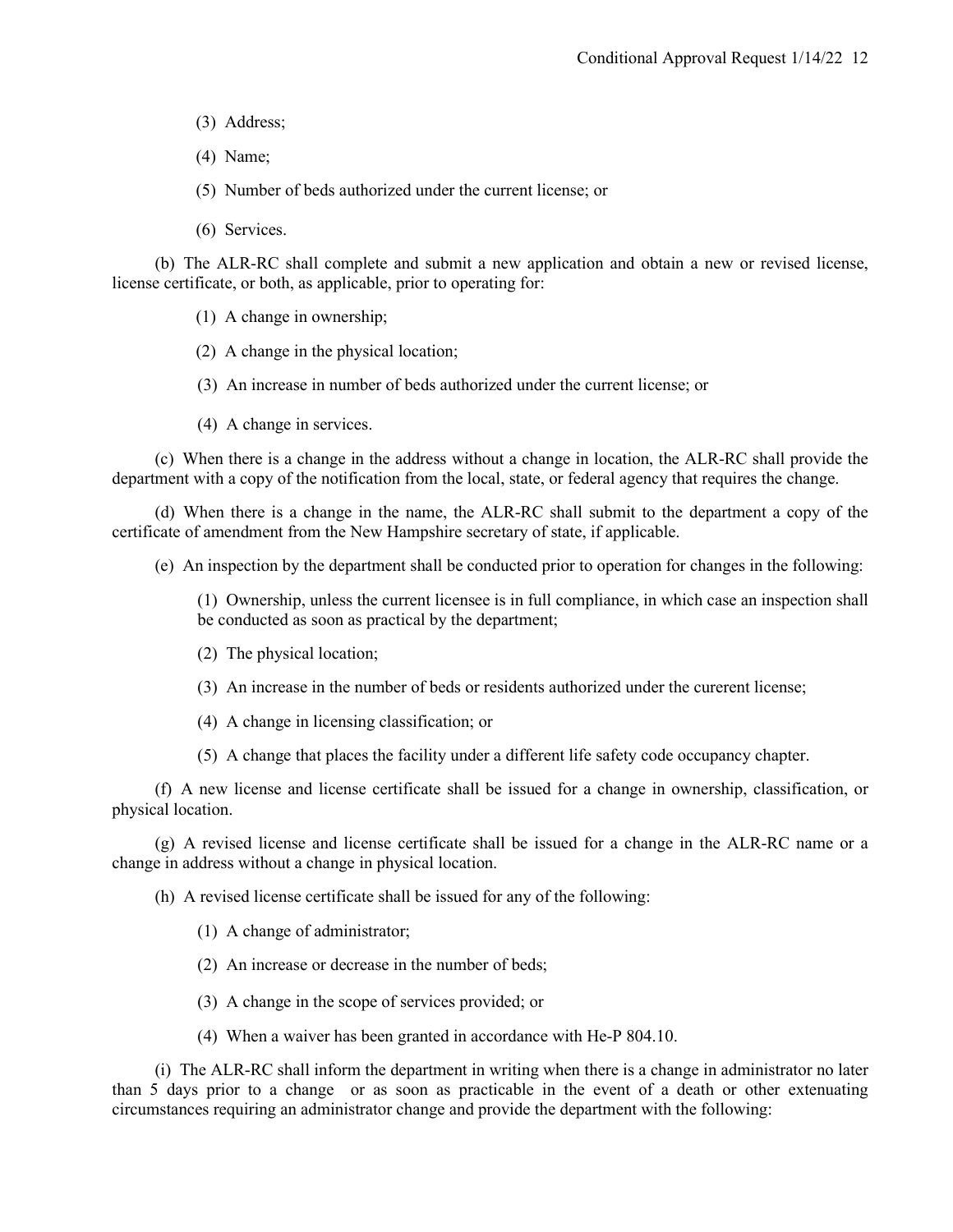(1) A resume identifying the name and qualifications of the new administrator;

(2) Copies of applicable licenses for the new administrator; and

(3) The results of a criminal background check from the NH department of safety for the new administrator;

(4) The results of the criminal attestation as described in He-P  $804.18(w)$ ; and

(5) The results of the bureau of elderly and adult services (BEAS) registry check per He-P 804.18(h).

 (j) Upon review of the materials submitted in accordance with (i) above, the department shall make a determination as to whether the new administrator meets the qualifications for the position as specified in He-P 804.18(i) and (k).

 (k) If the department determines that the new administrator does not meet the qualifications, it shall so notify the licensee in writing so that a waiver can be sought or the licensee can search for a qualified candidate.

 (l) When there is to be a change in the services provided, the ALF-RC shall provide the department with a description of the service change and, where applicable, identify what additional personnel shallwill be hired and their qualifications, how the new services shall will be incorporated into the infection control and quality improvement programs, and describe what changes, if any, in the physical environment will be made.

 (m) The department shall review the information submitted under (l) above and determine if the added services can be provided under the ALR-RC's current license.

 (n) The ALR-RC shall inform the department in writing via e-mail, fax, or mail of any change in the email address as soon as practicable and in no case later than 10 days of the change as this is the primary method used for all emergency notifications to the facility.

 (o) A restructuring of an established ALR-RC that does not result in a transfer of the controlling interest of the facility, but which might result in a change in the name of the facility or corporation, shall not constitute a change in ownership and a new license shall not be required.

 (p) If a licensee chooses to cease operation of an ALR-RC, the licensee shall submit written notification to the department at least 60 days in advance which shall include a written closure plan.

He-P 804.09 Inspections.

 (a) For the purpose of determining compliance with RSA 151 and He-P 804, as authorized by RSA 151:6 and RSA 151:6-a, the licensee shall admit and allow any department representative at any time to inspect the following:

- (1) The licensed premises;
- (2) All programs and services provided by the ALR-RC; and
- (3) Any records required by RSA 151 and He-P 804.

 (b) The department shall conduct a clinical and life safety code inspection, as necessary, to determine full compliance with RSA 151 and He-P 804 prior to: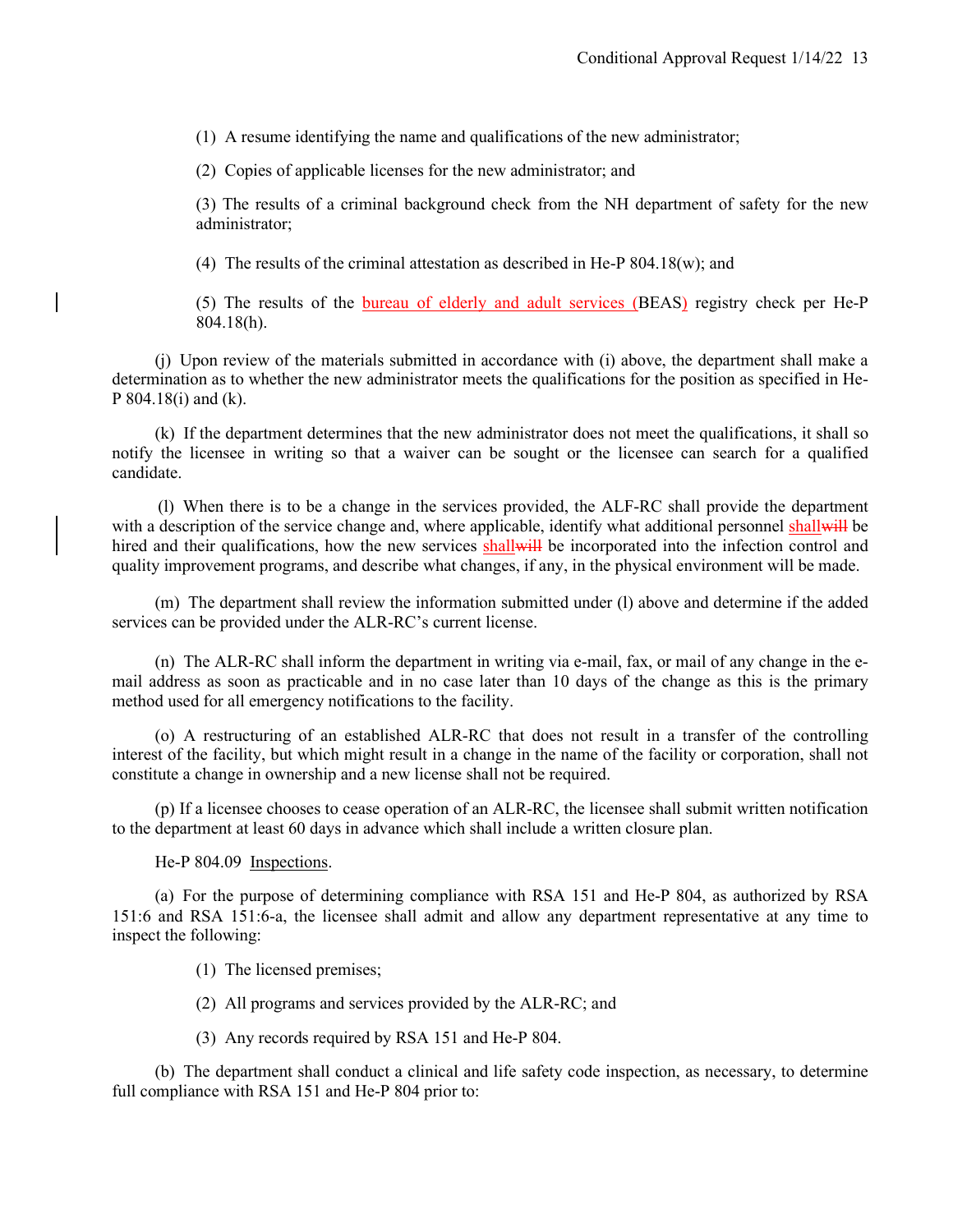- (1) The issuance of an initial license;
- (2) A change in ownership, except as allowed by He-P  $804.08(e)(1)$ ;
- (3) A change in the physical location of the ALR-RC;
- (4) A change in the licensing classification;
- (5) An increase in the number of beds;
- (6) Occupation of space after construction, renovations, or alterations; or

(7) The renewal of a license.

 (c) In addition to (b) above, the department shall conduct an inspection, as necessary, to verify the implementation of any POC accepted or issued by the department as part of an annual inspection or as a follow-up inspection focused on confirming the implementation of a POC.

 (d) A statement of findings for clinical inspections or a notice to correct for life safety code inspections shall be issued when, as a result of any inspection, the department determines that the ALR-RC is in violation of any of the provisions of He-P 804, RSA 151, or other federal or state requirement.

 (e) If areas of non-compliance were cited in either a notice to correct or a statement of findings, the licensee shall submit a POC, in accordance with He-P 804.12(c), within 21 days of the date on the letter that transmits the inspection report.

#### He-P 804.10 Waivers.

 (a) Applicants or licensees seeking waivers of specific rules in He-P 804 shall submit a written request for a waiver to the commissioner that includes:

(1) The specific reference to the rule for which a waiver is being sought;

(2) A full explanation of why a waiver is necessary;

(3) A full explanation of alternatives proposed by the applicant or license holder, which shall be equally as protective of public health and residents as the rule from which a waiver is sought or provide a reasonable explanation why the applicable rule should be waived; and

(4) The period of time for which the waiver is sought if less than permanent.

(b) A waiver shall be permanent unless the department specifically places a time limit on the waiver.

 (c) A request for waiver shall be granted if the commissioner determines that the alternative proposed by the applicant or licensee:

- (1) Meets the objective or intent of the rule;
- (2) Does not negatively impact the health, safety, or well-being of the residents; and
- (3) Does not negatively affect the quality of resident services.

 (d) The licensee's subsequent compliance with the alternatives approved in the waiver shall be considered equivalent to complying with the rule from which waiver was sought.

(e) Waivers shall not be transferable.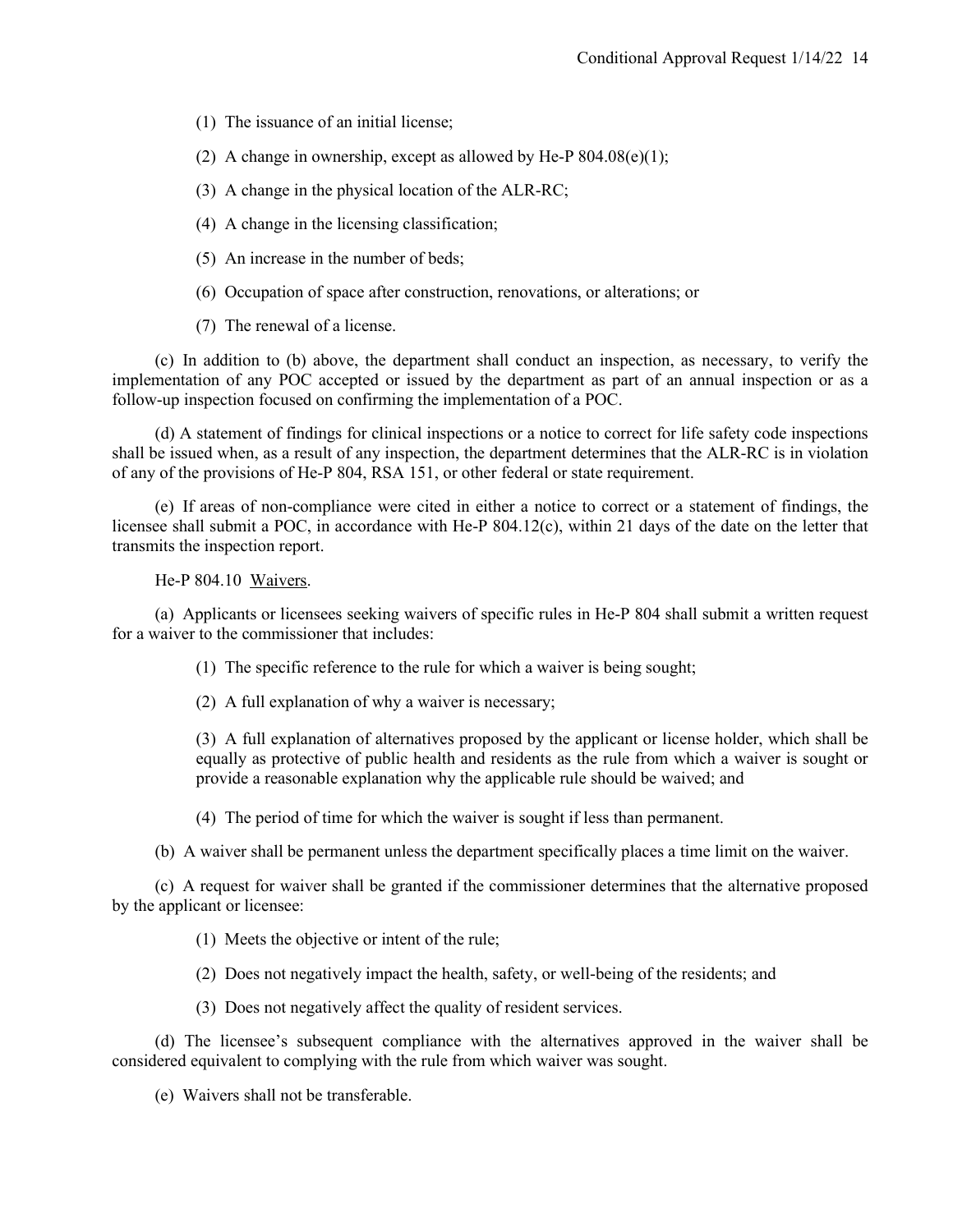(f) When a licensee wishes to renew a non-permanent waiver beyond the approved period of time, the licensee shall apply for a new waiver with the renewal application or at least 60 days prior to the expiration of the existing waiver, as appropriate, by submitting the information required by (a) above.

(g) The request to renew a waiver shall be subject to (b) through (f) above.

He-P 804.11 Complaints.

(a) The department shall investigate any complaint that meets the following conditions:

(1) The alleged violation(s) occurred not more than 6 months prior to the date the department was made aware of the allegation(s);

(2) The complaint is based upon the complainant's first-hand knowledge regarding the allegation(s) or on information reported directly to the complainant by a person who has firsthand knowledge regarding the allegation(s); and

(3) There is sufficient specific information for the department to determine that the allegation(s), if proven to be true, would constitute a violation of any of the provisions of RSA 151 or He-P 804.

(b) When practicable the complaint shall be in writing and contain the following information:

(1) The name and address of the ALR-RC, or the alleged unlicensed individual or entity;

(2) The name, address, and telephone number of the complainant; and

(3) A description of the situation that supports the complaint and the alleged violation(s) of RSA 151 or He-P 804.

 (c) Investigations shall include all techniques and methods for gathering information which are appropriate to the circumstances of the complaint, including, but not limited to:

(1) Requests for additional information from the complainant or the facility;

(2) A physical inspection of the premises;

(3) Review of any relevant records and

(4) Interviews with individuals who might have information that is relevant to the investigation.

(d) For a licensed ALR-RC, the department shall:

(1) Provide written notification of the results of the investigation to the licensee along with an inspection report if areas of non-compliance were found as a result of the investigation;

(2) Notify any other federal, state, or local agencies of suspected violations of their statutes or rules based on the results of the investigation, as appropriate;

(3) Notify the licensee in writing and take no further action if the department determines that the complaint is unfounded, under (a) above, or does not violate any statutes or rules; and

(4) Require the licensee to submit a POC in accordance with He-P 804.

(e) The following shall apply for the unlicensed individual or entity: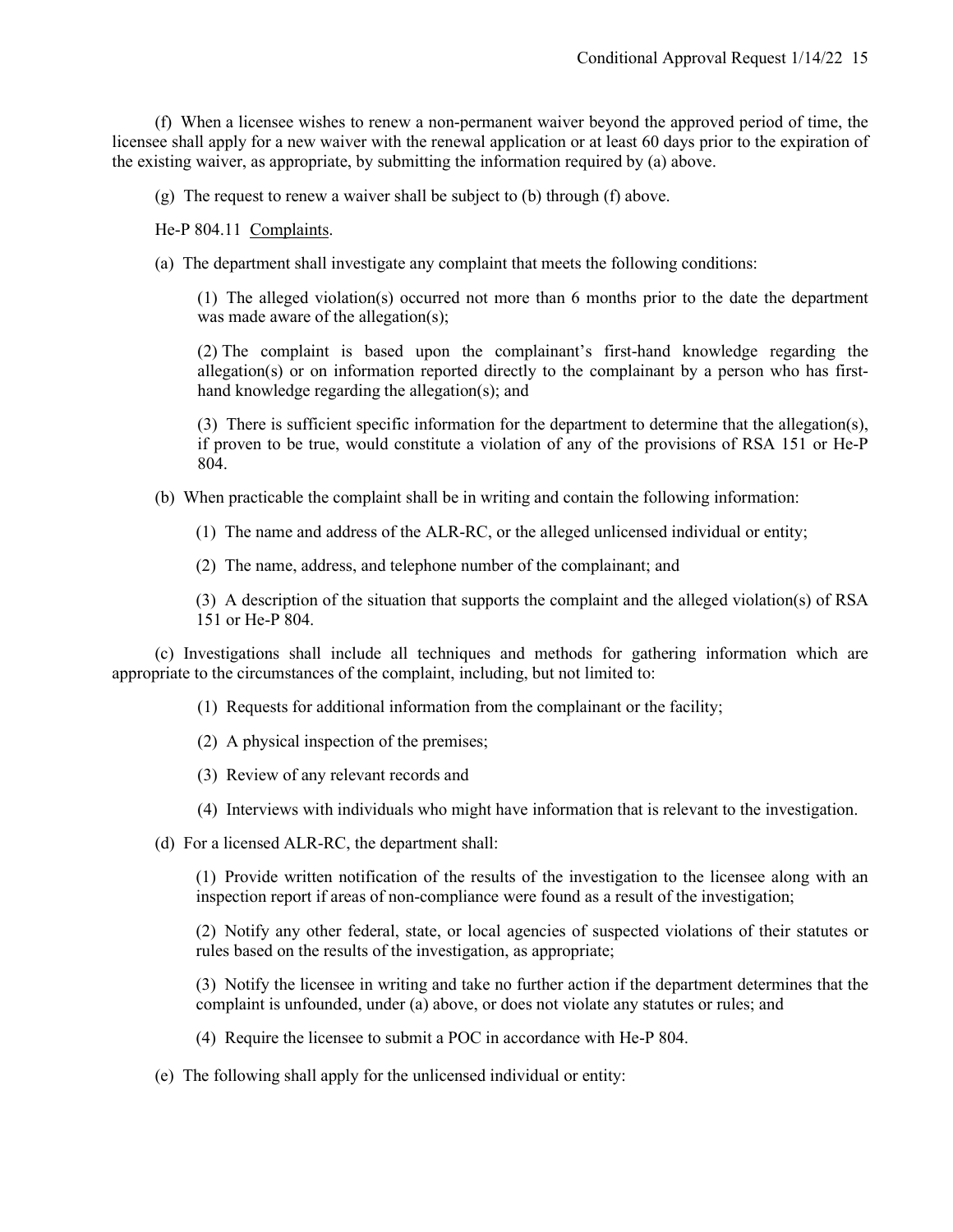(1) In accordance with RSA 151:7-a, II, the department shall provide written notification to the owner or person responsible that includes:

- a. The date of investigation;
- b. The reasons for the investigation; and

c. Whether or not the investigation resulted in a determination that the services being provided require licensing under RSA 151:2, IV;

(2) In accordance with RSA 151:7-a, II, the owner or person responsible shall be allowed 7 business days from the date of the notice required by (1) above to submit a written response to the findings prior to the department's issuance of a warning;

(3) In accordance with RSA 151:7-a, I, following an investigation conducted under RSA 151:6 or an inspection under RSA 151:6-a, which results in a determination that the services being provided require licensing under RSA 151, the department shall may issue a written warning, following an investigation conducted under RSA 151:6 or an inspection under RSA 151:6-a, to the owner or person responsible, requiring compliance with RSA 151 and He-P 804;

(4) The warning in  $(e)(3)$  above, shall include:

a. The time frame within which the owner or person responsible shall comply with the directives of the warning;

b. The final date by which the action or actions requiring licensure shall must cease or by which an application for licensure shall must be received by the department before the department initiates any legal action available to it to cease the operation of the facility; and

c. The right of the owner or person responsible to appeal the warning under RSA 151:7-a, III, which shall be conducted in accordance with RSA 151:8 and RSA 541-A:30, III, as applicable; and

(5) Any person or entity who fails to comply after receiving a warning as described in  $(e)(3)$ above, shall be subject to an action by the department for injunctive relief under RSA 151:17 and an administrative fine pursuant to He-P  $804.13(c)(6)$ .

 (f) Complaint investigation files shall be confidential in accordance with RSA 151:13, and shall not be disclosed publicly, but shall be released by the department on written request only:

(1) To the department of justice when relevant to a specific investigation;

- (2) To law enforcement when relevant to a specific criminal investigation;
- (3) When a court of competent jurisdiction orders the department to release such information; or
- (4) In connection with an adjudicative proceeding relative to the licensee.

He-P 804.12 Administrative Remedies.

 (a) The department shall impose administrative remedies for violations of RSA 151, He-P 804, or other applicable licensing rules, including:

(1) Requiring a licensee to submit a POC in accordance with (c) below;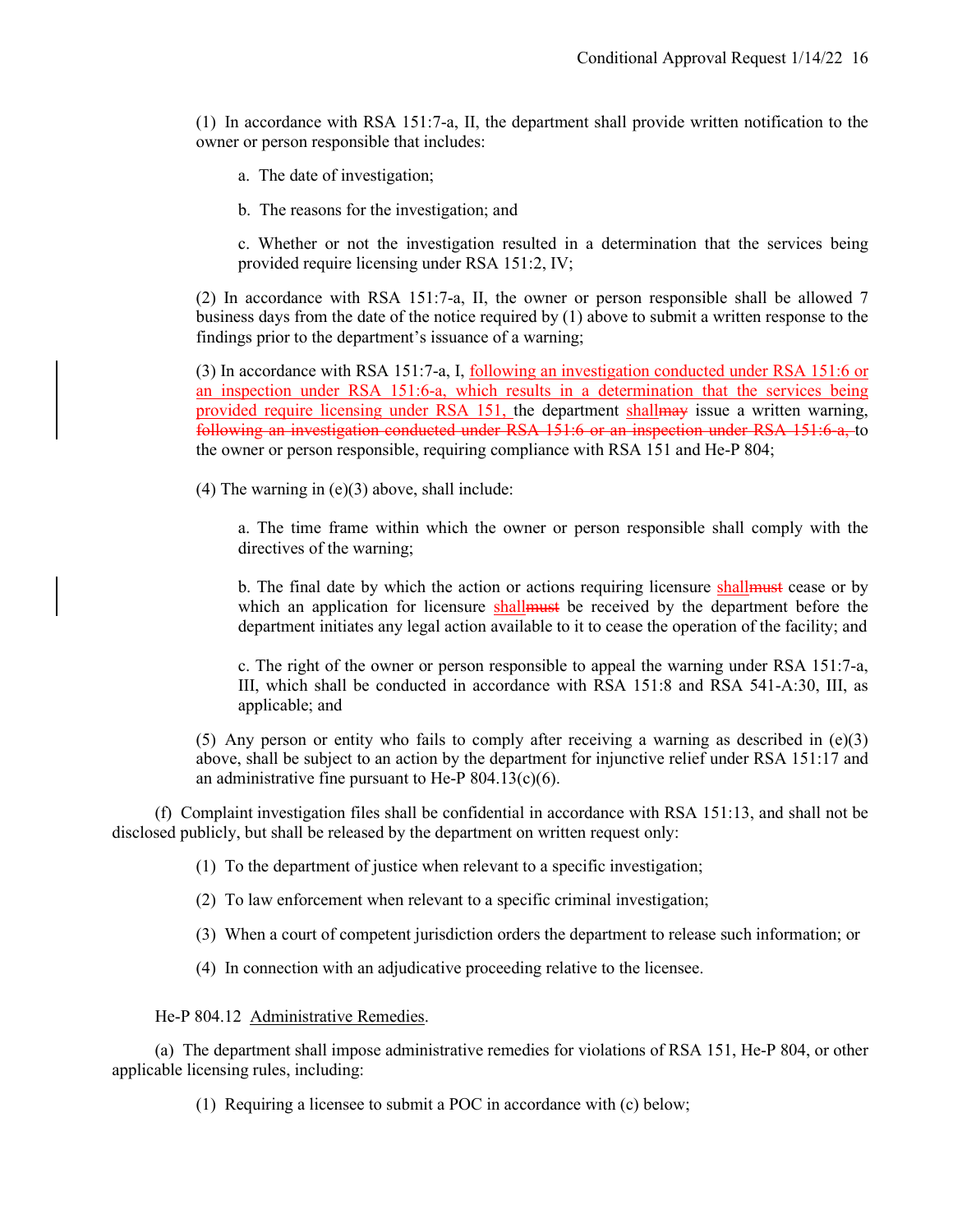(2) Imposing a directed POC upon a licensee in accordance with (d) below;

(3) Imposing conditions upon a licensee; or

(4) Monitoring of a licensee.

 (b) When administrative remedies are imposed, the department shall provide written notice, as applicable, which:

> (1) Identifies each area in which the licensee is not in compliance with RSA 151 or a provision of these rules; and

(2) Identifies the specific remedy(s) that has been imposed.

(c) A POC shall be developed and enforced in the following manner:

(1) Upon receipt of a statement of findings or a notice to correct, the licensee shall submit its written POC for each finding;

a. How the licensee intends to correct each area of non-compliance;

b. What measures will be put in place, or what system changes will be made to ensure that the non-compliance does not recur, to include how the measures will be evaluated for effectiveness;

- c. The date by which each area of non-compliance shall be corrected; and
- d. The position of the employee responsible for the corrective action;

(2) The licensee shall submit a written POC to the department within 21 days of the date on the letter that transmitted the statement of findings or notice to correct unless the licensee requests, either verbally or in writing, and the department agrees, to extend that deadline, based on the following criteria:

a. The licensee demonstrates that he or she has made a good faith effort to develop and submit the POC within the 21 calendar day period but has been unable to do so; and

b. The department determines that the health, safety, or well-being of a resident will not be jeopardized as a result of granting the extension;

(3) The department shall review each POC and accept each plan that:

a. Achieves compliance with RSA 151 and He-P 804;

b. Addresses all areas of non-compliance as cited in the statement of findings or notice to correct;

c. Prevents a new violation of RSA 151 or He-P 804 as a result of the implementation of the POC; and

d. Specifies the date upon which the areas of non-compliance will be corrected;

(4) If the POC is acceptable, the department shall issue a license certificate or provide written notification of acceptance of the POC, whichever is applicable;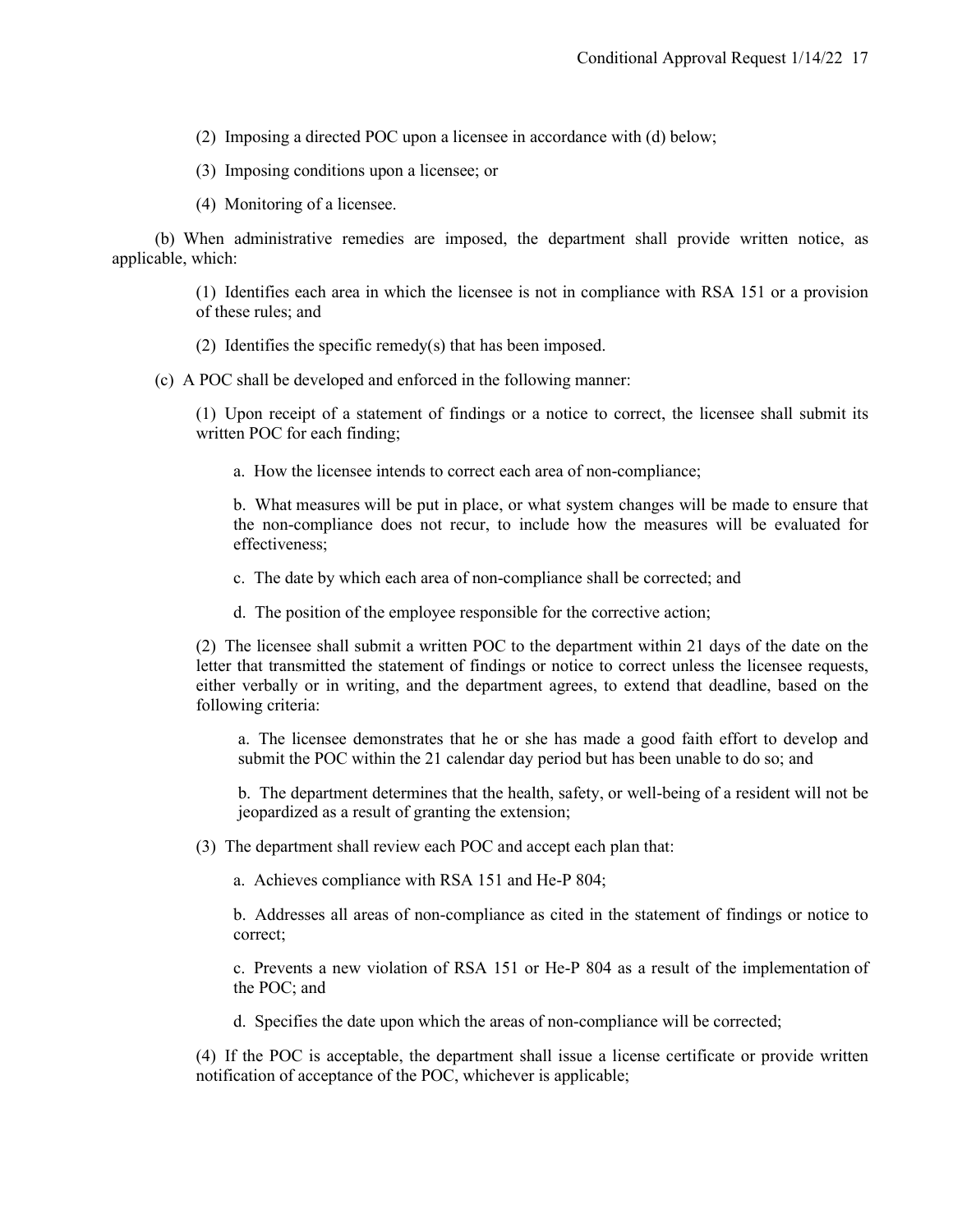(5) If the POC is not acceptable, the department shall notify the licensee in writing within 14 days of the reason for rejecting the POC;

(6) The licensee shall develop and submit a revised POC within 14 days of the date of the written notification from the department that states the original POC was rejected, unless, within the 14 day period, the licensee requests an extension, either via telephone or in writing, and the department grants the extension, based on the following criteria:

a. The licensee demonstrates that he or she has made a good faith effort to develop and submit the POC within the 14 day period but has been unable to do so; and

b. The department determines that the health, safety, or well-being of a resident will not be jeopardized as a result of granting the extension;

(7) The revised POC shall comply with  $(c)(1)$  above and be reviewed in accordance with  $(c)(3)$ above;

(8) If the revised POC is not acceptable to the department or is not submitted within 14 days of the date of the written notification from the department that states the original POC was rejected, the licensee shall be subject to a directed POC in accordance with He-P 804.12(d) and a fine in accordance with He-P  $804.13(c)(13)$ ;

(9) The department shall verify the implementation of any POC that has been submitted and accepted by:

- a. Reviewing materials submitted by the licensee;
- b. Conducting an onsite follow-up inspection; or
- c. Reviewing compliance during the next annual inspection;

(10) Verification of the implementation of any POC shall only occur after the date of completion specified by the licensee in the plan; and

(11) If the POC or revised POC has not been implemented by the completion date at the time of the next inspection, the licensee shall be:

a. Notified by the department in accordance with He-P 804.12(b); and

b. Issued a directed POC in accordance with (d) below and shall be subject to a fine, as appropriate, in accordance with He-P 804.13(c)(14) below.

 (d) The department shall develop and impose a directed POC that specifies corrective actions for the applicant or licensee to implement when:

> (1) As a result of an inspection, areas of non-compliance were identified that require immediate corrective action to protect the health and safety of the residents and personnel;

> (2) A revised POC is not submitted within 14 days of the written notification from the department or such other date as applicable if an extension was granted by the department; or

(3) A revised POC submitted by the licensee or administrator has not been accepted.

 (e) If at the time of the next inspection the directed POC referenced in (d) above has not been implemented by the completion date stated in the directed POC, the department shall, as appropriate: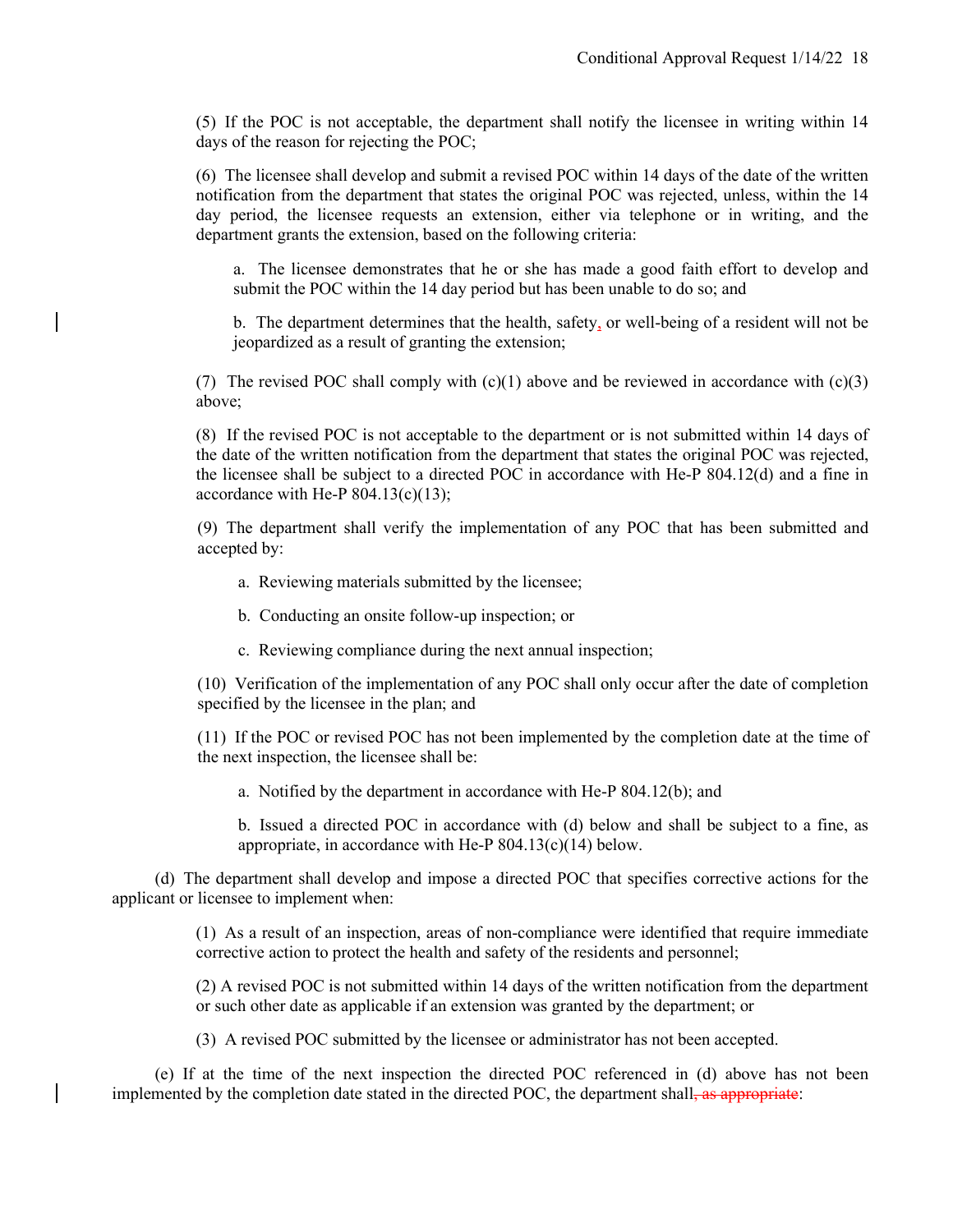(1) Issue a warning that enforcement action will be taken if the POC is not implemented;

(2) Impose a fine in accordance with He-P  $804.13(c)$ ;

(3) Deny the application for a renewal of a license in accordance with He-P 804.13(b); or

(3) Revoke the license in accordance with He-P 804.13(b).

 (f) The department shall offer an opportunity for informal dispute resolution to any applicant or licensee who disagrees with an area or areas of non-compliance cited by the department on a statement of findings or a notice to correct, provided that the applicant or licensee submits a written request for an informal dispute resolution to the department.

 (g) The informal dispute resolution shall be requested in writing by the applicant, licensee, or administrator no later than 14 days from the date the statement of findings or notice to correct was issued by the department.

 (h) The department shall change the statement of findings or notice to correct if, based on the evidence presented, the statement of findings is determined to be incorrect. The department shall provide a written notice to the applicant or licensee of the determination.

 (i) The deadline to submit a POC in accordance with (c) above shall not apply until the notice of the determination in (h) above has been provided to the applicant or licensee.

 (j) Any violations cited for the state fire code may be appealed to the New Hampshire state fire marshal and shall not be the subject of informal dispute resolution as describe in this section.

 (k) An informal dispute resolution shall not be available for any applicant or licensee against whom the department has imposed an administrative fine, or initiated action to suspend, revoke, deny, or refuse to issue or renew a license.

(l) The department shall impose state monitoring under the following conditions:

(1) Repeated non-compliance on the part of the facility in areas that impact the health, safety, or well-being of residents; or

(2) The presence of conditions in the ALR-RC that negatively impact the health, safety, or wellbeing of residents.

He-P 804.13 Enforcement Actions and Hearings.

 (a) Prior to taking enforcement action against an applicant or licensee, the department shall send to the applicant or licensee a written notice that sets forth:

(1) The reasons for the proposed action;

(2) The action to be taken by the department;

(3) If a fine is imposed, the automatic reduction of the fine by 25% if the fine is paid within 10 days of the date on the written notice from the department and the area of non-compliance has been corrected, or a POC has been accepted and approved by the department; and

(4) The right of an applicant or licensee to an administrative hearing in accordance with RSA 151:8 or RSA 541-A:30, III, as applicable, before the enforcement action becomes final.

(b) The department shall deny an application or revoke a license if: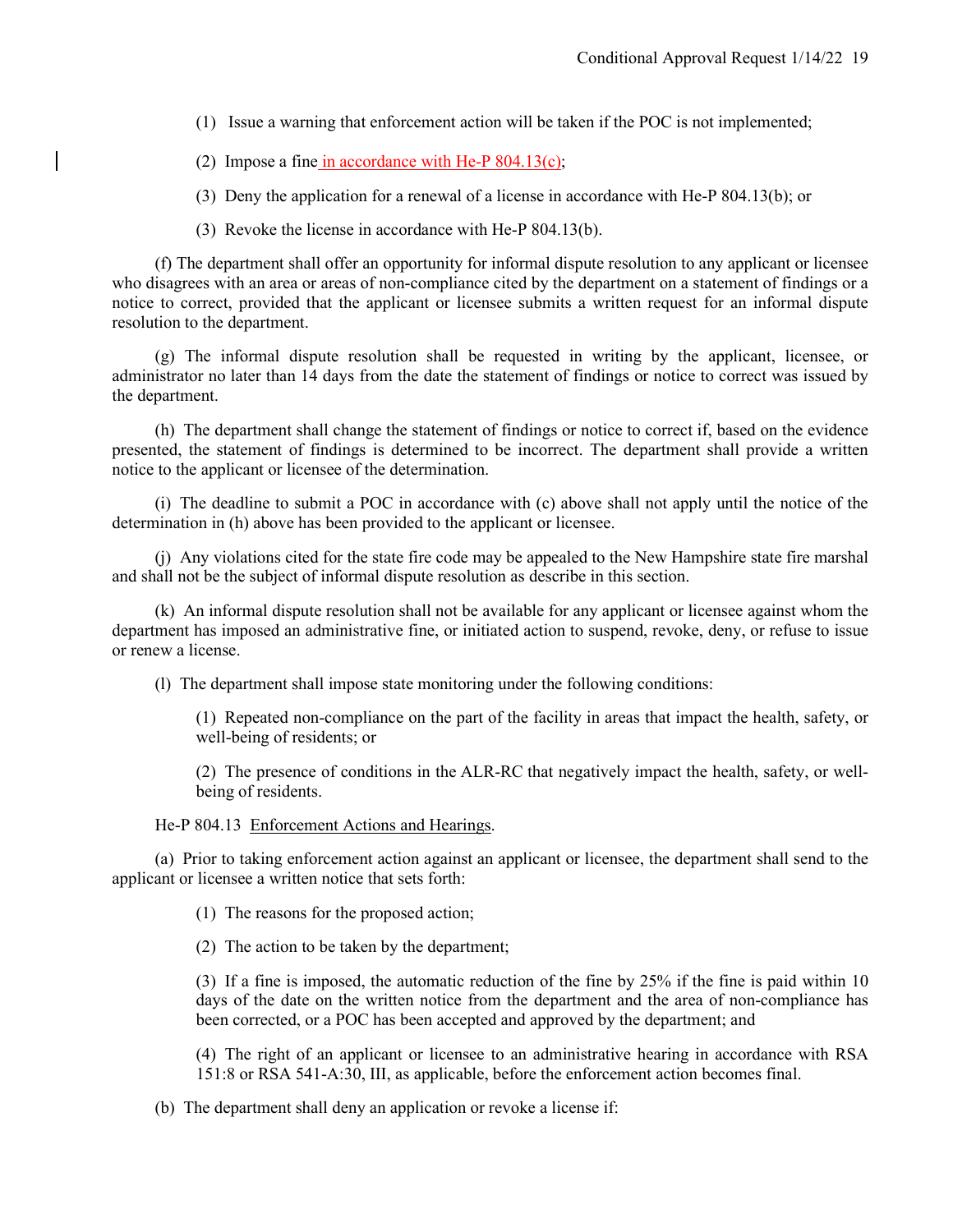(1) An applicant or a licensee violated a provision of RSA 151 or He-P 804 which poses a risk of harm to the health, safety, or well-being of a resident;

(2) An applicant or licensee has failed to pay an administrative fine imposed by the department;

(3) An applicant or licensee had a check returned to the department for insufficient funds and has not re-submitted the outstanding fee in the form of cash, money order, or certified check;

(4) After being notified of and given an opportunity to supply missing information or schedule an initial inspection, the applicant or licensee fails to submit an application that meets the requirements of He-P 804.04;

(5) The applicant, licensee, or any representative or employee of the applicant or licensee:

a. Provides false or misleading information to the department;

b. Prevents, interferes, or fails to cooperate with any inspection or investigation conducted by the department; or

c. Fails to provide requested files or documents to the department;

(6) The licensee failed to implement or continue to implement a POC that has been accepted or imposed by the department in accordance with He-P  $804.12(c)$ , (d), and (e);

(7) The licensee has submitted a POC that has not been accepted by the department in accordance with He-P  $804.12(c)(5)$  and has not submitted a revised POC in accordance with He-P 804.12(c)(6);

(8) The licensee is cited a third time under RSA 151 or He-P 804 for the same violation within the last 5 inspections;

(9) A licensee, or its corporate officers, has had a license revoked and submits an application during the 5 year prohibition period specified in (k) below;

(10) Unless a waiver has been granted, upon inspection, the applicant's premise is not in compliance with RSA 151 or He-P 804;

(11) Unless a waiver has been granted, the department makes a determination that the applicant, administrator, licensee, or a household member has been found guilty of or plead guilty to a felony assault, fraud, theft, abuse, neglect, or exploitation of any person, in this or any other state, or had an investigation for abuse, neglect, or exploitation adjudicated and founded by the department or any administrative agency in this or any other state;

(12) The applicant or licensee employs an administrator who does not meet the qualifications for the position under circumstances in which the department has not granted a waiver; or

(13) The applicant has had a license revoked by any division or unit of the department within 5 years prior to the application.

(c) The department shall impose fines as follows:

(1) For a failure to cease providing unlicensed services after being notified by the department of the need for a license, in violation of RSA 151:2, the fine shall be \$2000.00 for an applicant or unlicensed entity;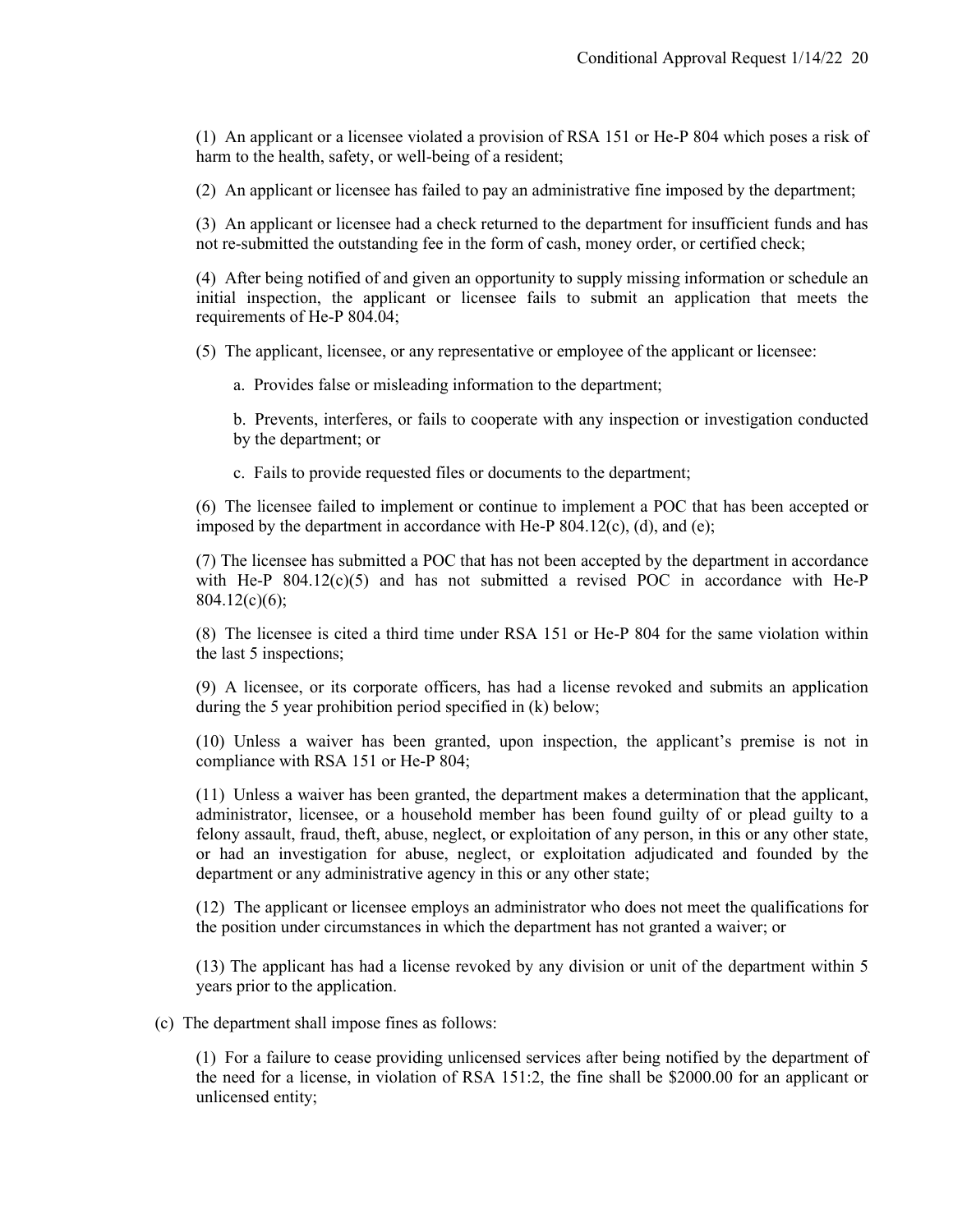(2) For a failure to cease operations after a denial of a license, after receipt of an order to cease and desist operations, in violation of RSA 151:2 and RSA 541-A:30, or continuing to operate after a failure to renew the license by the expiration date, the fine for an applicant, unlicensed entity, or a licensee shall be \$2000.00;

(3) For advertising services or otherwise representing themselves as having a license to provide services that they are not licensed to provide, in violation of RSA 151:2, III, the fine for an applicant, licensee, or unlicensed entity shall be \$500.00;

(4) For a failure to transfer a resident whose needs exceed the services or programs provided by the ALR-RC, in violation of RSA 151:5-a, the fine for a licensee shall be \$500.00;

(5) For admission of a resident whose needs at the time of admission exceed the services or programs authorized by the ALR-RC licensing classification, in violation of RSA 151:5-a, II, and He-P 804.15(a), the fine for a licensee shall be \$1000.00;

(6) For a failure to comply with the directives of a warning issued by the department in violation of RSA 151:7-a and He-P 804.11(e)(5), the fine for an unlicensed provider or a licensee shall be \$500.00;

(7) For a failure to submit a renewal application for a license at least 120 days prior to the expiration date, in violation of He-P 804.06(b), the fine for a licensee shall be \$100.00;

(8) For a failure to notify the department prior to a change of ownership, in violation of He-P  $804.08(a)(1)$ , the fine for a licensee shall be \$500.00;

(9) For a failure to notify the department prior to a change in the physical location, in violation of He-P  $804.08(a)(2)$ , the fine for a licensee shall be \$1000.00;

(10) For a failure to notify the department of a change in e-mail address as required by He-P  $804.08(n)$ , the fine for a licensee shall be \$100.00;

(11) For a failure to allow access by the department to the ALR-RC's premises, programs, services, or records, in violation of He-P 804.09(a), the fine for an applicant, unlicensed entity, or licensee shall be \$2000.00;

(12) For a failure to notify the department prior to a change in the administrator or medical director, in violation of He-P 804.08(i), the fine for a licensee shall be \$100.00;

(13) For a failure to submit a POC or revised POC, within 21 or 14 days, respectively, of the date on the letter that transmits the inspection report, or the date of an extension as granted, in violation of He-P  $804.12(c)(2)$  and (5), the fine for a licensee shall be \$500.00;

(14) For a failure to implement or maintain the corrective action set forth in any POC that has been accepted or issued by the department, in violation of He-P 804.12(c)(11) & (e) the fine for a licensee shall be \$1000.00;

(15) For a failure to establish, implement, or comply with licensee policies, as required by He-P 804.14(b) and He-P 804.19(e), the fine for a licensee shall be \$500.00;

(16) For a failure to provide services or programs required by the licensing classification and specified by He-P 804.14(c), the fine for a licensee shall be \$500.00;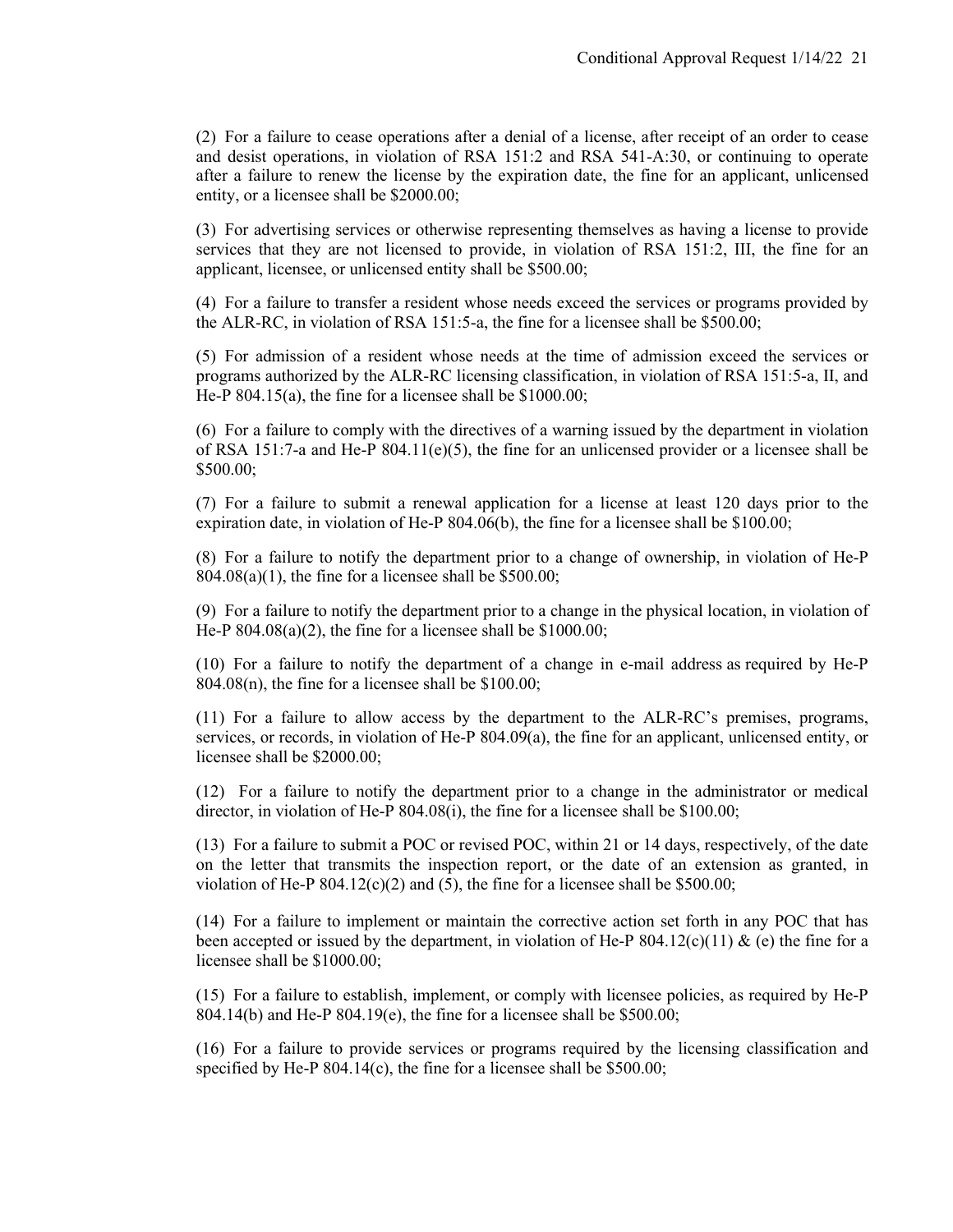(17) For exceeding the licensed capacity, in violation of He-P 804.14(n), the fine for a licensee shall be \$500.00 per day;

(18) For providing false or misleading information or documentation, in violation of He-P 804.14(t), the fine for an applicant or licensee shall be \$1000.00 per offense;

(19) For a failure to meet the needs of a resident or residents, as described in He-P 804.15(a), the fine for a licensee shall be \$500.00 per resident;

(20) For employing an administrator or other personnel who do not meet the qualifications for the position, in violation of He-P  $804.18(e)$ -(f), under circumstances where the department has not granted a waiver in accordance with He-P 804.10, the fine for a licensee shall be \$500.00;

(21) For failure to cooperate with the inspection or investigation conducted by the department, in violation of He-P  $815.09(a)$ , the fine shall be \$2000.00;

(22) For failure to submit architectural plans or drawings, when applicable, prior to undertaking construction or renovation of the licensed facility in violation of He-P 804.07(a), the fine for a licensed facility shall be \$500.00;

(23) For occupying a renovated area of a licensed facility or new construction prior to approval by local and state authorities, as required by He-P 804.09(b)(6), the fine shall be \$500 which shall be assessed daily if the facility fails to vacate the renovated area immediately upon receiving notice from the department;

(24) When an inspection determines that a violation of RSA 151 or He-P 804 has the potential to jeopardize the health, safety, or well-being of a resident, in addition to any other enforcement actions taken by the department, the fines assessed shall be as follows:

a. If the same area of non-compliance is cited within 2 years of the original area of noncompliance, the fine for a licensee shall be \$1000.00; or

b. If the same area of non-compliance is cited a third time within 2 years of being fined in a. above, the fine for a licensee shall be \$2000.00; and

(25) Each day that the individual or licensee continues to be in violation of the provisions of RSA 151 or He-P 804 shall constitute a separate violation and shall be subject to fines in accordance with He-P 804.13(c) provided that if the applicant or licensee is making good faith efforts to comply with the provisions of RSA 151 or He-P 804, as verified by documentation or other means, the department shall not issue a daily fine.

(d) Payment of any imposed fine to the department shall meet the following requirements:

(1) Payment shall be made in the form of check or money order made payable to the "Treasurer, State of New Hampshire" or cash in the exact amount due; and

(2) Cash, money order, or certified check shall be required when an applicant or licensee has issued payment to the department by check, and such check was returned for insufficient funds.

(e) The department shall impose state monitoring under the following conditions:

(1) Repeated poor compliance on the part of the facility in areas that  $m$  in  $g$  impact the health, safety or well-being of residents; or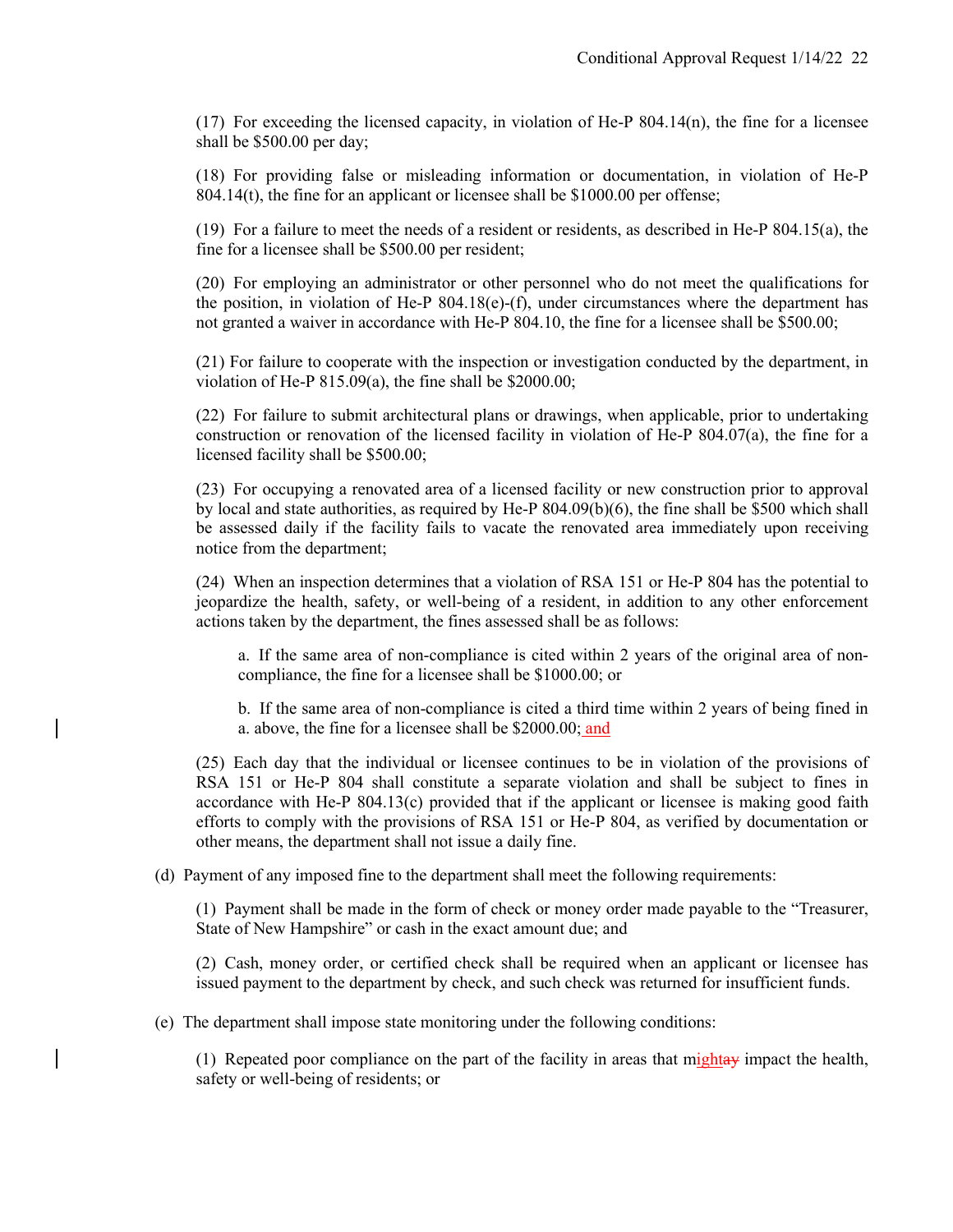(2) Concern that the conditions in the ALR-RC have the potential to worsen.

 (f) An applicant, licensee, or unlicensed entity shall have 30 days after receipt of the notice of enforcement action to request a hearing to contest the action.

 (g) If a written request for a hearing is not made pursuant to (f) above, the action of the department shall become final.

 (h) The department shall order the immediate suspension of a license and the cessation of operations when it finds that the health, safety, or welfare of a resident is in jeopardy and requires emergency action in accordance with RSA 541:A-30, III.

 (i) If an immediate suspension is upheld, the licensee shall not resume operating until the department determines through inspection that compliance with RSA 151 and He-P 804 is achieved.

(j) Hearings under this section shall be conducted in accordance with RSA 541-A and He-C 200.

 (k) When an ALR-RC's license has been denied or revoked, the applicant, family member, licensee, or administrator shall not be eligible to apply for a license or be employed as an administrator for 5 years if the denial or revocation specifically pertained to their role in the program.

(l) RSA 541 shall govern further appeals of department decisions under this section.

(m) The 5- year period referenced in (k) above shall begin on:

(1) The date of the department's decision to revoke or deny the license, if no appeal is filed; or

(2) The date a final decision upholding the action of the department is issued, if a request for a hearing is made and a hearing is held.

 (n) Notwithstanding (m) above, the department shall consider an application submitted after the decision to revoke or deny becomes final if the applicant demonstrates that circumstances have changed to the extent that the department now has good cause to believe that the applicant has the requisite degree of knowledge, skills, and resources necessary to maintain compliance with the provisions of RSA 151 and He-P 804.

(o) If the department has reasonable information or evidence that a licensee, applicant, administrator, or other individuals are circumventing rule (k) above by applying for a license through an agent or another person and will retain ownership, management authority, or both, the department shall deny the application.

 (p) No ongoing enforcement action shall preclude the imposition of any remedy available to the department under RSA 151, RSA 541-A:30, III, or He-P 804.

He-P 804.14 Duties and Responsibilities of the Licensee.

 (a) The licensee shall comply with all relevant federal, state, and local laws, rules, codes, and ordinances as applicable.

(b) The licensee shall have written policies and procedures to include:

(1) The rights and responsibilities of admitted residents in accordance with the residents' paitents' bill of rights under RSA 151:20, II;

(2) The policies described in He-P 804.14(r), He-P 804.16(c)(11), and He-P 804.19(e); and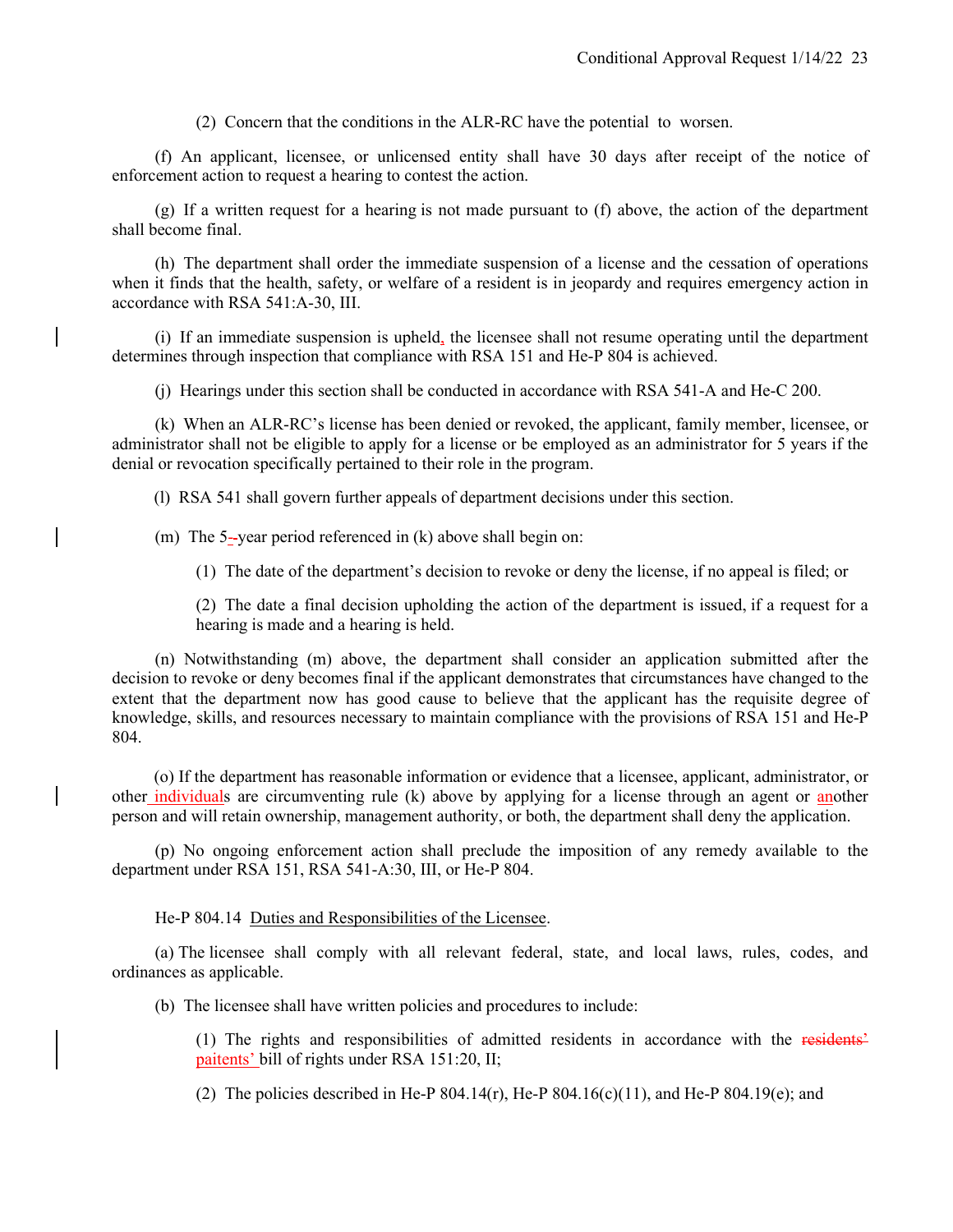(3) A policy that ensures the safety of all persons present on the licensed premises where firearms are permitted.

(c) The licensee shall provide the following core services:

(1) Health and safety services to minimize the likelihood of accident or injury, with protective care and oversight provided 24 hours a day regarding:

a. The residents' functioning, safety, and whereabouts; and

b. The residents' health status, including the provision of intervention as necessary or required;

(2) Emergency response and crisis intervention;

(3) Assistance with taking and ordering medications as needed;

(4) The provision of 3 nutritious meals and snacks in accordance with He-P 804.21 unless the resident chooses other options according to their admission agreement;

(5) Housekeeping, laundry, and maintenance services in accordance with the admission agreement;

(6) The availability of activities, for which the facility shall make reasonable accommodation for residents with disabilities, to include, but not be limited to, television, radio, internet, games, newspapers, visitors, and music, designed to sustain and promote physical, intellectual, social, and spiritual well-being of all residents in accordance with the admission agreement;

(7) Assistance in arranging medical and dental appointments, which shall include assistance in arranging transportation to and from such appointments and reminding the residents of the appointments; and

(8) Supervision of residents when required to offset cognitive deficits that may pose a risk to self or others if the resident is not supervised.

 (d) The licensee shall have a system to regularly identify the ALR-RC's daily census, including times when a resident is absent from the ALR-RC.

 (e) The licensee shall assist with arranging transportation to community activities, as available, designed to meet the individual interests of residents to sustain and promote physical, intellectual, social, and spiritual well-being of all residents.

(f) The licensee shall:

(1) Make available basic supplies necessary for residents to maintain grooming and personal hygiene, such as soap, shampoo, toothpaste, toothbrush, and toilet paper. Such basic supplies shall be included in the basic rate except that there may be an additional charge for specific brands or items required to meet individual residents' needs or requests;

(2) Identify in the admission agreement the cost, if any, of basic supplies or other services for which there will be a charge;

(3) Ensure that all personnel have received the training necessary to be qualified personnel to include demonstrated competency in the training given with documentation maintained in the employee file;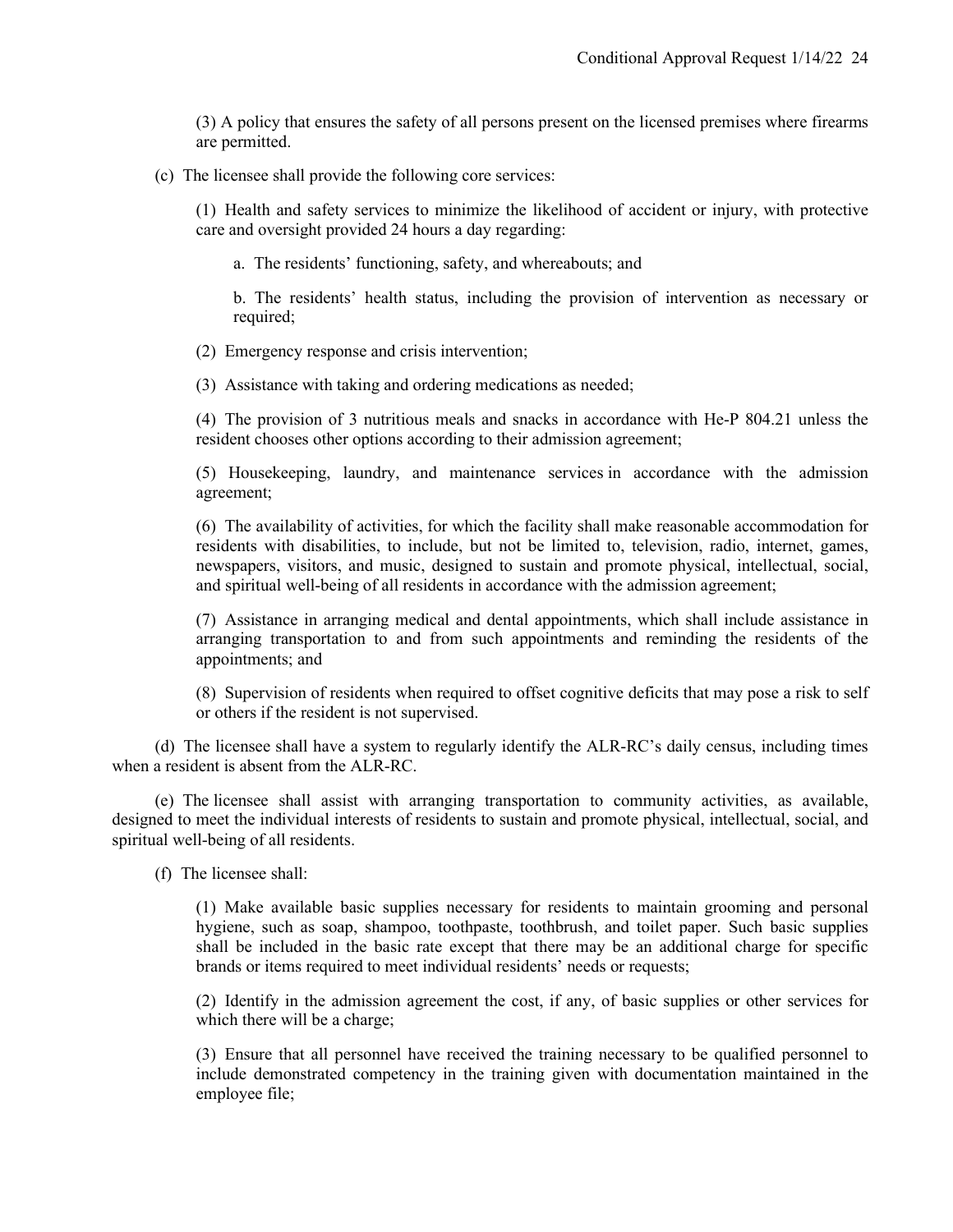(4) Comply with all dementia training requirements pursuant to RSA 151:47-49 including continuing education that shall include new information on best practices in the treatment and care of persons with dementia and be provided for:

a. A minimum of 6 hours for initial continuing education to covered administrative staff members and covered direct service staff members; and

b. A minimum of 4 hours of ongoing training each calendar year.

(5) Require any paid provider of direct care, other than an employee, providing health care related services to provide a brief written, signed, and dated note describing the reason for the service(s), and the next planned visit, if known; and

(6) Have a clearly identified policy for CPR that includes the following:

a. If CPR is not performed, the policy shall include a statement that 911 shall be called in an emergency;

b. If CPR is performed, there shall be either at least one person on duty per shift who is certified to perform CPR or an AED available for use; and

c. This policy shall be signed by each resident and their guardian, agent, or personal representative, if any, and be located in the resident's file with their admission agreement.

 (g) The licensee shall educate personnel about the needs and services required by the residents under their care and document such education to include demonstrated competancies.

 (h) Physical or chemical restraints shall only be used in the case of an emergency, pursuant to RSA 151:21, IX.

 (i) As soon as is practicable and in no case longer than 24 hours after the use of a physical or chemical restraint, the resident's licensed practitioner, guardian, agent, or personal representative, if any, and the department shall be notified of the use of such restraints.

 (j) The use of mechanical restraints, limited to locked or secured ALR-RCs, or units within an ALR-RC, or anklets, bracelets, or similar devices that cause a door to automatically lock when approached, thereby preventing a resident from freely exiting the ALR-RC or unit within as permitted by the state fire code, shall be allowed.

(k) Notwithstanding (j) above, the following methods of mechanical restraints shall be prohibited:

(1) Full bed rails;

(2) Gates, if they prohibit a resident's free movement throughout the living areas of the ALR-RC;

(3) Half doors, if they prohibit a resident's free movement throughout the living areas of the ALR-RC;

(4) Geri chairs, when used in a manner that prevents or restricts a resident from getting out of the chair at will;

(5) Wrist or ankle restraints;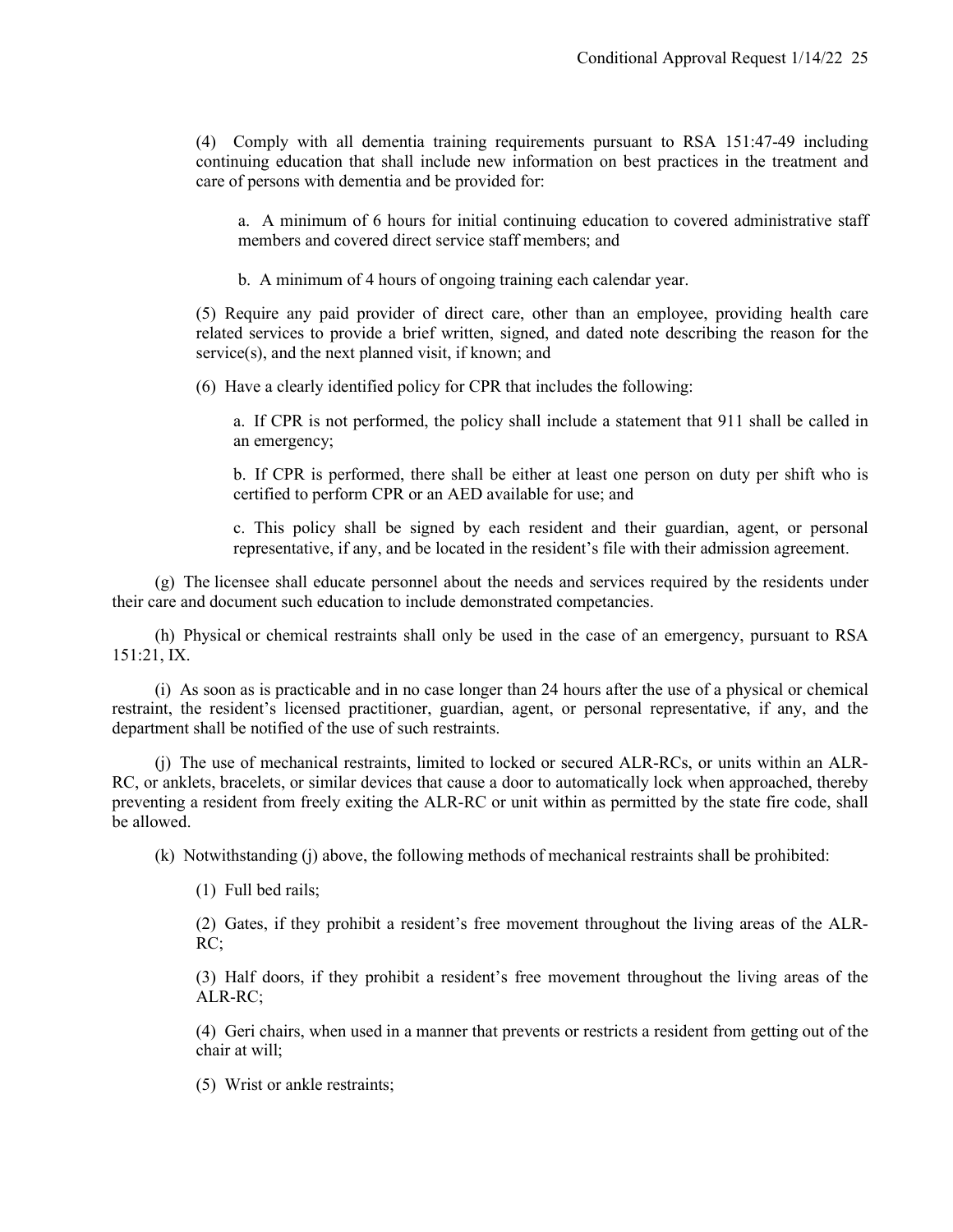- (6) Vests or pelvic restraints; and
- (7) Other similar devices that prevent a resident's free movement.
- (l) For reportable incidents, the licensee shall:

(1) Complete an investigation to determine if abuse or neglect could have been a contributing factor to the incident;

(2) Fax to 271-4968 or, if a fax machine is not available, convey by electronic or regular mail, the following information to the department within 48 hours of a reportable incident:

a. The ALR-RC name;

b. A description of the incident, including identification of injuries, if applicable;

c. The name of the licensee(s) or personnel involved in, witnessing, or responding to the reportable incident;

d. The name of resident(s) involved in or witnessing the reportable incident;

e. The date and time of the reportable incident;

- f. The action taken in direct response to the reportable incident, including any follow-up;
- g. If medical intervention was required, by whom and the date and time;
- h. When the resident's guardian, agent, or personal representative, if any, was notified;
- i. The signature of the person reporting the reportable incident;
- j. The date and time the resident's licensed practitioner was notified, if applicable; and
- k. The date the facility performed the investigation required by (1) above;
- (3) As soon as practicable, notify the guardian, agent, or personal representative, if any;

(4) As soon as practicable, notify the local police department, the department, and the guardian, agent, or personal representative, if any, when a resident has an elopement or unexplained absence and the licensee has searched the building and the grounds of the ALR-RC without finding the resident; and

(5) Notify the department with a written report within 5 days describing the actions taken by personnel, the final outcome or continuation of the reportable incident, and actions taken to prevent a reoccurrence if it was not submitted in the initial report.

(m) The licensee shall comply with the residents' bill of rights as set forth inrequirements of RSA  $151:19-30.$ 

 (n) The licensee shall not exceed the maximum number of residents or beds licensed by the department, unless authorized by the department, such as during an emergency.

 (o) The licensee shall give a resident and the resident's guardian, agent, or personal representative, as applicable, written notice of the following:

> (1) For an increase in the cost or fees for any ALR-RC services, 30 days advance notice shall be required except for residents receiving Medicaid whose financial liability is determined by the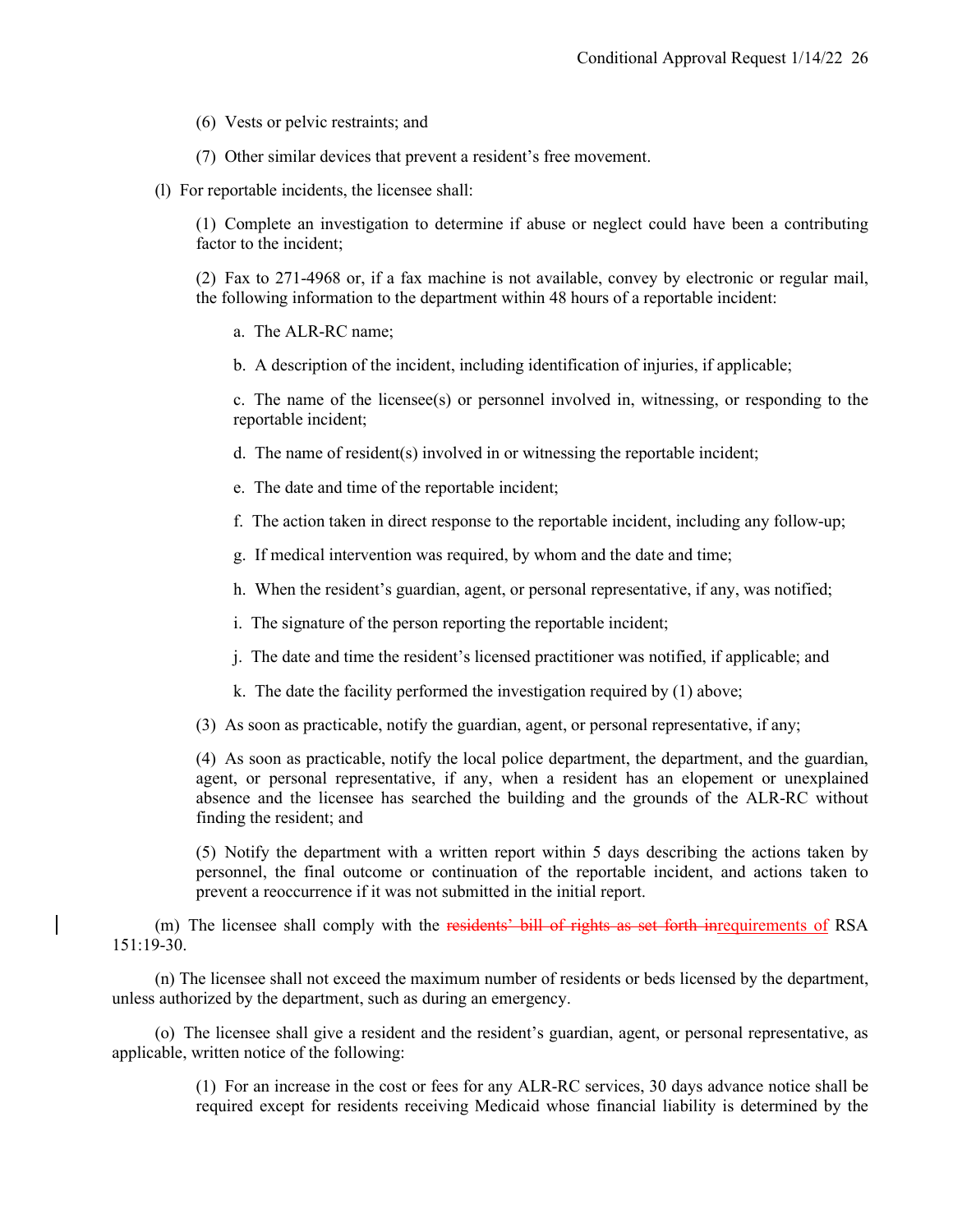state's standard of need, or residents funded by the department's Cohoices for Independence program in accordance with He-E 801 and which limitation shall only pertain to costs and fees under the direction of these programs; or

(2) For an involuntary change in room or bed location, the facility shall make reasonable accommodation of individual needs and preferences and give 14 days advanced notice, unless the change is required to protect the health, safety, and well-being of the resident or other residents, in such case the notice shall be as soon as practicable.

 (p) In addition to the posting requirements specified in RSA 151:29, the licensee shall post the following documents in a conspicuous area accessible to residents, employees, and visitors:

(1) The current license certificate issued in accordance with RSA 151:2;

(2) All inspection reports for the last 12 months in accordance with He-P 804.09(d) and He-P  $804.11(d);$ 

(3) A copy of the patientsresidents' bill of rights specified by RSA 151:21;

(4) A copy of the licensee's complaint procedure, including a statement that complaints may be submitted, in writing, to The Department of Health and Human Services, Office of Legal and Regulatory Services, Health Facilities Administration, 129 Pleasant Street, Concord, NH 03301 or by calling 1-800-852-3345, and information on how to contact the office of the long-term care ombudsman; and

(5) The licensee's evacuation floor plan identifying the location of, and access to, all fire exits.

(q) The licensee shall determine whether smoking will be allowed at the ALR-RC.

 (r) If smoking is to be allowed, the licensee shall develop and implement smoking policies and designate smoking areas in accordance with RSA 155:66, RSA 155:68, and RSA 155:69 and He-P 804.26(f).

 (s) If the licensee holds or manages a resident's funds or possessions, it shall first receive written authorization in accordance with RSA 151:24 and RSA 151:21, VII, and such funds shall not be used for the benefit of the licensee, other residents, or other household members.

 (t) The licensee shall not falsify any documentation required by law or provide false or misleading information to the department.

 (u) The licensee shall not advertise or otherwise represent themselves as having a license to provide services that they are not licensed to provide.

 (v) The licensee shall comply with all conditions of warnings and administrative remedies issued by the department and all court orders.

(w) The licensee shall develop quality assurance plans and policies that evaluate:

(1) The quality of care and services provided to residents;

(2) Compliance with RSA 151 and He-P 804;

(3) The effectiveness of training provided to personnel; and

(4) The effectiveness of corrective actions taken in response to statements of findings, notices to correct, and problems identified in (1)-(3) above.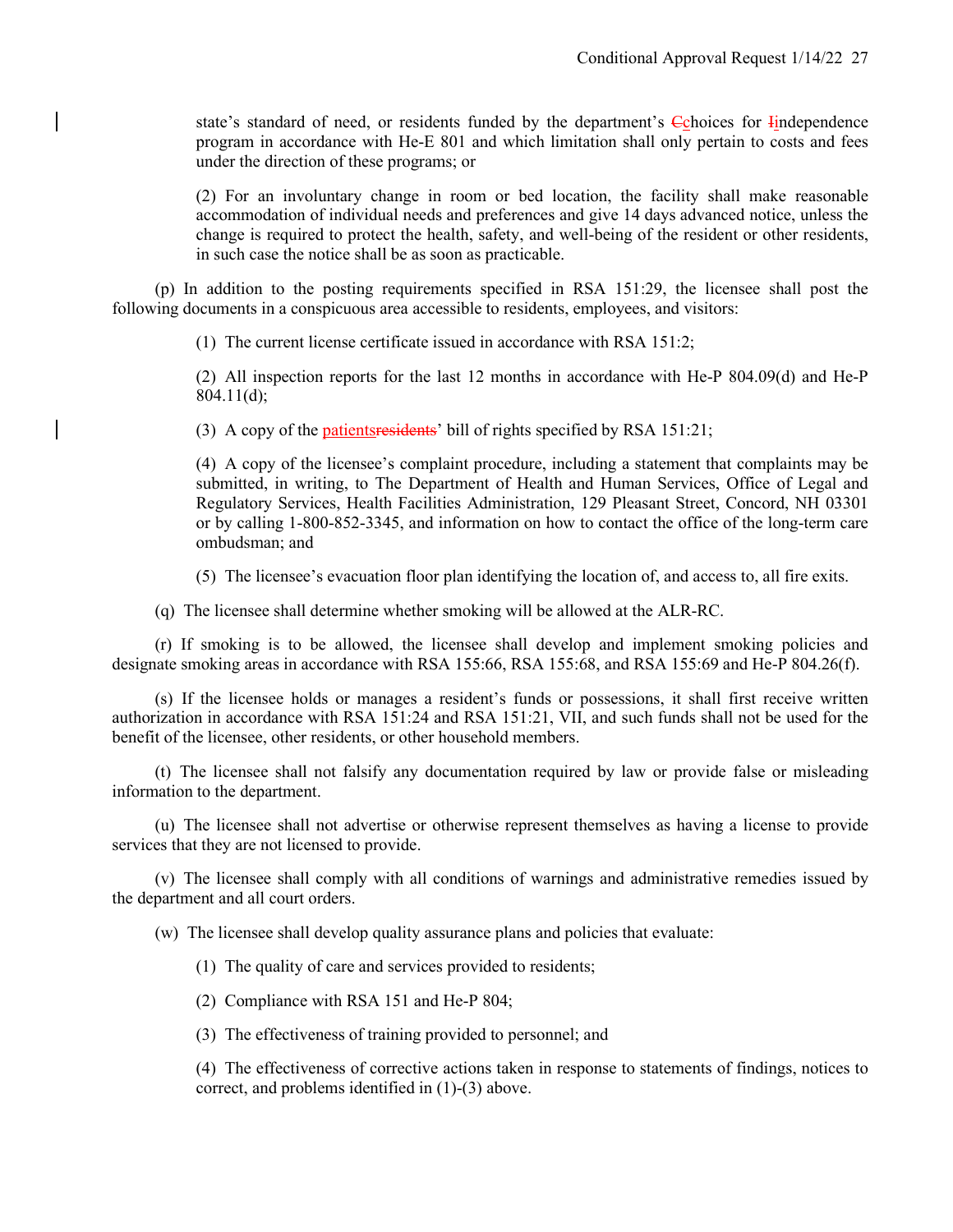### **Readopt with amendment He-P 804.16 through He-P 804.18, effective 11-3-17 (Document #12414), to read as follows:**

He-P 804.16 Required Services.

 (a) The licensee shall provide administrative services that include the appointment of an administrator who:

(1) Is responsible for the day-to-day operations of the ALR-RC;

(2) Works no less than 35 hours per week at the ALR-RC, which may include day, evening, night, and weekend hours;

(3) Meets the requirements of He-P 804.18(k);

(4) Designates, in writing, a staff member who shall assume the responsibilities of the administrator in his or her absence; and

(5) In the event the administrator will be absent for a period to exceed 30 consecutive days, the facility shall notify the department who the interim administrator will be and submit credentials to verify he or she meets the requirements of (3) above.

 (b) At the time of application for admission, the licensee shall provide the resident and the guardian, agent, or personal representative, if any, a written copy of the residential service agreement pursuant to RSA 161-J, except that a copy of the residential service agreement shall not be required if the facility admission agreement includes all of the provisions of a residential service agreement.

 (c) In addition to (b) above, at the time of admission, the licensee shall provide the resident and the guardian, agent, or personal representative, if any, and receive written verification of receipt, a written copy of the admission agreement that includes the following:

(1) The basic daily, weekly, and monthly fee;

(2) A list of the core services required by He-P 804.14(c) that are covered by the basic rate;

(3) Information regarding the timing and frequency of cost of care increases;

(4) The time period covered by the admission agreement;

(5) The criteria and acuity level that the resident must maintain in order to remain a resident at an ALR-RC in accordance with He-P 804.15(a);

(6) The ALR-RC's house rules;

(7) The grounds for immediate termination of the agreement, pursuant to RSA 151:21, V;

(8) The ALR-RC's responsibility for resident discharge planning;

(9) Information regarding care, services, or supplies not provided in the core services, to include:

a. The availability of services;

b. The ALR-RC's responsibility for arranging services; and

c. The fee and payment for services, if known;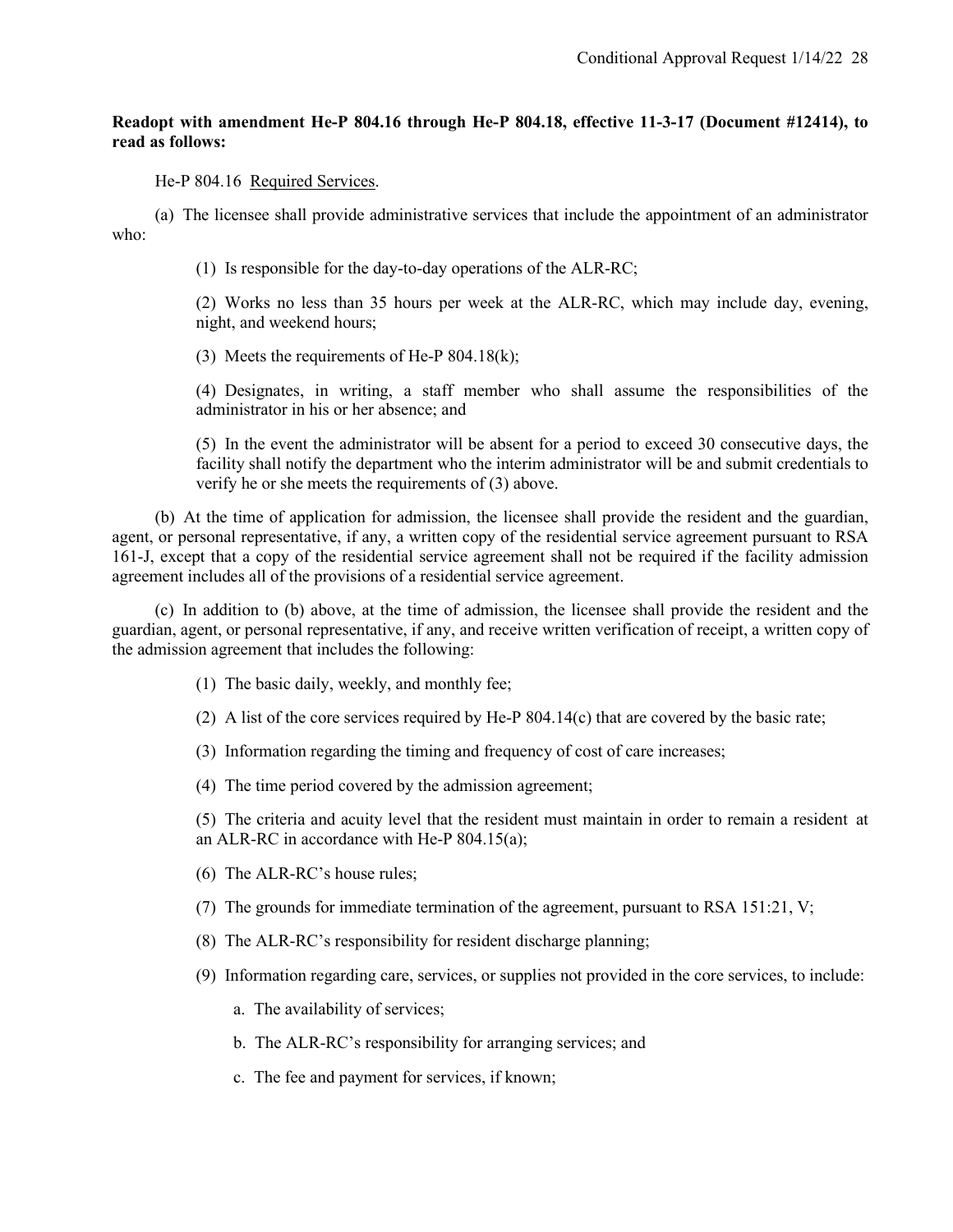- (10) The licensee's policies and procedures regarding:
	- a. Arranging for the provision of transportation;

b. Arranging for the provision of third party services, such as a hairdresser or cable television;

c. Monitoring third party services contracted directly by the resident and provided on the ALR-RC premises;

- d. Handling of resident funds pursuant to RSA 151:24 and He-P 804.14(s);
- e. Bed hold, in compliance with RSA 151:25;
- f. Storage and loss of the resident's personal property; and
- g. Smoking;
- (11) The licensee's medication management services;

(12) The list of grooming and personal hygiene supplies provided by the ALR-RC as part of the basic daily, weekly, or monthly rate;

(13) A copy of the most current version of the residents' patients' bill of rights under RSA 151: 21 and the ALR-RC's policy and procedure for implementing the bill of rights pursuant to RSA 151:20, II;

(14) A copy of the resident's right to appeal an involuntary transfer or discharge under RSA 151:26, II(a)(5);

(15) The ALR-RC's policy and procedure for handling reports of abuse, neglect, or exploitation which shall be in accordance with RSA 161-F:46 and RSA 169-C:29;

(16) Information on accessing the long-term care ombudsman;

(17) Information on advanced directives;

(18) Whether or not personnel are trained in cardiopulmonary resuscitation (CPR), first aid, or both, or whether or not the facility has an AED on-site and available for use in an emergency;

(19) Information that if the facility changes its current acceptance of payment sources, it shall provide 60 days' notice of such change; and

(20) A statement that a resident's inability to cover the cost of care may result in discharge.

(d) The ALR-RC shall assess each resident's needs using the "Care Assessment for Residential Services (CARES) Tool" (January 2022).

 (e) All personnel who administer the CARES Tool shall be trained to complete the CARES Tool by the department or entities listed in RSA 151:5-a, III.

(f) The assessment described in (d) above shall:

(1) Be completed no more than 30 days prior to or within 24 hours following admission to the ALR-RC;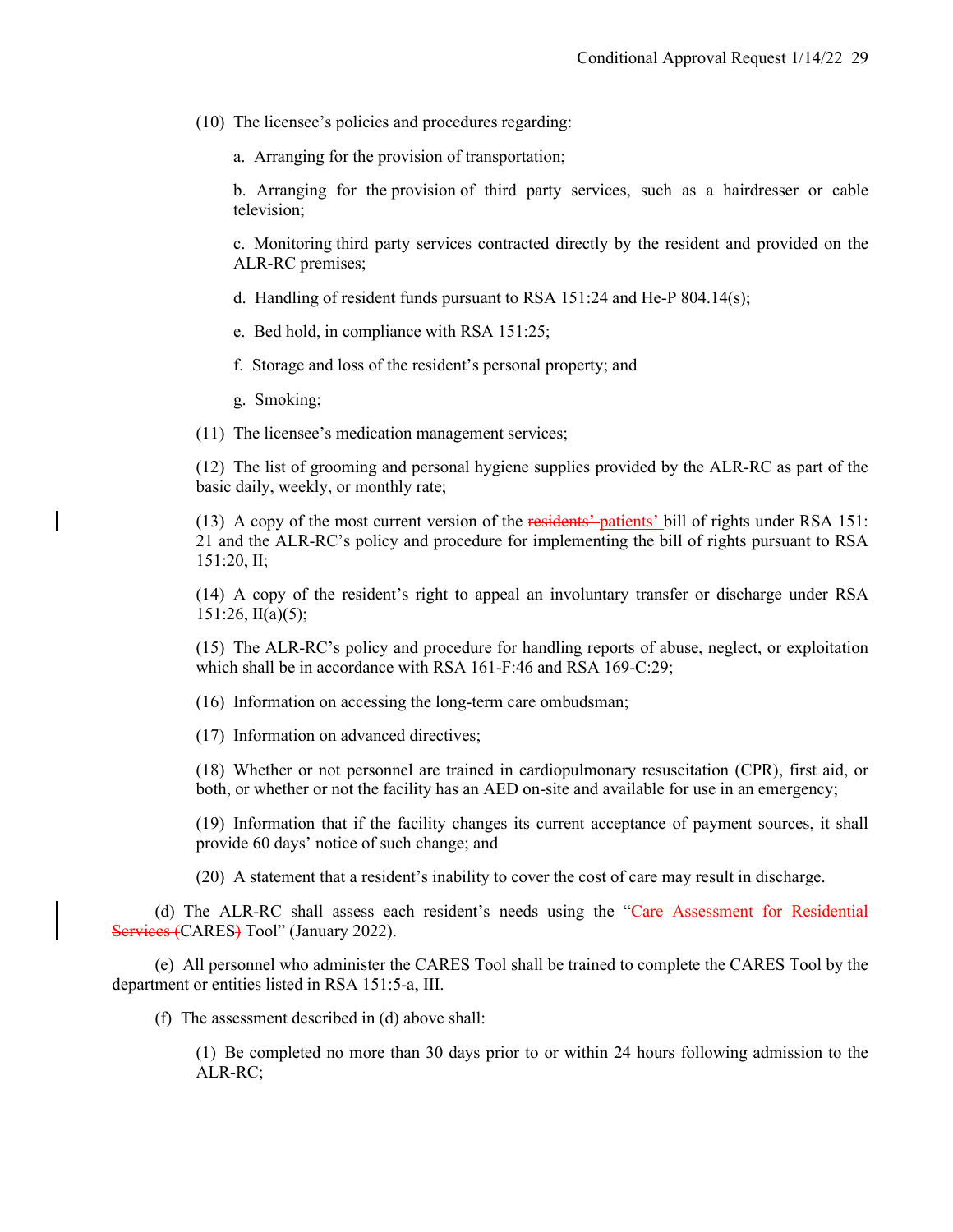(2) Be completed in consultation with the resident and guardian, agent, or personal representative, if any;

(3) Be repeated every 6 months or after any significant change as defined in He-P  $804.03$ (chbv);

(4) Be signed and dated by the individual who completed the CARES Tool; and

(5) Be signed by the resident and guardian, agent, or personal representative, acknowledging that the CARES Tool was completed as directed in (2) above.

 (g) If the guardian, agent, or personal representative if any is unable to sign the Cares Tool the facility shall have documented evidence that the guardian, agent, or personal representative has had an opportunity to take part in completing and reviewing the completed Cares Tool..

 (h) If the CARES Tool identifies the need for a nursing assessment, the nursing assessment shall be completed within 72 hours of the completion of the CARES Tool.

 (i) If the nursing assessment indicates that the resident cannot safely evacuate, the resident shall be ineligible for care and services at the ALR-RC.

 (j) If the nursing assessment completed in accordance with (h) above is completed by a licensed practical nurse (LPN), the assessment shall be reviewed and co-signed by the registered nurse (RN) or physician that is supervising the LPN prior to implementation.

(k) If the Cares Tool indicates a need for a care plan, the care plan shall be:

(1) Completed within 24 hours of the initial Cares Tool and within 24 hours of the completion of all subsequent Cares Toolsexcept where a nursing assessment is required in which case, the care plan shall be completed within 24 hours following the nursing assessment;

(2) Made available to personnel who assist residents;

(3) Completed in consultation with the resident and guardian, agent, or personal representative, if any; and

(4) If the resident and guardian, agent, or personal representative, if any, are unable or unwilling to participate as required by (3) above, it shall be documented in the resident record.

(l) The care plan identified in (k) above shall include on an ongoing basis:

(1) The date the problem or need was identified;

- (2) A description of the problem or need;
- (3) The goal or objective of the plan;
- (4) The action or approach to be taken;
- (5) The responsible person(s) or position; and
- (6) The date of reevaluation, review, or resolution.
- (m) Each care plan shall be reviewed at least every 6 months to determine if:
	- (1) All items identified in the care plan are being met;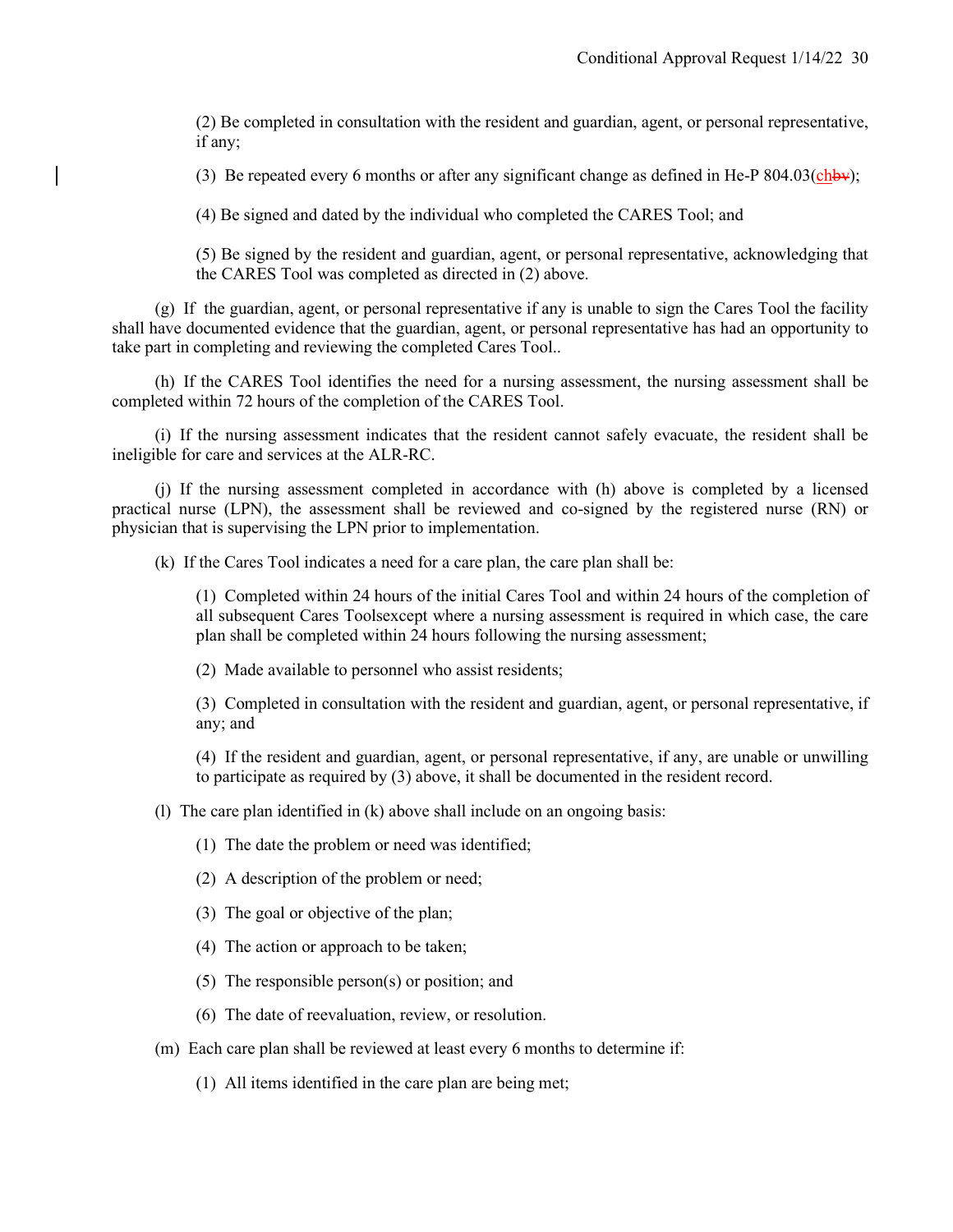(2) The care plan will be continued for another 6 months; and

(3) The care plan will be revised to meet the current needs of the resident.

(n) Progress notes for each resident shall be written at least quarterly and include, at a minimum:

(1) Changes in mobility, weight, memory, skin integrity, continence, medications, behavior, and personal care needs; and

(2) A summary of visits to licensed practitioners and referrals.

 (o) For individuals receiving medical, nursing, or rehabilitative care or services, or hospice care, the facility shall ensure that a discipline specific care plan:

(1) Is completed within 24 hours of the discipline specific assessment;

(2) Is completed in consultation with the resident and guardian, agent, or personal representative, if any;

(3) Is updated following the completion of all future discipline specific assessments;

(4) Is available to personnel who assist residents in the implementation of the discipline specific care plan;

(5) Addresses the needs identified in the discipline specific assessment;

(6) Includes the date the medical, nursing, or rehabilitative care or services, or hospice care need was identified;

(7) Identifies the resident goal or approach to be taken to address the medical, nursing, or rehabilitative care or services, or hospice care need;

(8) Includes the date of reevaluation of the medical, nursing, or rehabilitative care or services, or hospice care need and the name of the responsible person; and

(9) Is maintained in the resident's record.

 (p) For individuals receiving medical, nursing, or rehabilitative care or services, or hospice care, progress notes shall be written at every visit by the practitioner performing the service.

 (q) At the time of a resident's admission, the licensee shall obtain orders from a licensed practitioner for medications, prescriptions, and therapeutic diets, as applicable.

 (r) The licensee shall have each resident obtain a health examination by a licensed practitioner within 30 days prior to admission or within 72 hours following admission to the ALR-RC.

(s) The health examination referenced in (r) above shall include:

- (1) Diagnoses, if any;
- (2) The medical history;

(3) A list of current medications including over-the-counter medications, treatments, and therapeutic diets, if applicable; and

(4) Allergies.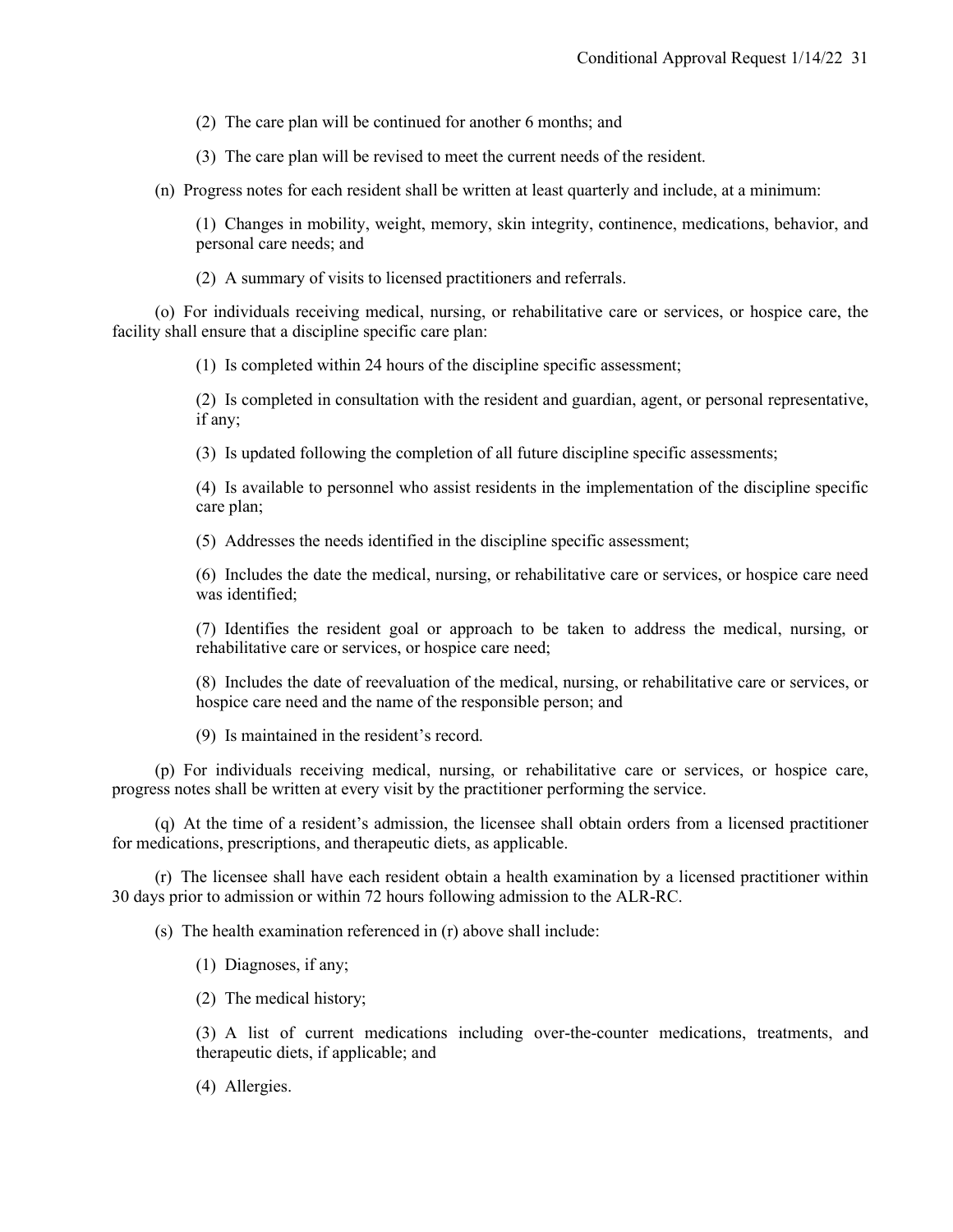(t) Each resident shall have at least one health examination every 12 months by a licensed practitioner, unless the licensed practitioner determines that an annual health examination is not necessary and specifies in writing an alternative time frame, or unless the resident refuses in writing. Any such resident refusal shall be made annually.

(u) A resident may refuse all care and services.

 (v) When a resident refuses care or services that could result in a threat to the resident's health, safety, or well-being, or that of others, the licensee or personnel shall:

(1) Inform the resident of the potential consequences of their refusal;

(2) Notify the licensed practitioner and guardian, if any, of the resident's refusal of care or services; and

(3) Document in the resident's record the items in (1) and (2) above, the refusal of care or services, and the resident's reason for the refusal.

 (w) The licensee shall maintain an emergency data sheet, updated as needed and at a minimum at the conclusion of each RAT assessment, in the resident's record and promptly give a copy to emergency medical personnel in the event of an emergency transfer to another medical facility.

(x) The emergency data sheet referenced in (w) above shall include:

- (1) Full name and the name the resident prefers, if different;
- (2) Name, address, and telephone number of the resident's next of kin, guardian, or agent, if any;
- (3) Diagnosis;
- (4) Medications, including last dose taken and when the next dose is due;
- (5) Allergies;

(6) Functional limitations to include but not be limited to physical limitations, hearing loss, visual imparement, and cognitive challenges;

- (7) Date of birth;
- (8) Insurance information;
- (9) Advanced directives; and
- (10) Any other pertinent information not specified in (1)-(9) above.

(y) The licensee may only perform POCT, that are waived complexity as designated by the federal drug administration (FDA) and known as CLIA-waived laboratory tests, unless the facility is also licensed by the State of New Hampshire as a laboratory under He-P 808.

(z) If CLIA-waived laboratory testing is performed by personnel, the licensee shall:

(1) Obtain the appropriate CLIA certificate as per 42 CFR Part 493.15; and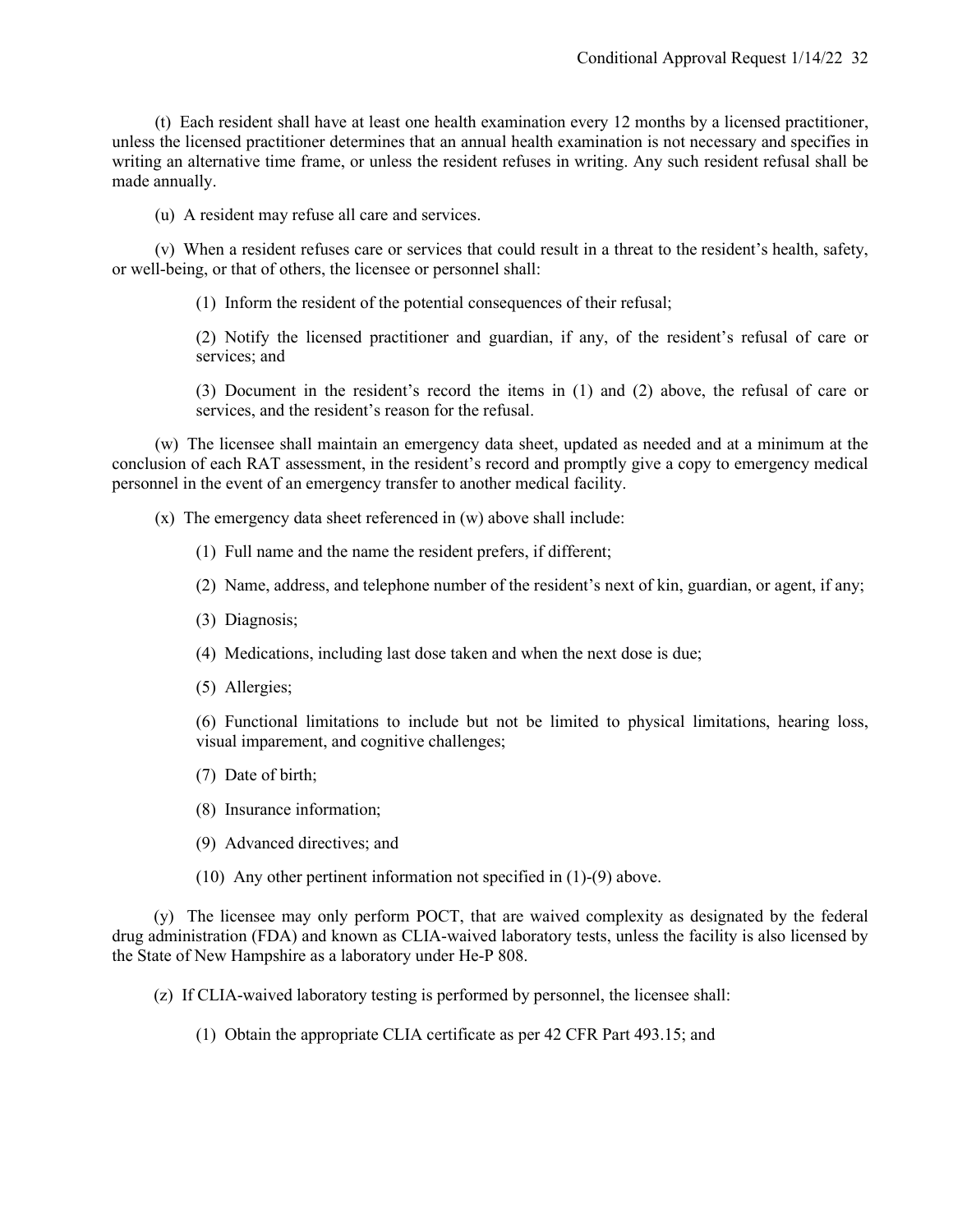(2) Develop and implement a point of care testing policy, which educates and provides procedures for the proper handling and use of POCT devices, including the documentation of training and demonstrated competency of all testing personnel.

(aa) The Llicensee shall have current copies of manufacturer's instructions and package inserts and follow all manufacturer's instructions and recommendations for the use of POCT meters and devices to include, but not limited to:

(1) Storage requirements for POCT meters and devices, test strips, test cartridges, and test kits;

(2) Performance of test specimen requirements, testing environment, test procedure, troubleshooting error codes, and messages, reporting results; and

(3) All recommended and required quality control procedures for POCT meters and devices.

(ab) Licensee's performing CLIA-waived laboratory testing or specimen collection shall be incompliance with He-P 808, He-P 817, and 42 CFR 493, as applicable.

 (ac) If a facility has independent living units within the same structure which are not separated by a firewall from the licensed facility, they shall be subject to the same requirements as licensed units with regard to fire and building codes, including inspections.

 (ad) If ALR-RC services as defined by He-P 804.03(l) are provided by the staff of the facility to individuals in an independent living unit, the unit(s) shall must be redesignated as licensed units in the ALR-RC and an application for a bed increase shall must be completed as required by He-P  $804.08(a)(5)$  and (b)(3).

He-P 804.17 Medication Services.

 (a) All medications shall be made available to the resident in accordance with the written and signed orders of the licensed practitioner or other professional with prescriptive powers.

 (b) All medications and treatments shall be reviewed, re-ordered, and signed by a licensed practitioner on an annual basis or when indicated by a change in the resident's condition.

 (c) Medications, treatments, and therapeutic diets ordered by a licensed practitioner or other professional with prescriptive powers shall be available to give to the resident within 24 hours, or when available in accordance with the licensed practitioner's written direction.

(d) The licensee shall have a written policy and system in place instructing how to:

(1) Obtain any medication ordered for immediate use at the ALR-RC;

- (2) Reorder medications for use at the ALR-RC; and
- (3) Receive and record new medication orders.

(e) Each medication order shall legibly display the following information:

- (1) The resident's name;
- (2) The medication name, strength, prescribed dose, and route, if different than by mouth;
- (3) The frequency of administration;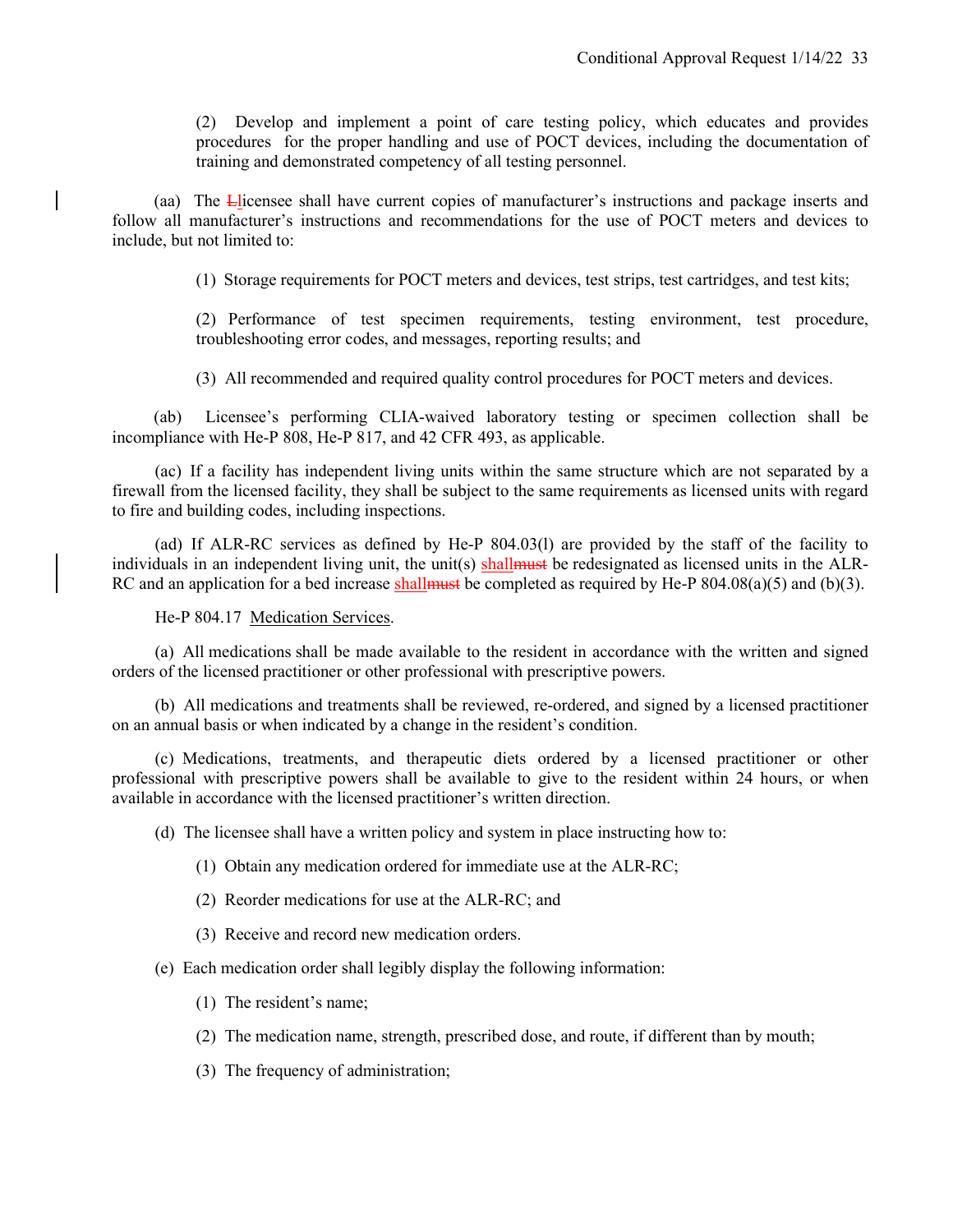(4) The indications for usage, to include the maximum allowed dose in a 24-hour period, for all medications that are used PRN; and

(5) The dated signature of the ordering practitioner as allowed by He-P 804.03(ca).

 (f) Except for pharmaceutical samples, each prescription medication container and medication record together shall collectively legibly display the following information in such a way so as to clearly identify the intended recipient, unless it is an emergency medication as allowed by (ab) below:

- (1) The resident's name;
- (2) The medication name, strength, the prescribed dose, and route of administration;
- (3) The frequency of administration;
- (4) The indications for usage of all PRN medications;
- (5) The date ordered;
- (6) The name of the prescribing practitioner; and
- (7) The expiration date of the medication(s).

 (g) Pharmaceutical samples shall be used in accordance with the licensed practitioner's written order and labeled by the licensed practitioner, the administrator, licensee, or their designee, with the resident's name, and shall be exempt from  $(f)(2)-(6)$  above.

 (h) The dosage, frequency, and route of administration on the labels of all prescription medications for each resident shall be identical to the dosage, frequency, and route of administration on the facility medication record except as allowed by (i) below.

 (i) The change in the dose of a medication, or the discontinuation of a medication, shall be authorized in writing by a licensed practitioner and the ALR-RC shall indicate in writing, in the medication record, the date the dose or the discontinuance occurred.

 (j) Only a pharmacist shall make changes to prescription medication container labels except as allowed by (k) below.

 (k) When the licensed practitioner or other professional with prescriptive powers changes the dose and personnel are unable to obtain a new prescription label, the original container shall be clearly marked without obstructing the pharmacy label to indicate a change in the medication order.

 (l) Only a licensed nurse shall accept telephone orders for medications, treatments, and therapeutic diets, and the licensed nurse shall immediately transcribe and sign the order.

 (m) The transcribed order in (l) above shall be counter-signed by the authorized prescriber within 30 days of receipt.

 (n) No medications shall be given to or taken by a resident until a written order is received, except as allowed by (l) or (m) above.

 (o) ALR-RCs that do not have a licensed nurse as described in (l) above on duty at the time an order for medications, treatments, or therapeutic diets are to be given shall receive said order in written form with the licensed practitioner's signature and the date of the order.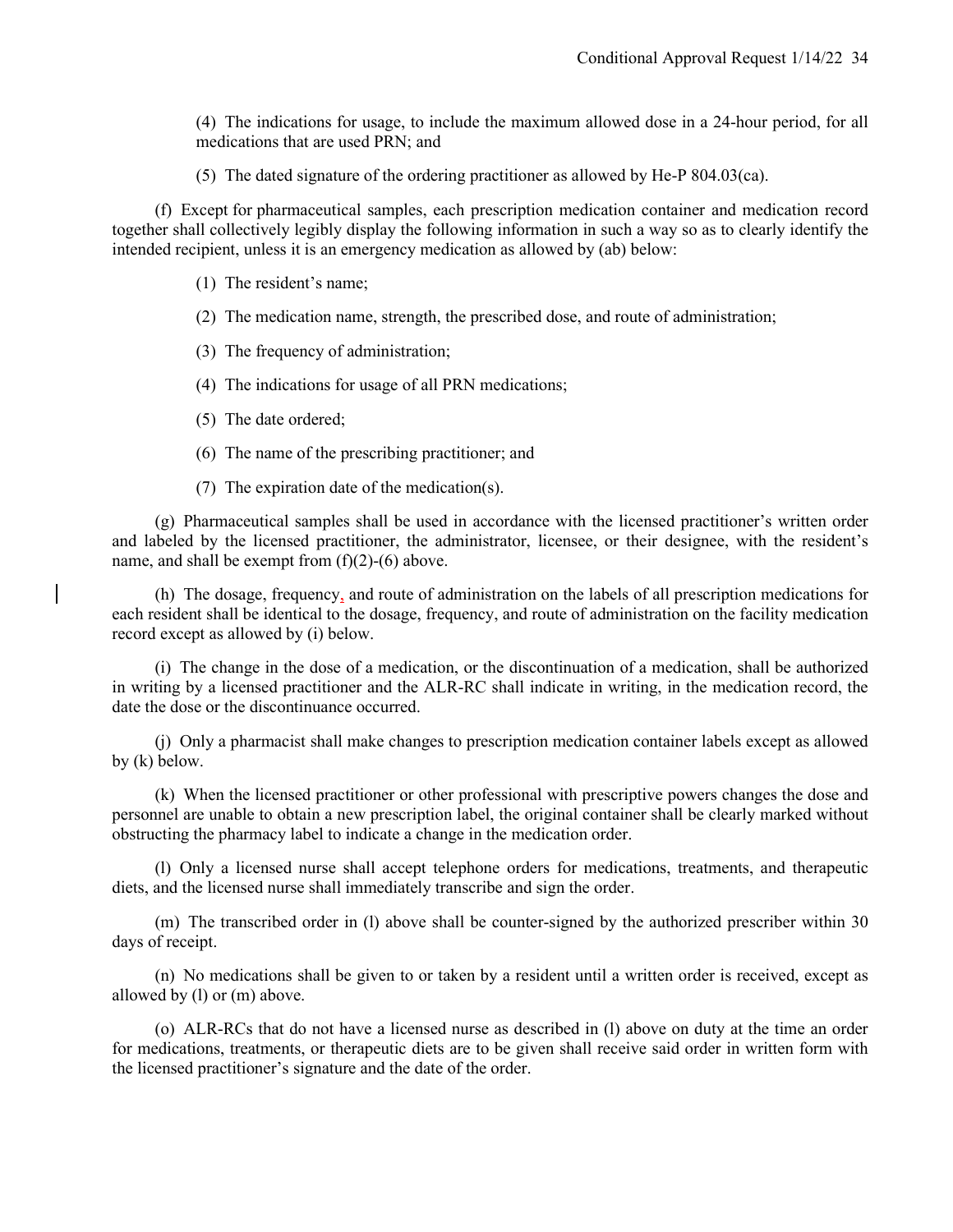(p) Faxes of signed orders or other electronic media with electronic signatures shall be acceptable to meet the requirements of (o) above.

 (q) All over-the-counter medications as defined by He-P 804.03(av) shall have a signed practitioner's order specifying that the resident may take the medication according to the instructions of the manufacturer, or specifying the dosage, frequency, and route.

(r) The medication storage area for medications not stored in the resident's room shall be:

(1) Locked and accessible only to authorized personnel;

(2) Clean and organized with adequate lighting to ensure correct identification of each resident's medication(s); and

(3) Equipped to maintain medication at the proper temperature.

 (s) All medication at the ALR-RC shall be kept in the original containers as dispensed by the pharmacy and properly closed after each use except as authorized by (ad)(6) below.

 (t) Topical liquids, ointments, patches, creams, or powder forms of products shall be stored in such a manner that cross contamination with oral, optic, ophthalmic, and parenteral products shall not occur.

 (u) If controlled substances, as defined by RSA 318-B, are stored in a central storage area in the ALR-RC, they shall be kept in a separately locked compartment within the locked medication storage area accessible only to authorized personnel.

 (v) The licensee shall develop and implement written policies and procedures regarding a system for maintaining counts of controlled drugs.

 (w) Except as required by (x) below, any contaminated, expired, or discontinued medication shall be destroyed within 30 days following the expiration date, the date a licensed practitioner discontinued the order, or the medication becomes contaminated, whichever occurs first.

(x) Destruction of contaminated, expired, or discontinued controlled drugs shall:

(1) Be in accordance with acceptable standards of practice;

(2) Be accomplished in the presence of at least 2 people who shall sign, date, and record the amount destroyed; and

(3) Be documented in the record of the resident for whom the drug was prescribed.

 (y) When a resident is going to be absent from the ALR-RC at the time medication is scheduled to be taken, the medication container shall be given to the resident if the resident is capable of self administration of medication without assistance.

 (z) If a resident is going to be absent from the ALR-RC at the time medication is scheduled to be taken and the resident is not capable of self administration of medication without assistance, the medication container shall be given to the person responsible for the resident while the resident is away from the ALR-RC.

 (aa) Upon discharge or transfer, the licensee shall make the resident's current medications available to the resident and the guardian, agent, or personal representative, if any, and upon death of a resident, the facility shall return or destroy all remaining medications, as appropriate, and document in resident record.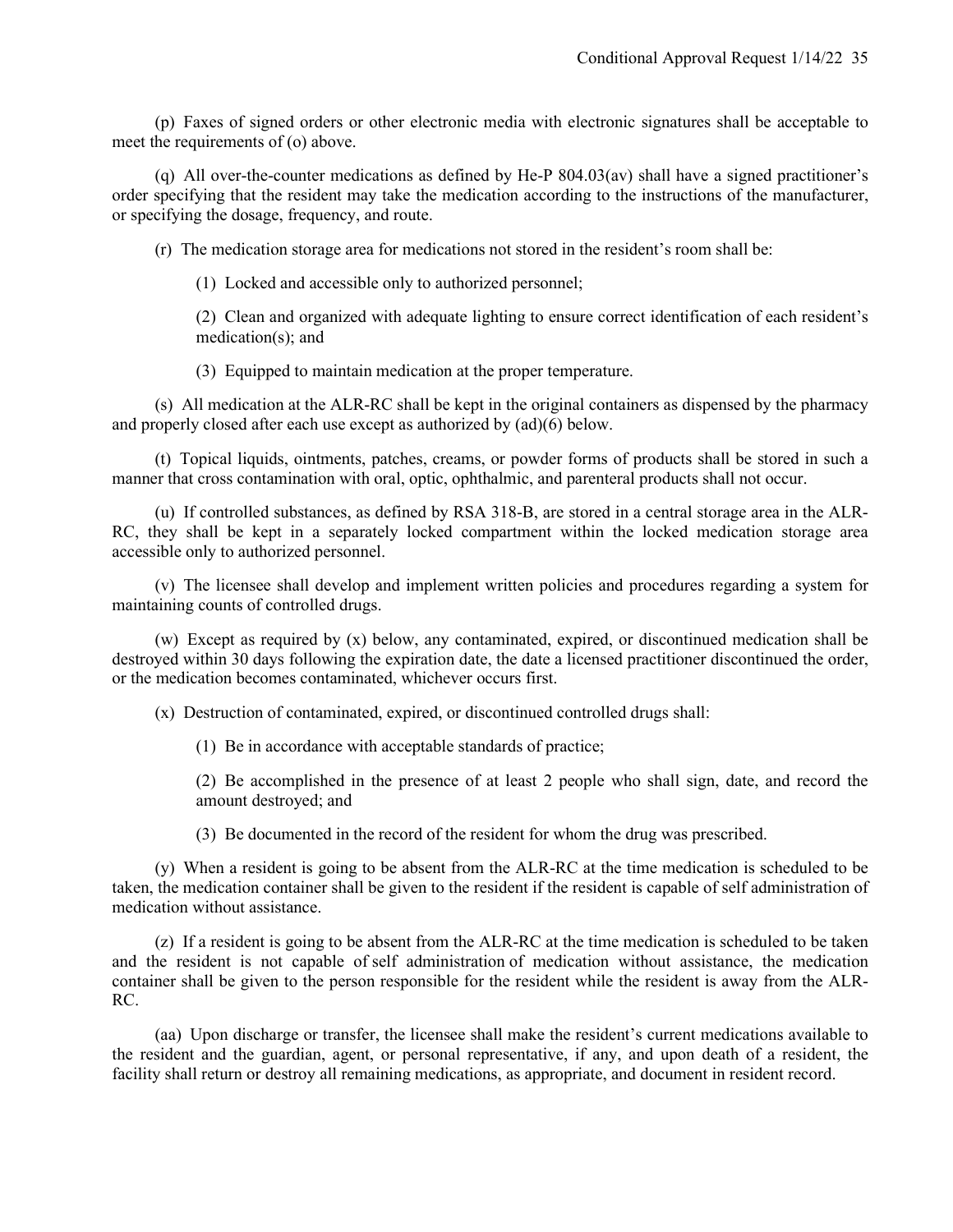(ab) A written order from a licensed practitioner shall be required annually for any resident who is authorized to carry emergency medications, including but not limited to nitroglycerine and inhalers.

(ac) Residents shall receive their medications by one of the following methods:

(1) Self administration of medication without assistance as defined by He-P 804.03(br);

- (2) Self-directed medication administration as defined by He-P 804.03(bs);
- (3) Self administration of medication with assistance as defined by He-P 804.03(bq); or
- (4) Administered by individuals authorized by law, including via delegation.

 (ad) If a nurse delegates care, including the task of medication administration, to an individual not licensed to administer medications, the nurse and delegate shall comply with the rules of medication delegation pursuant to Nur 404, as applicable, and RSA 326-B.

(ae) For residents who self administer medication without assistance, the licensee shall:

(1) Obtain a written order from a licensed practitioner on an annual basis:

- a. Authorizing the resident to self administer medication without assistance; and
- b. Authorizing the resident to store the medications in their room;

(2) Evaluate the resident on a 6 month basis or sooner, based on a significant change in the resident, to ensure they maintain the physical and mental ability to self administer medication without assistance;

(3) Have the resident store the medication(s) in his or her room by keeping them in a locked drawer or container to safeguard against unauthorized access and making sure that this arrangement will maintain the medications at proper temperatures;

(4) If a resident requests, allow the resident's medication to be placed in a central locked storage area provided by the ALR-RC;

(5) Have a copy of the key to access the locked medication storage area in the resident's room;

(6) Allow the resident to fill and utilize a medication system that does not require that medication remain in the container as dispensed by the pharmacist; and

(7) Except as provided for in (4) above, not be responsible, in any way, for management or control of the resident's medications.

(af) The licensee shall allow the resident to self direct administration of medications if the resident:

(1) Has a physical limitation due to a diagnosis that prevents the resident from self administration of medications with or without assistance;

(2) Receives evaluations every 6 months or sooner, based on a significant change in the resident, to ensure the resident maintains the physical and mental ability to self direct administration of medications;

(3) Obtains an annual written verification of the resident's physical limitation and self-directing capabilities from the resident's licensed practitioner and requests the ALR-RC to file the verification in their resident record; and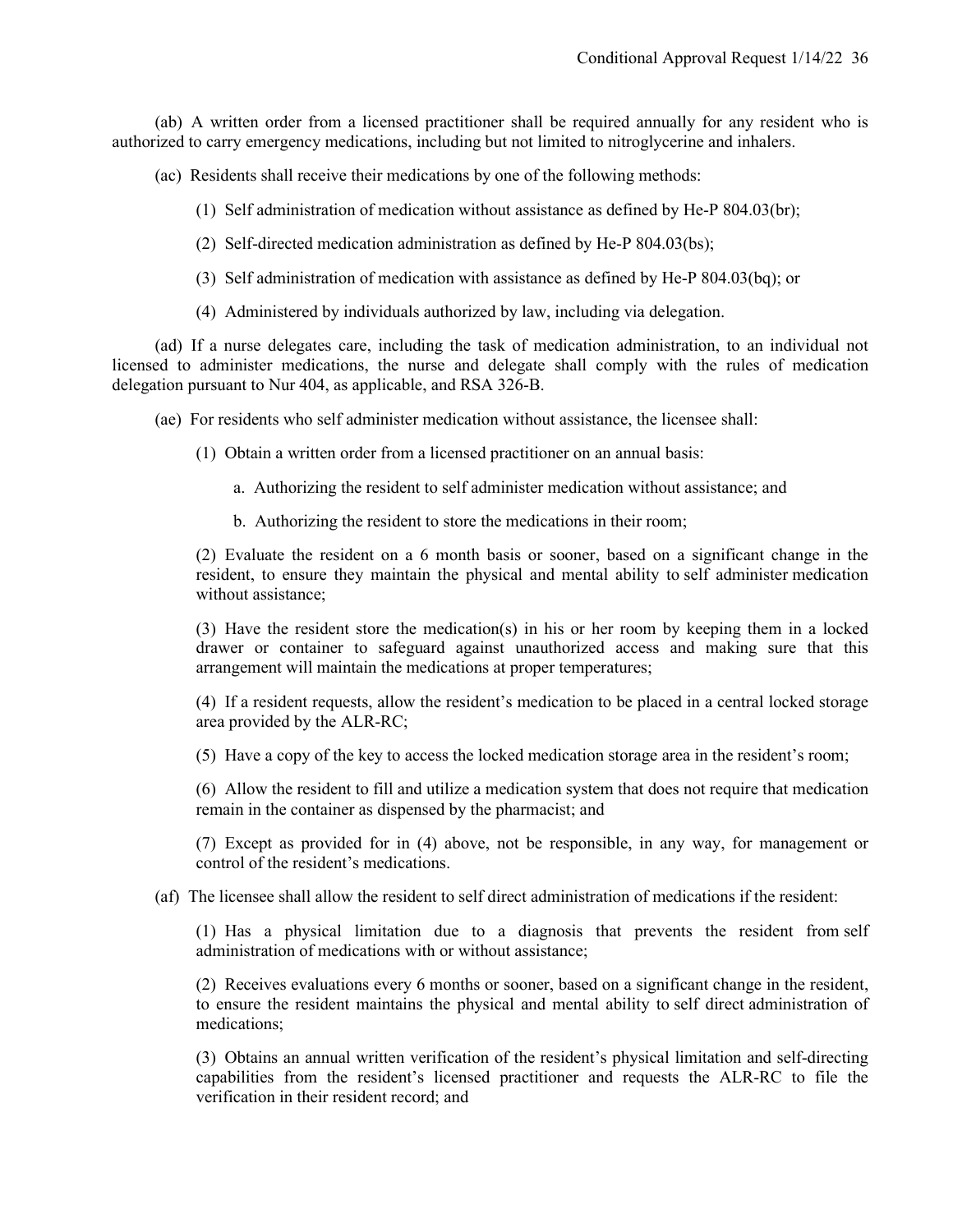(4) Verbally directs personnel to:

a. Assist the resident with preparing the correct dose of medication by pouring, applying, crushing, mixing, or cutting; and

b. Assist the resident to apply, ingest, or instill the ordered dose of medication.

(ag) If a resident self administers medication with assistance, personnel shall be permitted to:

(1) Remind the resident to take the correct dose of his or her medication at the correct time;

(2) Place the medication container within reach of the resident;

(3) Remain with the resident to observe the resident taking the appropriate amount and type of medication as ordered by the licensed practitioner;

(4) Record on the resident's daily medication record that they have supervised the resident taking his or her medication; and

(5) Document in the resident's record any observed or reported side effects, adverse reactions, refusal to take medications, or medications not taken.

 (ah) If a resident self administers medication with assistance, personnel shall not physically handle the medication in any manner.

 (ai) Except for those residents who self administer medication without assistance, the licensee shall maintain a written record for each medication taken by a resident at the ALR-RC that contains the following information:

(1) Any allergies or adverse reactions to medications;

(2) The medication name, strength, dose, frequency, and route of administration;

(3) The date and the time the medication was taken;

(4) The signature, identifiable initials, and job title of the person who administers, supervises, or assists the resident taking medication;

(5) For PRN medications, the reason the resident required the medication and the effect of the PRN medication; and

(6) Documented reason for any medication refusal or omission.

 (aj) The facility shall have a written policy that incorporates the requirements listed in (ad)-(ai) for use in training and for reference by employees supervising medication administration.

 (ak) Personnel who are not licensed practitioners or nurses but who assist a resident with self administration of medication with assistance or self-directed administration of medication shall, prior to providing such assistance, complete, at a minimum, a 4-hour medication assistance education program covering both prescription and non-prescription medication.

(al) A licensed nurse, licensed practitioner, or pharmacist shall teach the medication assistance education program, whether in-person or through other means such as electronic media provided it meets the requirements of (ak) above and (am) below.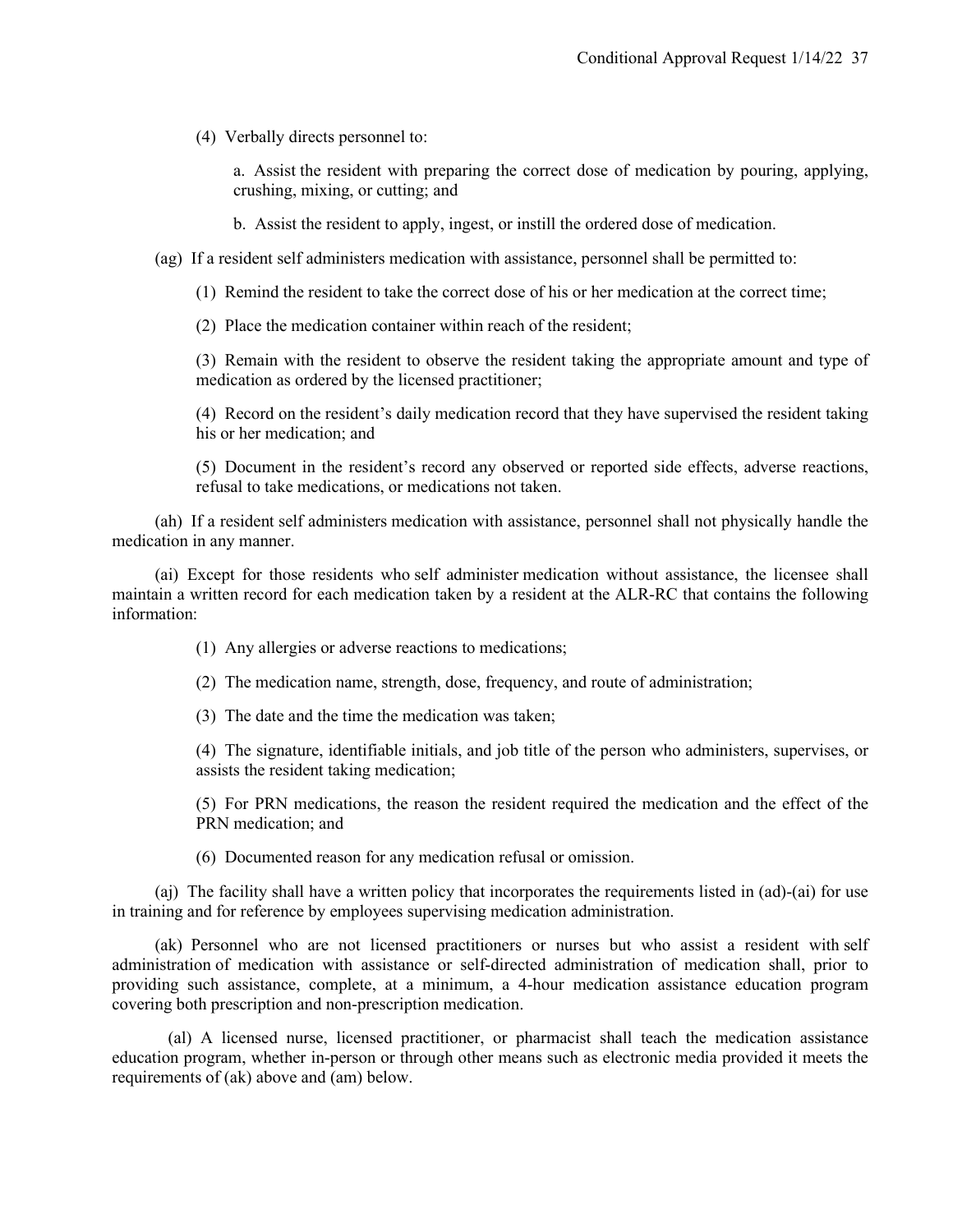- (am) The medication supervision education program required by (ak) above shall include:
	- (1) Infection control and proper hand washing techniques;
	- (2) The 5 rights relative to medication, which are:
		- a. The right resident;
		- b. The right medication;
		- c. The right dose;
		- d. Medication administered at the right time; and
		- e. Medication administered via the right route;
	- (3) Documentation requirements;
	- (4) General categories of medications such as antihypertensives or antibiotics;
	- (5) Desired effects and potential side effects of medications; and
	- (6) Medication precautions and interactions.

 (an) The administrator may accept documentation of training required by (ak) above if it was previously obtained by the applicant for employment at another licensed ALR-RC.

 (ao) The licensee shall report to the resident's licensed practitioner any adverse reactions and side effects to medications or medication errors, such as incorrect medications, immediately but not to exceed 24 hours depending on the severity of the reaction or error, and shall document in the resident's record the reaction, the error, and date, time, and person notified.

 (ap) No medication, whether prescription medication or over-the-counter medication, shall be borrowed from another resident.

 (aq) An ALR-RC shall have written orders from the licensed practitioner for all medications being taken by residents except for residents who have a licensed practitioner's order to self administer medications without assistance and keep the medicine in their room.

 (ar) An ALR-RC may keep non-prescription stock medications for a resident when accompanied by a licensed practicioner's order and each resident has his or her own container for the medication.

 (as) The therapeutic use of cannabis by residents who are qualifying residents possessing a registry identification card shall be permitted at an ALR-RC provided:

(1) The facility designates itself as a facility caregiver as allowed by RSA 126-X:2, XVI; or

(2) The facility permits a resident to possess and use cannabis at the licensed premises, the resident is able to self-administer medication without assistance, and the cannabis remains in the possession of the resident.

 (at) An ALR-RC that permits the therapeutic use of cannabis in accordance with (as) above shall develop, maintain, and implement a general policy relative to resident use of cannabis at the licensed premises, including storage, security, and administration.

(au) An ALR-RC that designates itself as a facility caregiver according to (as)(1) above shall: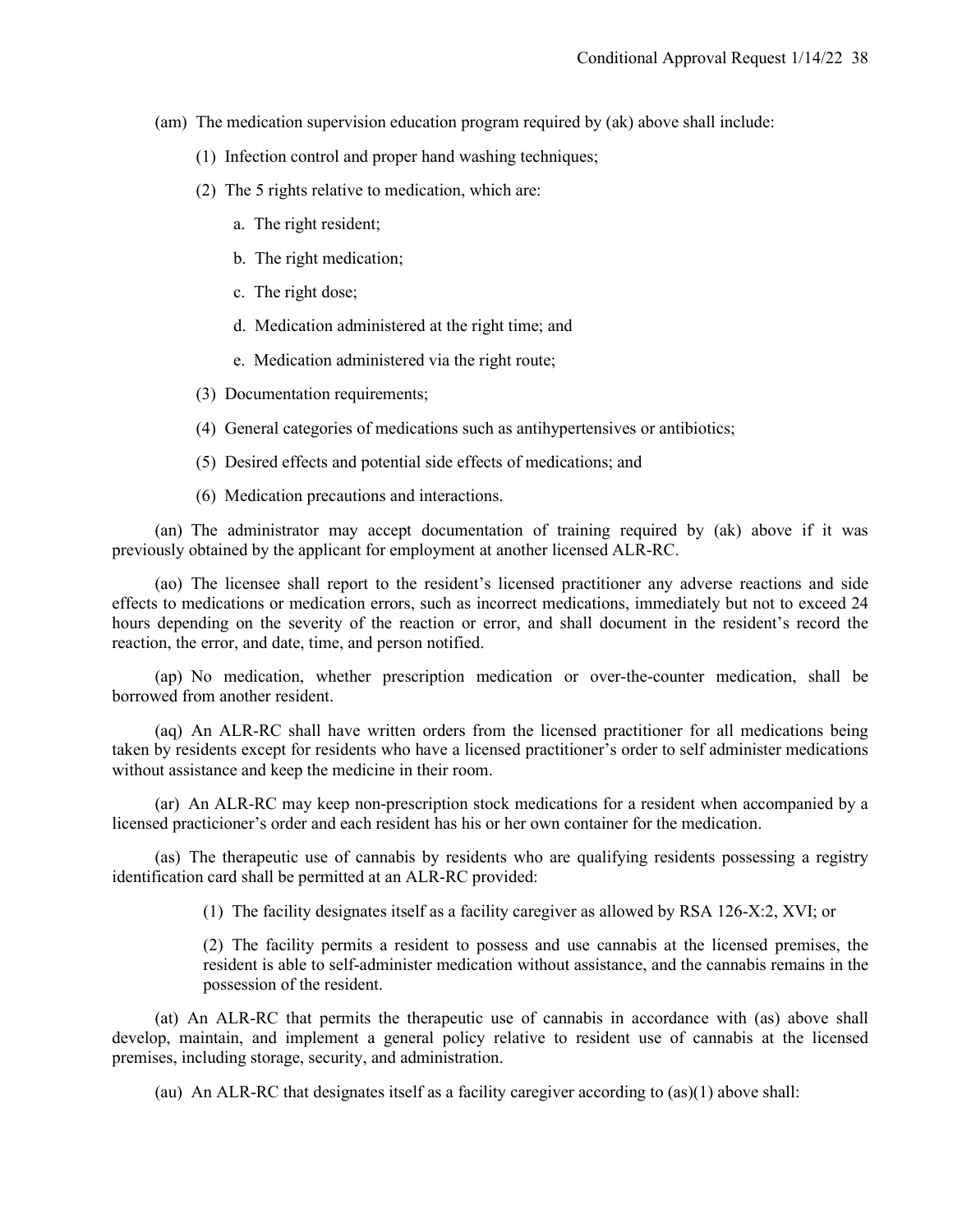(1) Have a resident-specific policy relative to the therapeutic use of cannabis that identifies how the cannabis will be obtained, stored, and administered to the resident; and

(2) Treat cannabis in a manner similar to medications with respect to its storage and security when assisting qualifying residents with the therapeutic use of cannabis.

 (av) An ALR-RC shall not permit the smoking of cannabis if smoking is not allowed on the ALR-RC premises.

He-P 804.18 Personnel.

 (a) The licensee shall ensure that sufficient numbers of qualified personnel are present in the ALR-RC to meet the needs of residents at all times as determined by each Cares Tool.

 (b) For those ALR-RCs licensed for 17 or more beds, at least one awake personnel shall be on duty at all times, including overnight, while residents are in the ALR-RC.

 (c) For those ALR-RCs licensed for 16 or fewer beds, at least one awake personnel shall be on duty at all times, including overnight, while residents are in the ALR-RC, unless:

> (1) There is a UL listed communication system whereby residents can contact and awaken the sleeping personnel member via an intercom or other communication system in the personnel member's room;

> (2) If the ALR-RC has residents with a history of exit seeking, the licensee has installed and maintains a functioning wander prevention system that will awaken the sleeping personnel; and

(3) All residents:

a. Require nothing more then occasional reminding or cueing;

b. Require nothing more then verbal prompting for mobility and evacuation issues;

c. Have no acute medical needs or ongoing nursing needs; and

d. Have no history of being verbally or physically abusive.

 (d) For all applicants for employment, for all volunteers, for all independent contractors who will provide direct care or personal care services to residents or who will be unaccompanied by an employee while performing non-direct care or non-personal care services within the facility, and for all household members, the licensee shall:

> (1) Obtain and review a criminal records check from the New Hampshire department of safety, except, pursuant to RSA 151:2-d, VI, for those licensed by the New Hampshire board of nursing; and

> (2) Review the results of the criminal records check in (1) above in accordance with (e) below; and

(3) Verify the qualifications of all applicants prior to employment.

(e) Unless a waiver is granted in accordance with  $(g)(2)$  below, the licensee shall not offer employment, contract with, or engage a person in (d) above, or allow a household member to continue to reside in the residence, if the person:

(1) Has been convicted of a felony in this or any other state;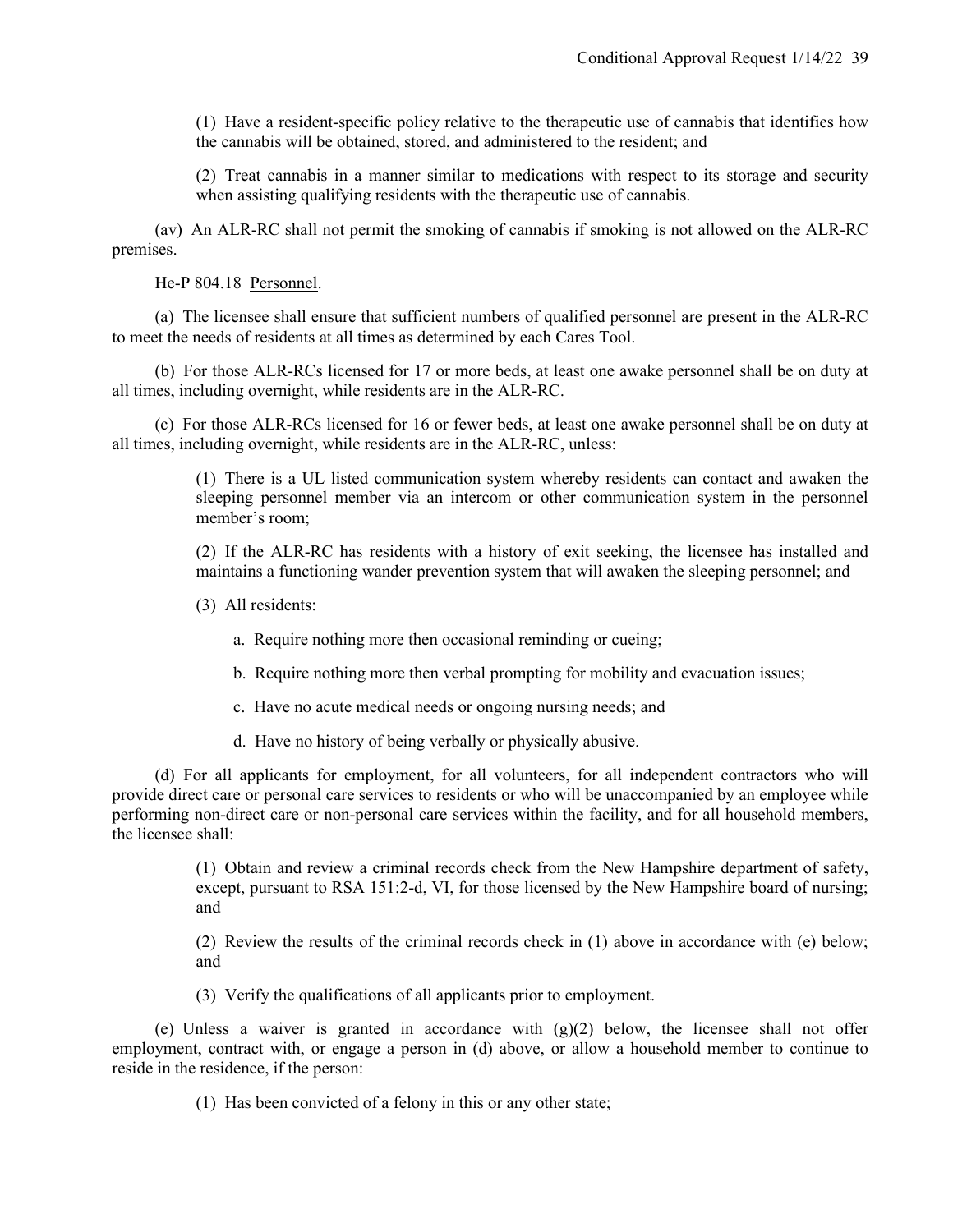(2) Has been convicted of a sexual assault, other violent crime, assault, fraud, theft, abuse, neglect, or exploitation in this or any other state;

(3) Has had a finding by the department or any administrative agency in this or any other state for assault, fraud, theft, abuse, neglect, or exploitation of any person; or

(4) Otherwise poses a threat to the health, safety, or well-being of residents.

 (f) If the information identified in (e) above regarding any person in (d) above is learned after the person is hired, contracted with, or engaged, or after the person becomes a household member, the licensee shall immediately notify the department and either:

> (1) Cease employing, contracting with, or engaging the person, or not permit the household member to continue to reside in the residence; or

(2) Request a waiver of (e) above.

 (g) If a waiver of (e) above is requested, the department shall review the information and the underlying circumstances in (e) above and shall either:

> (1) Notify the licensee that the person cannot or can no longer be employed, contracted with, or engaged by the licensee, or the person cannot or can no longer reside in the facility if, after investigation, it determines that the person poses a threat to the health, safety, or well-being of a resident; or

> (2) Grant a waiver of (e) above if, after investigation, it determines that the person does not pose a current threat to the health, safety, or well-being of a resident(s).

 (h) The licensee shall check the names of the persons in (d) above against the bureau of elderly and adult services (BEAS) state registry, maintained pursuant to RSA 161-F:49 and He-E 720, and against the NH board of nursing, nursing assistant registry, maintained pursuant RSA 326-B:26 and 42 CFR 483.156, prior to employing, contracting with, or engaging them, or prior to allowing or continuing to allow a household member to reside at the residence.

 (i) The licensee shall not employ, contract with, engage, or allow to reside in the facility any person in (d) above who is listed on the BEAS state registry or the NH board of nursing, nursing assistant registry unless a waiver is granted by BEAS or the NH board of nursing, respectively.

 (j) In lieu of (d) and (h) above, the licensee may accept from independent agencies contracted by the licensee or by an individual resident to provide direct care or personal care services a signed statement that the agency's employees have complied with (d) and (h) above and do not meet the criteria in (e) and (i) above.

 (k) All administrators appointed after the 2022 effective date of these rules shall be at least 21 years of age and have one of the following combinations of education and experience:

> (1) A bachelor's degree from an accredited institution and one year of experience working in a health care facility;

> (2) A New Hampshire license as an RN and at least 6 months of experience working in a health care facility;

> (3) An associate's degree from an accredited institution and at least 2 years of experience working in a health care facility; or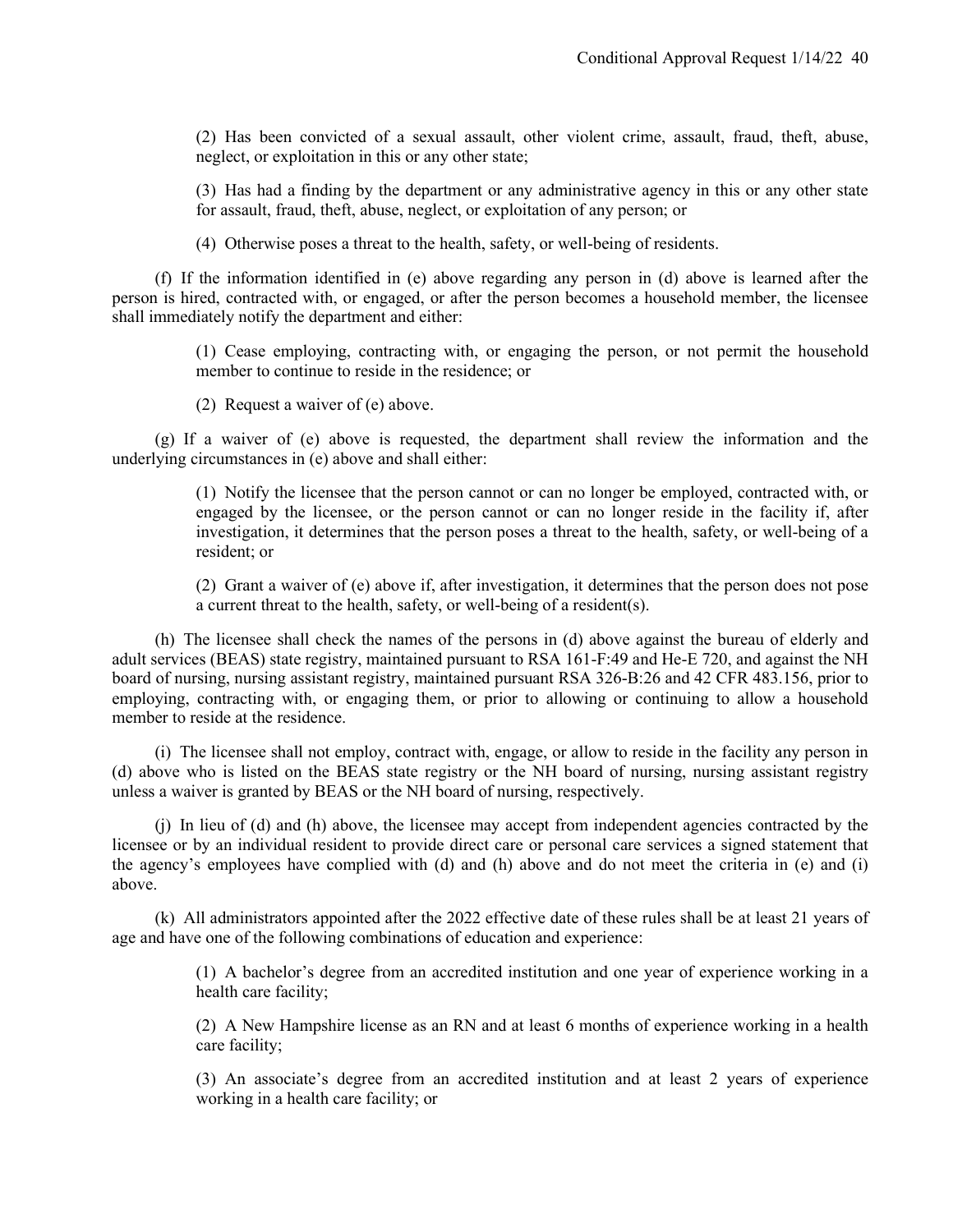(4) A New Hampshire license as an LPN and at least one year of experience working in a health care facility.

 (l) All administrators shall obtain and document 12 hours of continuing education related to the operation and services of the ALR-RC each annual licensing period, in accordance with (t) and (u) below.

(m) All direct care personnel shall be at least 18 years of age unless they are:

(1) A licensed nursing assistant working under the supervision of a nurse in accordance with Nur 700; or

(2) Involved in an established educational program working under the supervision of a nurse.

(n) The licensee shall inform personnel of the line of authority at the ALR-RC.

 (o) The licensee shall educate personnel about the needs and services required by the residents under their care.

(p) Prior to having contact with residents or food, personnel shall:

(1) Submit to the licensee the results of a physical examination or a health screening performed by a licensed nurse or a licensed practitioner and the results of a 2-step tuberculosis (TB) test, Mantoux method, or other method approved by the Centers for Disease Control, both conducted not more than 12 months prior to employment, contract, or engagement;

(2) Be allowed to work while waiting for the results of the second step of the TB test when the results of the first step are negative for TB; and

(3) Comply with the requirements of the Centers for Disease Control and Prevention "Guidelines for Preventing the Transmission of *M. tuberculosis* in Health-Care Settings" (2005 edition), available as noted in Appendix A, if the person has either a positive TB test, or has had direct contact or potential for occupational exposure to M. tuberculosis through shared air space with persons with infectious tuberculosis.

(q) In lieu of  $(p)(1)$  above, independent agencies contracted by the facility or by an individual resident to provide direct care or personal care services may provide the licensee with a signed statement that its employees have complied with (p)(1) and (3) above before working at the ALR-RC.

 (r) Prior to having contact with residents or food, personnel shall receive a tour of and orientation to the ALR-RC that includes the following:

(1) The residents' rights in accordance with RSA 151:20;

(2) The ALR-RC's resident complaint procedures;

(3) The duties and responsibilities of the position;

(4) The emergency medical procedures;

(5) The emergency and evacuation procedures;

(6) The infection control procedures as required by He-P 804.22;

(7) The procedures for food safety for personnel involved in preparation, serving, and storing of food; and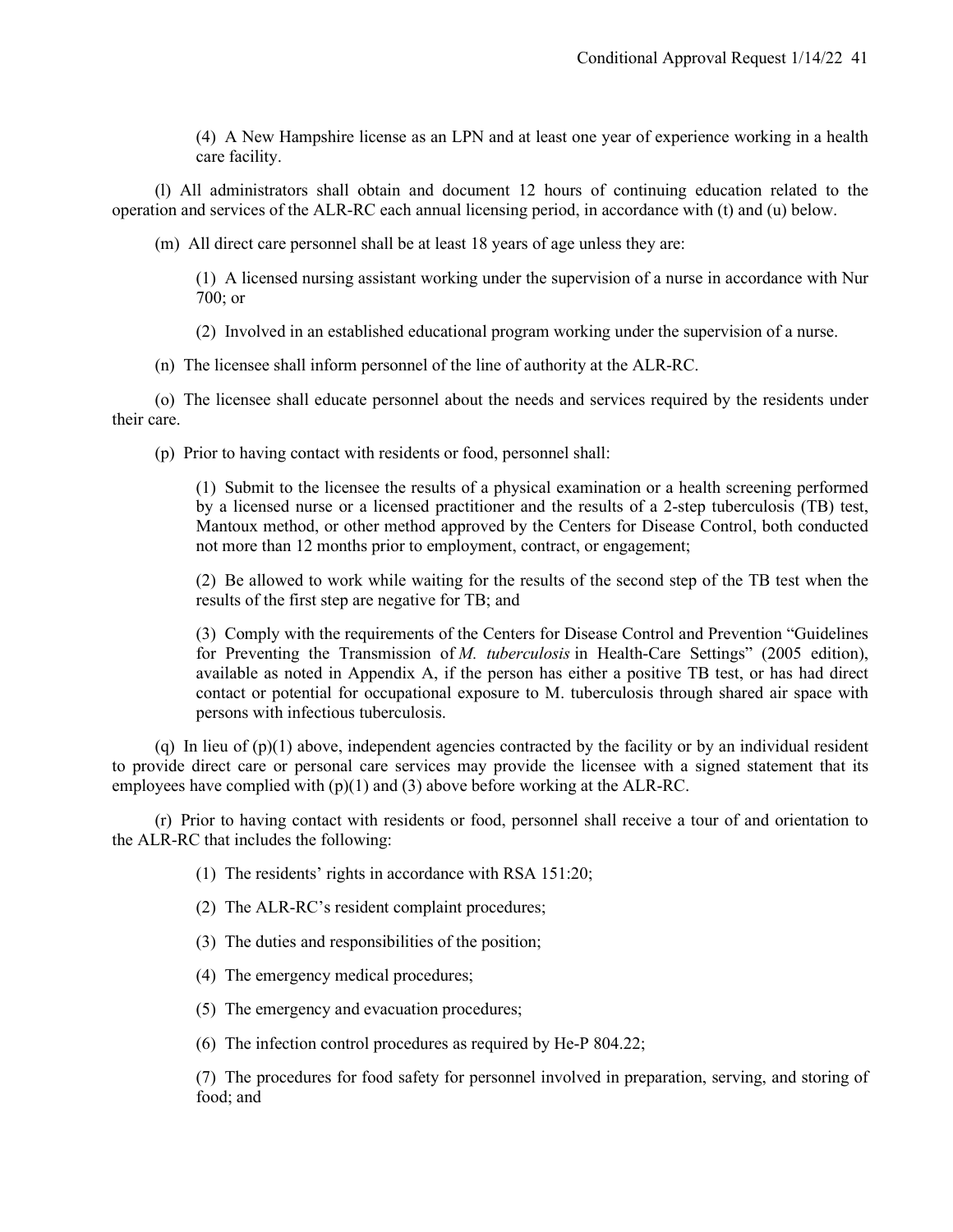(8) The mandatory reporting requirements including RSA 161-F:46 and RSA 169-C:29.

 (s) The licensee shall provide all personnel with an annual continuing education or in-service education training, which at a minimum contains the following:

- (1) The licensee's resident's rights and complaint procedures required under RSA 151;
- (2) The licensee's infection control program;
- (3) The licensee's written emergency plan; and
- (4) The mandatory reporting requirements including RSA 161-F:46 and RSA 169-C:29.

 (t) The facility administrator, licensed nurse, if available, or the administrator's designee who has completed the 4-hour medication assistance supervision program required by He-P 804.17(ak) shall provide and document in writing, an annual review of its policies and procedures for self administration of medication without assistance, self administration of medication with assistance, and self-directed medication administration to all direct care personnel.

 (u) The ALR-RC shall maintain a separate employee file for each employee, which shall include the following:

- (1) A completed application for employment or a resume;
- (2) Proof that the individual meets the minimum age requirements;

(3) A statement signed by each individual that he or she has received a copy of and received training on the implementation of the licensee's policy setting forth the residents rights and responsibilities as required by RSA 151:21;

- (4) A copy of the results of the criminal record check as described in (d) above;
- (5) A job description signed by the individual that identifies the:
	- a. Position title;
	- b. Qualifications and experience; and
	- c. Duties required by the position;
- (6) Record of satisfactory completion of the orientation program required by (r) above;

(7) Information as to the general content and length of all in-service or educational programs attended;

(8) Record of satisfactory completion of all required education programs and demonstrated competencies that are signed and dated by the employee;

(9) A copy of each current driver's license, including proof of insurance, if the employee transports residents using their own vehicle;

(10) Documentation that the required physical examinations or health screenings, TB test results, and radiology reports of chest x-rays, if required, have been completed by the appropriate health professionals;

(11) The statement required by (w) below; and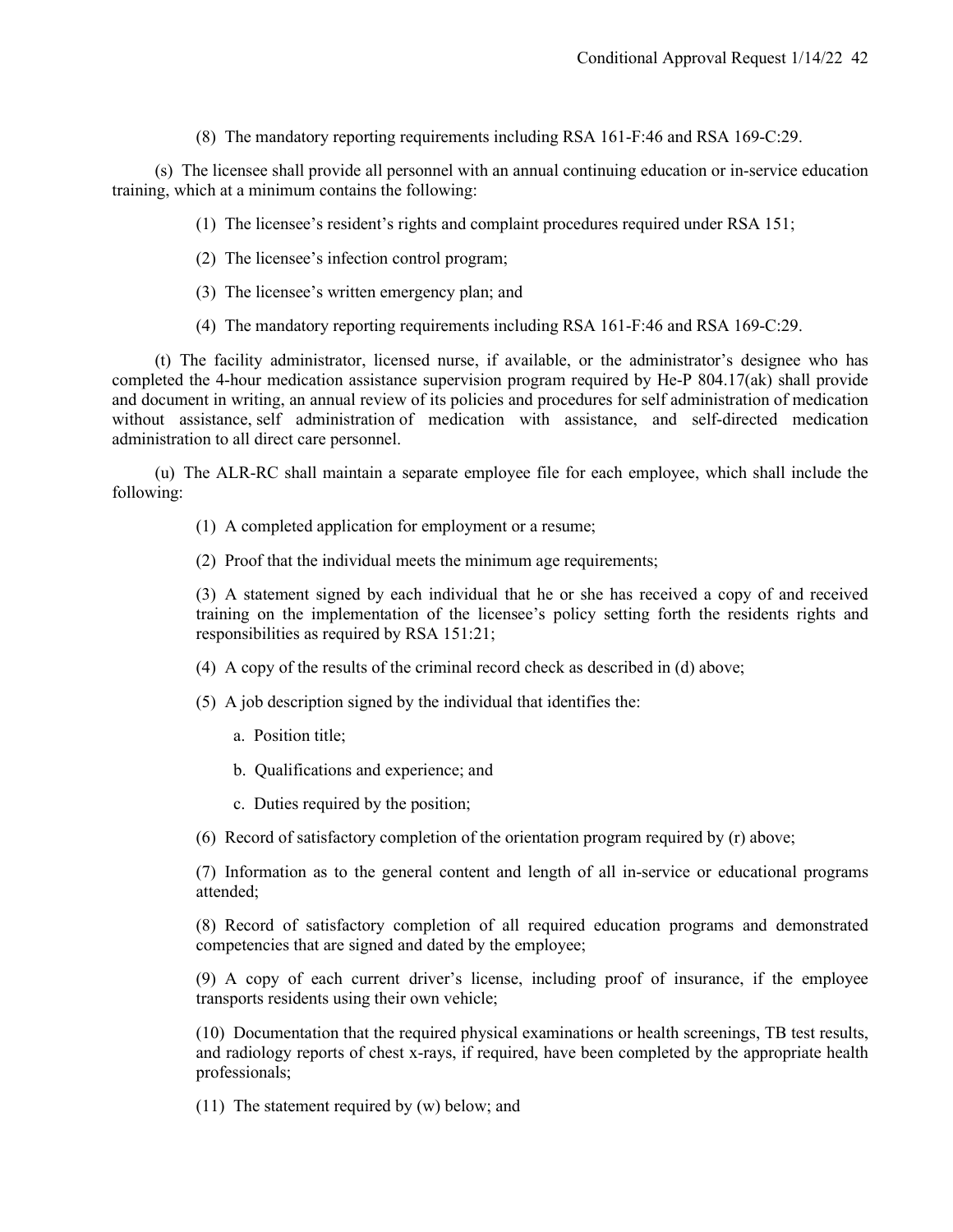(12) The results of the registry checks in (h) above.

 (v) The ALR-RC shall maintain the records, but not necessarily a separate file, for all volunteers and for all independent contractors who provide direct care or personal care services to residents or who will be unaccompanied by an employee while performing non-direct care or non-personal care services within the facility, as follows:

(1) For volunteers, the information in  $(u)(1)$ ,  $(3)$ ,  $(4)$ ,  $(6)$ , and  $(8)-(12)$  above; and

(2) For independent contractors, the information in  $(u)(3)$ ,  $(4)$ ,  $(6)$ , and  $(8)-(12)$  above, except that the letter in (j) and (q) above may be substituted for  $(u)(4)$ ,  $(10)$ , and  $(12)$  above, if applicable.

 (w) All personnel shall sign a statement at the time the initial offer of employment, contract, or engagement is made and then annually thereafter stating that they:

(1) Do not have a felony conviction in this or any other state;

(2) Have not been convicted of a sexual assault, other violent crime, assault, theft, fraud, abuse, neglect, or exploitation or pose a threat to the health, safety, or well-being of a resident; and

(3) Have not had a finding upheld by the department or any administrative agency in this or any other state for assault, fraud, theft, abuse, neglect, or exploitation of any person.

 (x) An individual shall not have to re-disclose any of the matters in (w) above if the documentation is available and the department has previously reviewed the material and determined that the individual can continue employment, contract, or engagement.

 (y) The licensee shall protect and store in a secure and confidential manner all records described in (u) and (v) above.

 (z) The licensee shall document evidence of immunization against influenza and pneumococcal disease for all consenting employees and shall provide to its consenting employees annual immunizations against influenza, to include:

> (1) That immunizations shall be provided and reported in accordance with RSA 151:9-b, I-V; and

> (2) The facility shall have a plan that identifies and documents, with dates, employees that have received or declined to receive immunizations.

 (aa) Personnel shall not be impaired while on the job by any substances including, but not limited to, legally prescribed medication, therapeutic cannabis, or alcohol.

 (ab) The ALR-RC shall have a written policy, as described in RSA 151:41, establishing procedures for the prevention, detection, and resolution of controlled substance abuse, misuse, and diversion, which shall apply to all personnel, and which shall be the responsibility of a designated employee or interdisciplinary team.

(ac) The policy in (ab) above shall include:

- (1) Education;
- (2) Procedures for monitoring the distribution and storage of controlled substances;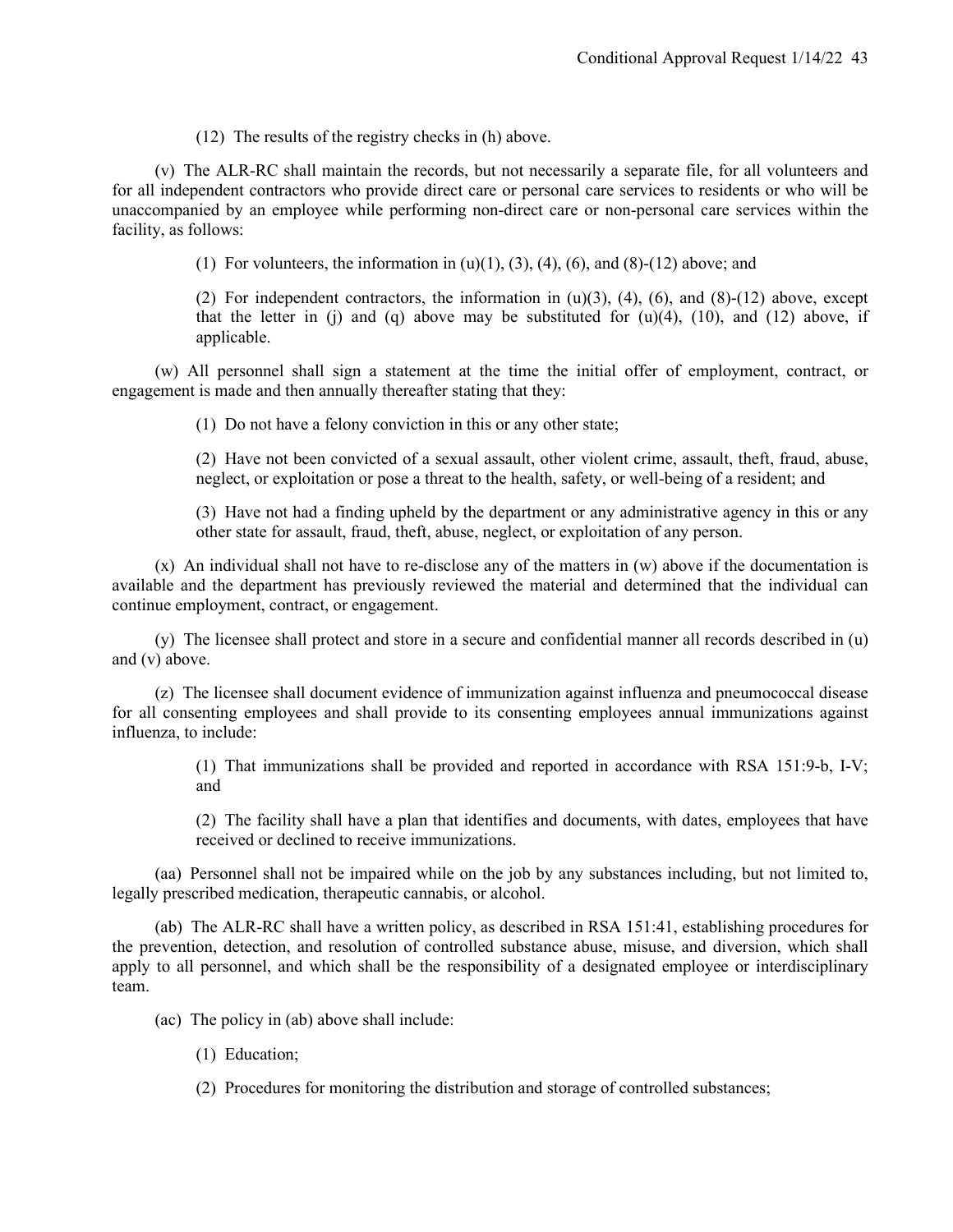- (3) Voluntary self-referral by employees who are addicted;
- (4) Co-worker reporting procedures;
- (5) Drug testing procedures to include at a minimum, testing where reasonable suspicion exists;
- (6) Employee assistance procedures;
- (7) Confidentiality;
- (8) Investigation, reporting, and resolution of controlled drug misuse or diversion; and

(9) The consequences for violation of the controlled substance abuse, misuse, and diversion prevention policy.

### **Readopt with amendment He-P 804.20, effective 11-3-17 (Document #12414), to read as follows:**

He-P 804.20 Respite Care in ALR-RC.

 (a) The licensee shall only admit an individual for respite care services when the needs of the individual are compatible with the services and programs offered by the facility as allowed by its license and the facility can meet the needs of the individual in accordance with He-P 804.15(a)-(d).

 (b) When a temporary admission to an ALR-RC occurs and the individual is scheduled for a stay of no more than 30 consecutive days as agreed upon by the individual and the licensee as part of a discharge plan, the licensee shall:

> (1) Obtain written verification signed by the resident, guardian or agent, if any, or personal representative, indicating they have been given a copy of the resident patient rights and responsibilities as required by RSA 151:20, I;

(2) Obtain a signed admission agreement listing the services that shall be provided;

(3) Be permitted to use the prescription label on the medication container as the licensed practitioner's order provided that:

- a. The medication is in the original bottle as dispensed by the pharmacy;
- b. The pharmacy label has not been altered in any manner;
- c. The prescription label indicates that the medication is still current; and

d. The medication container contains all the same medication or has been labeled by the pharmacy verifying that the bottle contains all the same prescription medication;

(4) Complete the CARES Tool prior to or immediately on admission to determine that the potential residents' needs can be met by the facility;

(5) Note in the resident's record, the resident's allergies, if any, diagnoses, and history of wandering or unexplained absences; and

(6) Obtain copies of current advanced directives information, if available.

 (c) For planned recurrent respite care the resident shall be discharged but may be readmitted using the same admission documents completed within the previous 6 months, as long as there are no identified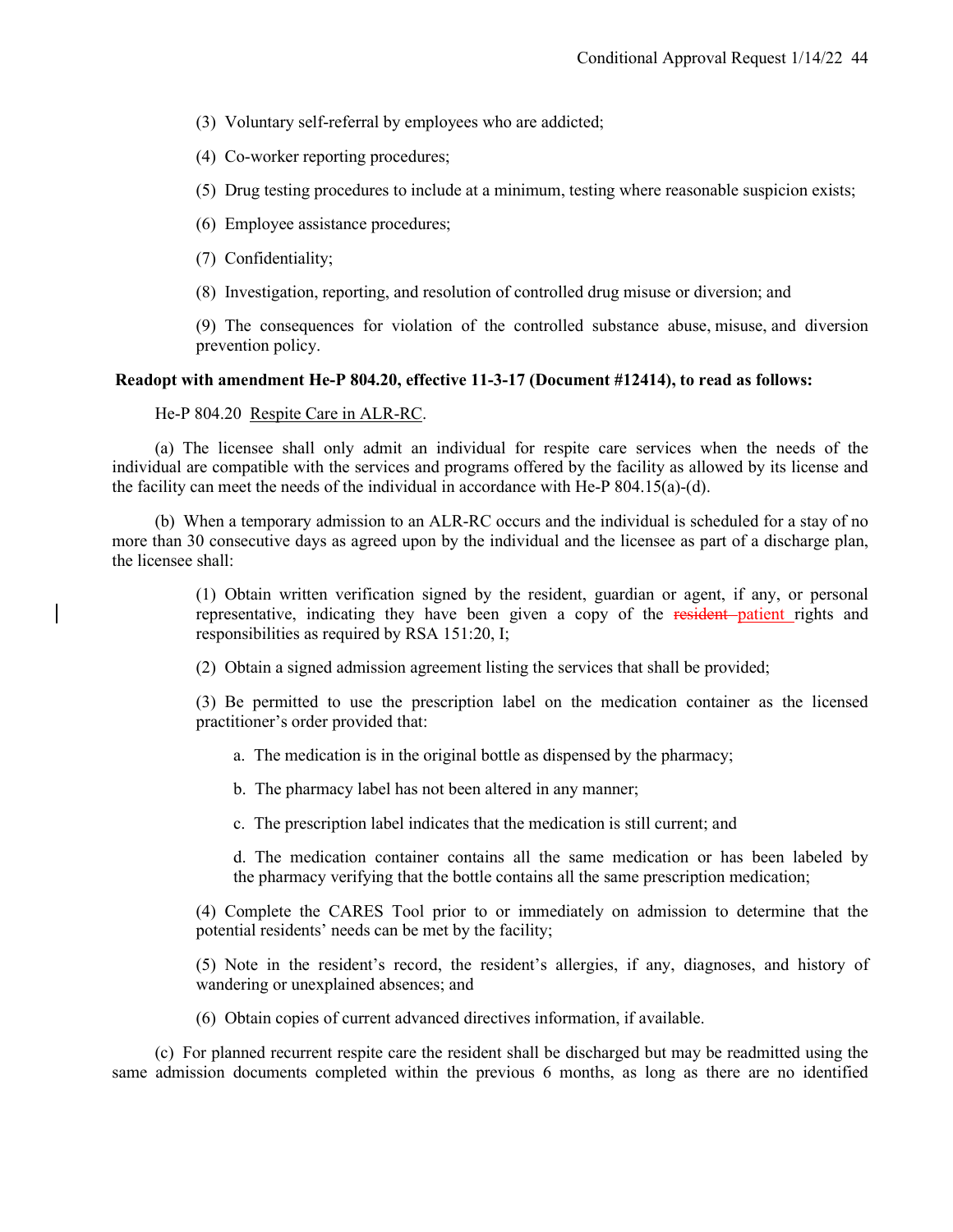changes in the resident's condition or care needs except that the medication requirement in (b)(3) above shall be re-verified.

 (d) If the resident exceeds the 30-day time period, the resident shall no longer be considered to be receiving respite care and:

(1) A complete admission shall occur within 72 hours; or

(2) The resident shall be discharged from the facility.

### **Readopt with amendment He-P 804.25 and He-P 804.26, effective 11-3-17 (Document #12414), to read as follows:**

He-P 804.25 Physical Environment.

 (a) The physical environment shall be maintained, inside and outside, so as to provide for the health, safety, well-being, comfort, and privacy of resident(s) and personnel, including reasonable accommodations for residents and personnel with mobility limitations.

(b) The ALR-RC shall:

(1) Have all emergency entrances and exits accessible at all times;

(2) Be maintained in good repair and kept free of hazards to personnel and residents, including but not limited to hazards from falls, burns, or electric shocks;

(3) Be free from environmental nuisances, including excessive noise and odors;

(4) Keep all corridors free from obstructions; and

(5) Take reasonable measures to prevent the presence of rodents, insects, and vermin to include but not limited to:

a. Having tightly fitting screens on all doors, windows, or other openings to the outside unless the door is self-closing and remains closed when not in use;

b. Repairing holes and caulking of pipe channels; and

c. Extermination by a pesticide applicator licensed under RSA 430.

 (c) Equipment providing heat within an ALR-RC including, but not limited to, gas furnace or boiler, oil furnace or boiler, wood stove, or pellet stove shall:

> (1) Maintain a temperature as follows, except where residents have control of the thermostat in their own room:

a. Be at least 65 degrees Fahrenheit at night; and

b. Be at least 70 degrees Fahrenheit during the day if the resident(s) are present; and

(2) Be serviced once a year or as recommended by the manufacturer with written documentation of such service retained for at least 4 years.

(d) Electric heating systems shall be exempt from  $(c)(2)$  above.

(e) Portable space heating devices shall be prohibited, unless the following conditions are met: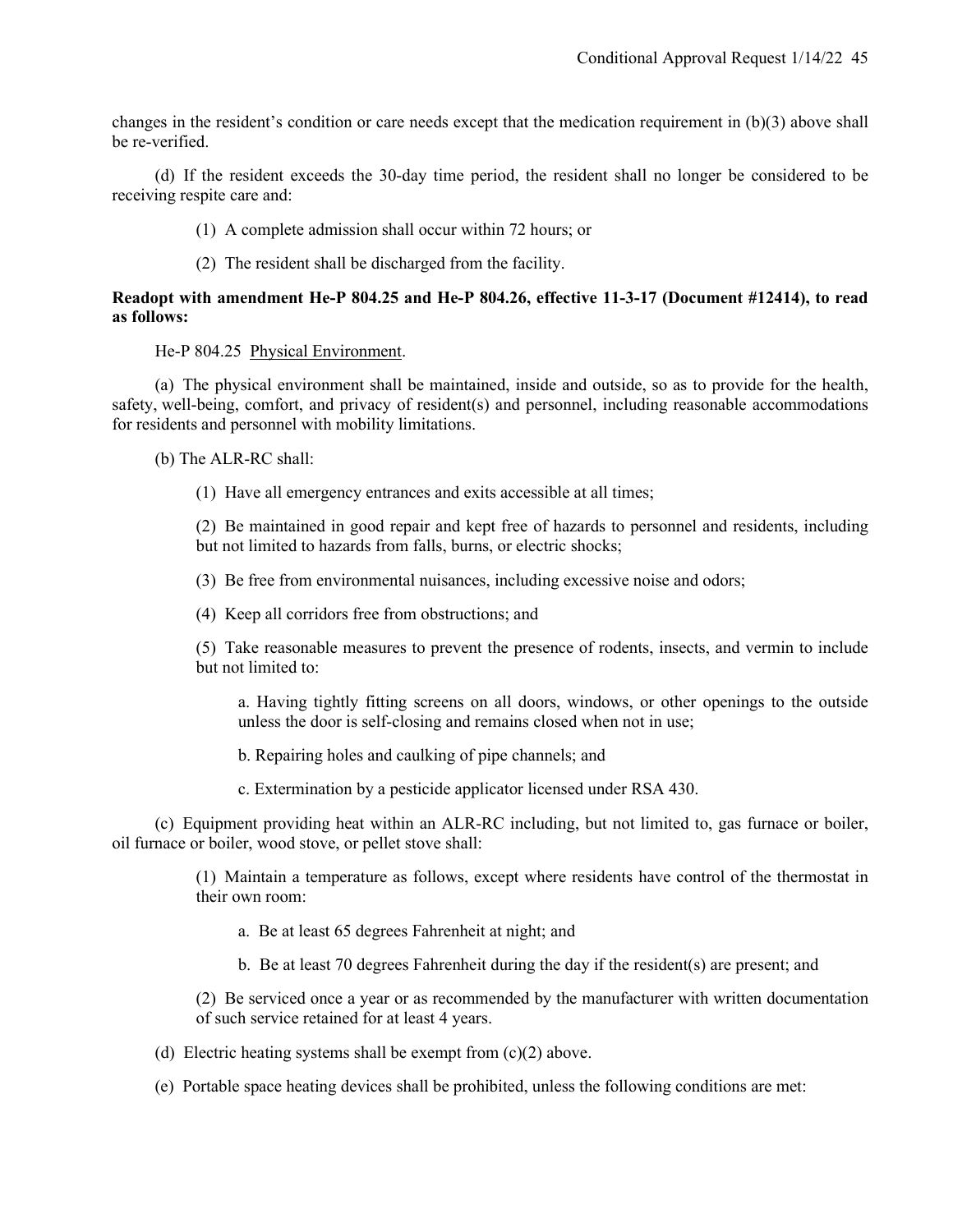(1) Such devices are used only in employee areas where personnel are present and awake at all times; and

(2) The heating elements of such devices do not exceed 212 degrees Fahrenheit.

(f) Unvented fuel-fired heaters shall not be used in any ALR-RC.

 (g) Ventilation shall be provided in all enclosed living areas by means of a mechanical ventilation system or one or more screened windows that can be opened.

 (h) Each resident bedroom shall have natural lighting provided by at least one operable window with a screen to the outside, which is of a size equivalent to or greater than 8% of the room's gross square footage.

 (i) The number of sinks, toilets, tubs, or showers shall be in a ratio of one for every 6 individuals, unless household members and personnel have separate bathroom facilities not used by residents.

 (j) All showers and tubs shall have slip resistant floors and surfaces which are intact, easily cleanable, and impervious to water.

(k) All hand-washing facilities shall be provided with hot and cold running water.

 (l) Bedrooms shall have at least 100 square feet for each resident in each private bedroom and at least 80 square feet for each resident in a semi-private bedroom, exclusive of space required for closets, wardrobes, and toilet facilities.

(m) Bedrooms in an ALR-RC licensed prior to 4/3/2008 shall:

(1) Be exempt from (l) above;

(2) Provide at least 80 square feet per resident in a private room; and

- (3) Provide at least 70 square feet per resident in a semi-private room.
- (n) Each bedroom shall:
	- (1) Contain no more than 2 beds;

(2) Have its own separate entry to permit the resident to reach his or her bedroom without passing through the room of another resident;

(3) Have a side hinge door and not a folding or sliding door or a curtain;

(4) Not be used simultaneously for other purposes;

(5) Be separated from halls, corridors, and other rooms by floor to ceiling walls;

(6) Be located on the same level as the bathroom facilities if the resident has impaired mobility as identified by the RAT; and

(7) If a licensed bedroom is temporarily being utilized for another purpose, it shall retain the capability of being restored to meet the requirements of a licensed bedroom within 24 hours and without requiring additional construction or renovation.

(o) The licensee shall provide the following for the residents' use, as needed:

(1) A bed appropriate to the needs of the resident;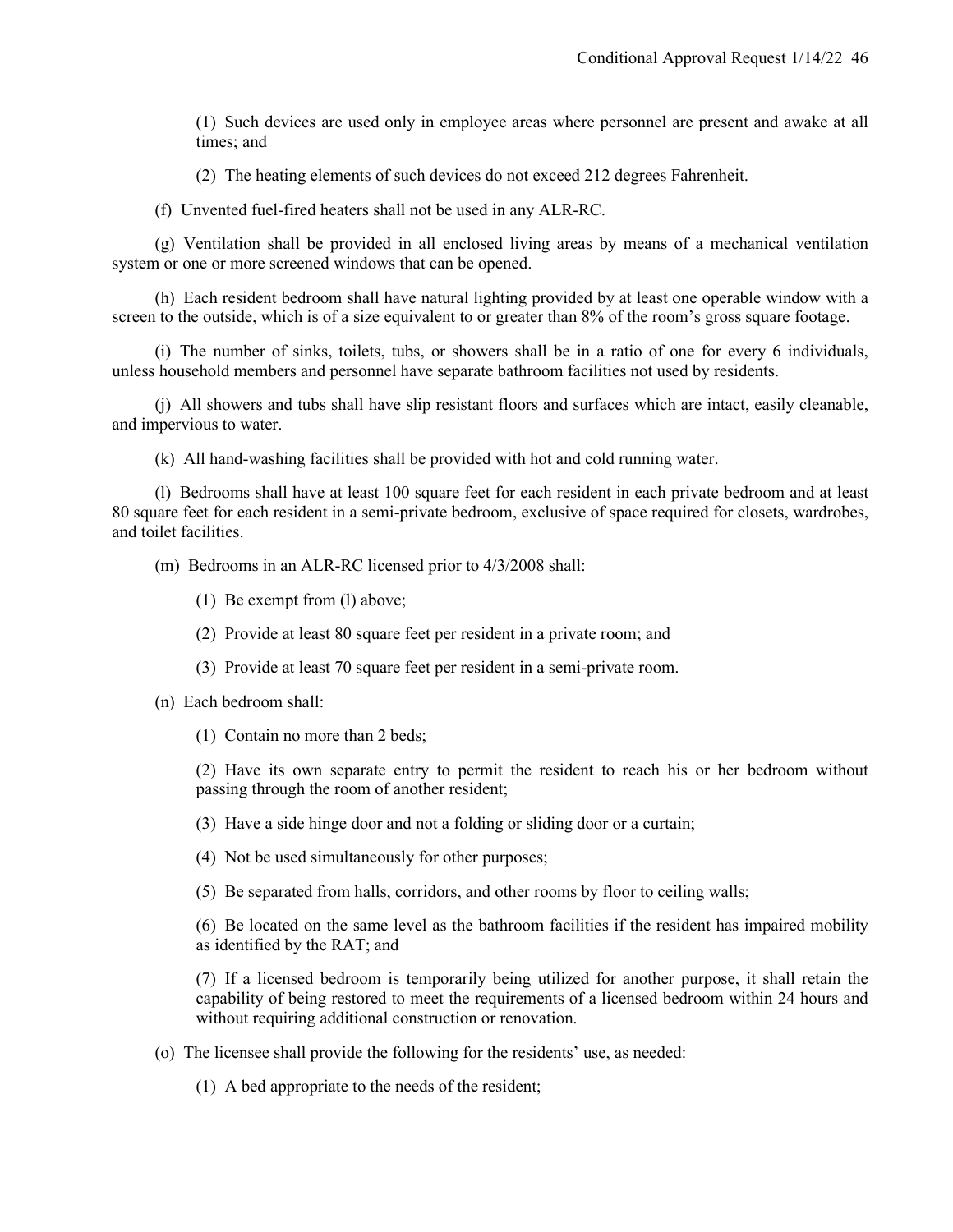(2) A firm mattress that complies with the state fire code and codes adopted by reference as defined in RSA 153:1, VI-a, except as modified in Saf-FMO 300;

(3) Clean linens, blankets, and a pillow;

- (4) A bureau, mirror, and bedside table;
- (5) A lamp;
- (6) A chair;
- (7) A closet or storage space for personal belongings; and
- (8) Window blinds, shades, or curtains that provide privacy.

 (p) The resident may use his or her own personal possessions provided they do not pose a risk to the resident or others and may waive any of the items in (o) above with a note signed by the resident or guardian and which note shall be placed in the resident's file.

- (q) The licensee shall provide the following rooms to meet the needs of residents:
	- (1) One or more living rooms or multipurpose rooms; and
	- (2) Dining facilities with a seating capacity capable of meeting the needs of all residents.

 (r) Each licensee shall have a UL listed communication system in place so that all residents can effectively contact personnel when they need assistance with care or in an emergency.

 (s) Lighting shall be available to allow residents to participate in activities such as reading, needlework, or handicrafts.

 (t) All bathroom, bedroom, and closet doors shall either swing or slide and have latches or locks which shall be designed for easy opening from the inside and outside in an emergency.

(u) Screens shall be provided for doors, windows, or other openings to the outside.

He-P 804.26 Fire Safety.

(a) All ALR-RCs shall meet at a minimum the following:

(1) For facilities with 3 residents or fewer, the One and Two Family Dwelling chapter of the life safety code; and

(2) For facilities with 4 residents or more, the Residential Board and Care Occupancy chapter of the life safety code.

(b) All ALR-RCs shall have:

(1) Smoke detectors on every level and in every bedroom that are interconnected and either hardwired, powered by the ALR-RC's electrical service, or wireless, as approved by the state fire marshal for the ALR-RC;

(2) At least one UL listed, ABC type portable fire extinguisher, with a minimum rating of 2A-10BC, installed on every level of the building, and which meets the following requirements:

a. Maximum travel distance to each extinguisher shall not exceed 50 feet;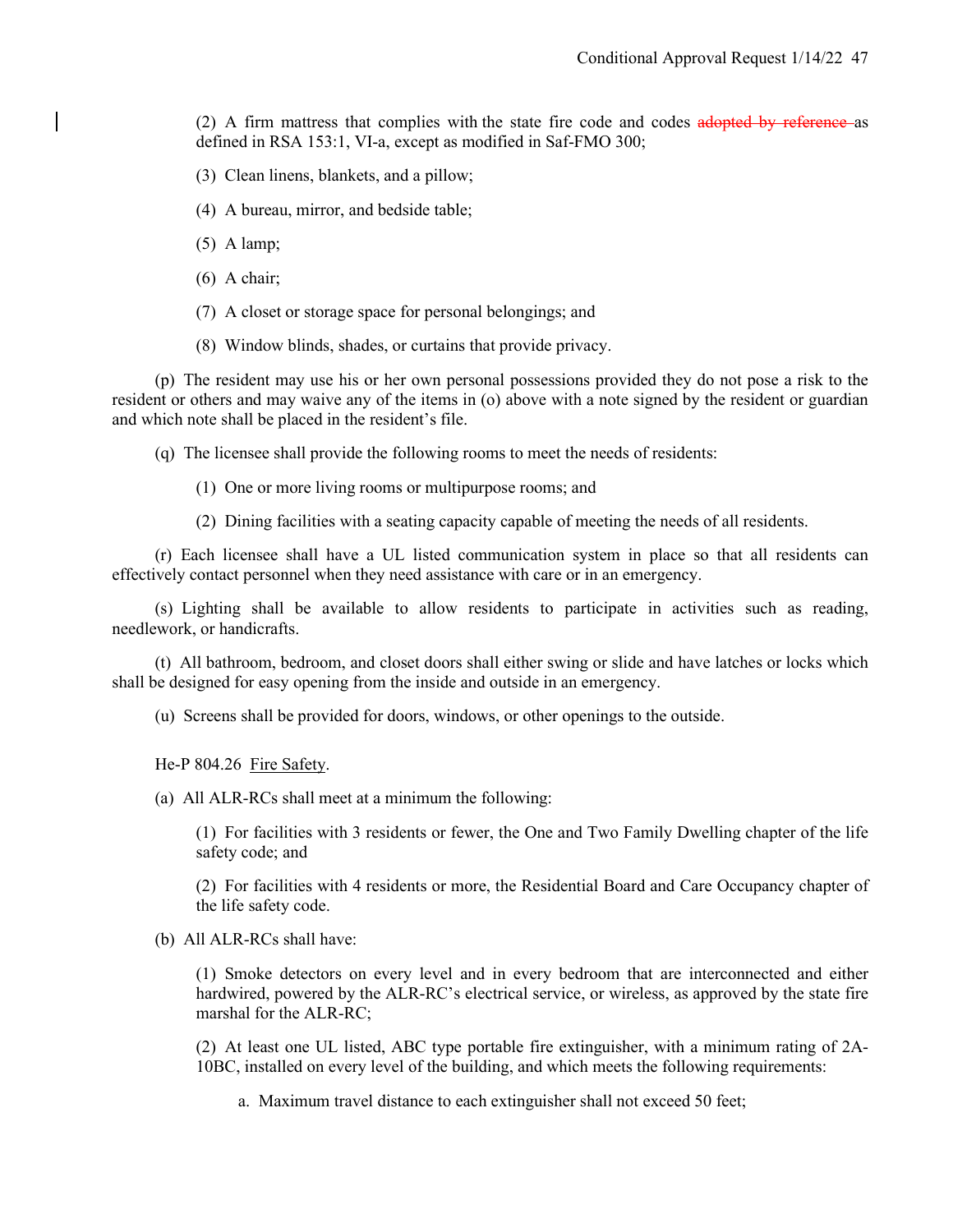b. Fire extinguishers shall be inspected either manually or by means of an electronic monitoring device or system at least once per calendar month, at intervals not exceeding 31 days;

c. Records for manual inspection or electronic monitoring shall be kept to demonstrate that at least 12 monthly inspections have been performed for the most recent 12-month period;

d. Documentation of manual fire extinguisher inspections must be maintained on-site in accordance with NFPA 10 and available at the time of the inspection or investigation;

e. Documentation of electronically monitored fire extinguishers must be provided to the department within 2 business days of the completion of the inspection or investigation;

f. Annual maintenance shall be performed on each extinguisher by trained personnel, and each extinguisher shall have a tag or label securely attached that indicates that maintenance was performed; and

g. The components of the electronic monitoring device or system shall be tested and maintained annually in accordance with the manufacturer's listed maintenance manual; and

(3) An approved carbon monoxide monitor on every level.

 (c) A fire safety program shall be developed and implemented to provide for the safety of residents and personnel.

 (d) Immediately following any fire or emergency situation, licensees shall notify the department by phone to be followed by written notification within 72 hours, with the exception of:

(1) A false alarm or emergency medical services (EMS) transport for a non-emergent reason; or

(2) Emergency EMS transport related to pre-existing conditions.

(e) The written notification required by (d) above shall include:

(1) The date and time of the incident;

(2) A description of the location and extent of the incident, including any injury or damage;

(3) A description of events preceding and following the incident;

(4) The name of any personnel or residents who were evacuated as a result of the incident, if applicable;

(5) The name of any personnel or residents who required medical treatment as a result of the incident, if applicable; and

(6) The name of the individual the licensee wishes the department to contact if additional information is required.

 (f) If the licensee has chosen to allow smoking within the ALR-RC, a designated smoking area shall be provided which:

> (1) Has a dedicated ventilation system, so that smoke or odors cannot escape or be detected outside the designated smoking room;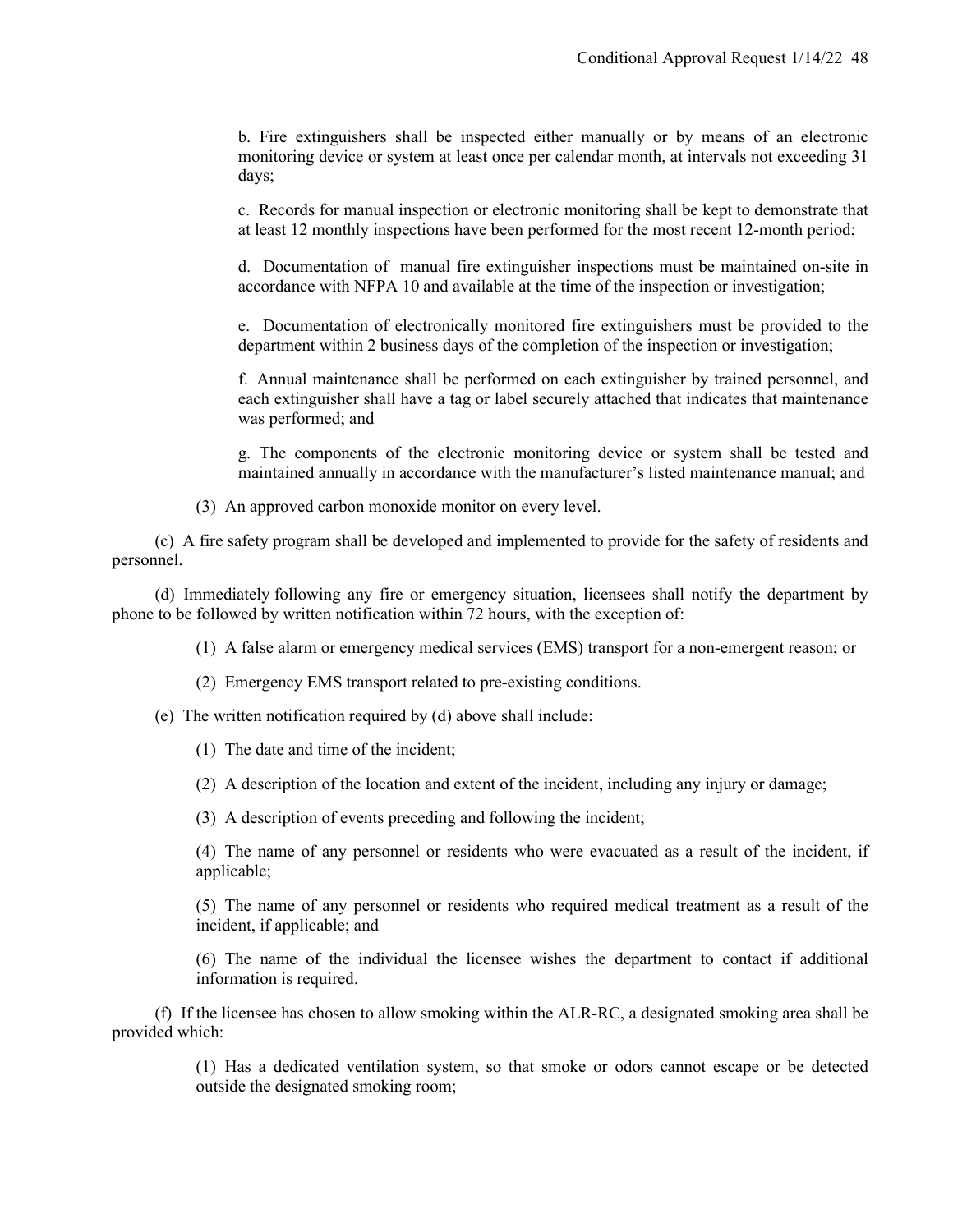- (2) Has walls and furnishings constructed of non-combustible materials;
- (3) Has metal waste receptacles and safe ashtrays; and
- (4) Is in compliance with the requirements of RSA 155:64–77, the Indoor Smoking Act.

 (g) A copy of the fire safety plan including fire drill actions shall be made available to and reviewed with the resident, or the resident's guardian, a person with durable power of attorney (DPOA), agent, or personal representative, as appropriate at the time of admission and a summary of the resident's responsibilities shall be provided to the resident. Each resident shall receive an individual fire drill walkthrough within 5 days of admission, as appropriate.

(h) The fire safety plan shall be reviewed and approved as follows:

(1) A copy of the fire safety plan shall be made available, annually and whenever changes are made, to the local fire chief for review and approval;

(2) The local fire chief shall give written approval initially to all fire safety plans; and

(3) If changes are made to the plan, they shall be submitted to the local fire chief for review and approval, as appropriate, prior to the change.

(i) Fire drills shall be conducted as follows:

(1) For buildings constructed to the One and Two Family Dwelling chapter or the Residential Board and Care Occupancy chapter of the life safety code, the following shall be required:

a. The administration of every residential board and care facility shall have, in effect and available to all supervisory personnel, written copies of a plan for protecting all persons in the event of fire, for keeping persons in place, for evacuating persons to areas of refuge, and for evacuating persons from the building when necessary;

b. Willing residents shall be trained to assist each other in case of fire or emergency to the extent that their physical and mental abilities permit them to do so, without additional personal risk;

c. All ALR-RC facilities identified in (1) above shall conduct fire drills not less than 6 times per year on a bimonthly basis, with not less than 2 drills conducted during the dark of night when a majority of residents are sleeping. Actual exiting from windows shall not be required, however opening the window and signaling for help shall be an acceptable alternative;

d. The drills shall involve the actual evacuation of all residents to an assembly point, as specified in the fire safety plan, and approved by the department and the local fire authority based on construction of the building, and shall provide residents with experience in egressing through all exits and means of escape;

e. Facilities shall complete a written record of fire drills that includes the following:

1. The date and time including AM/PM the drill was conducted and if the actual fire alarm system was used;

2. The location of exits used;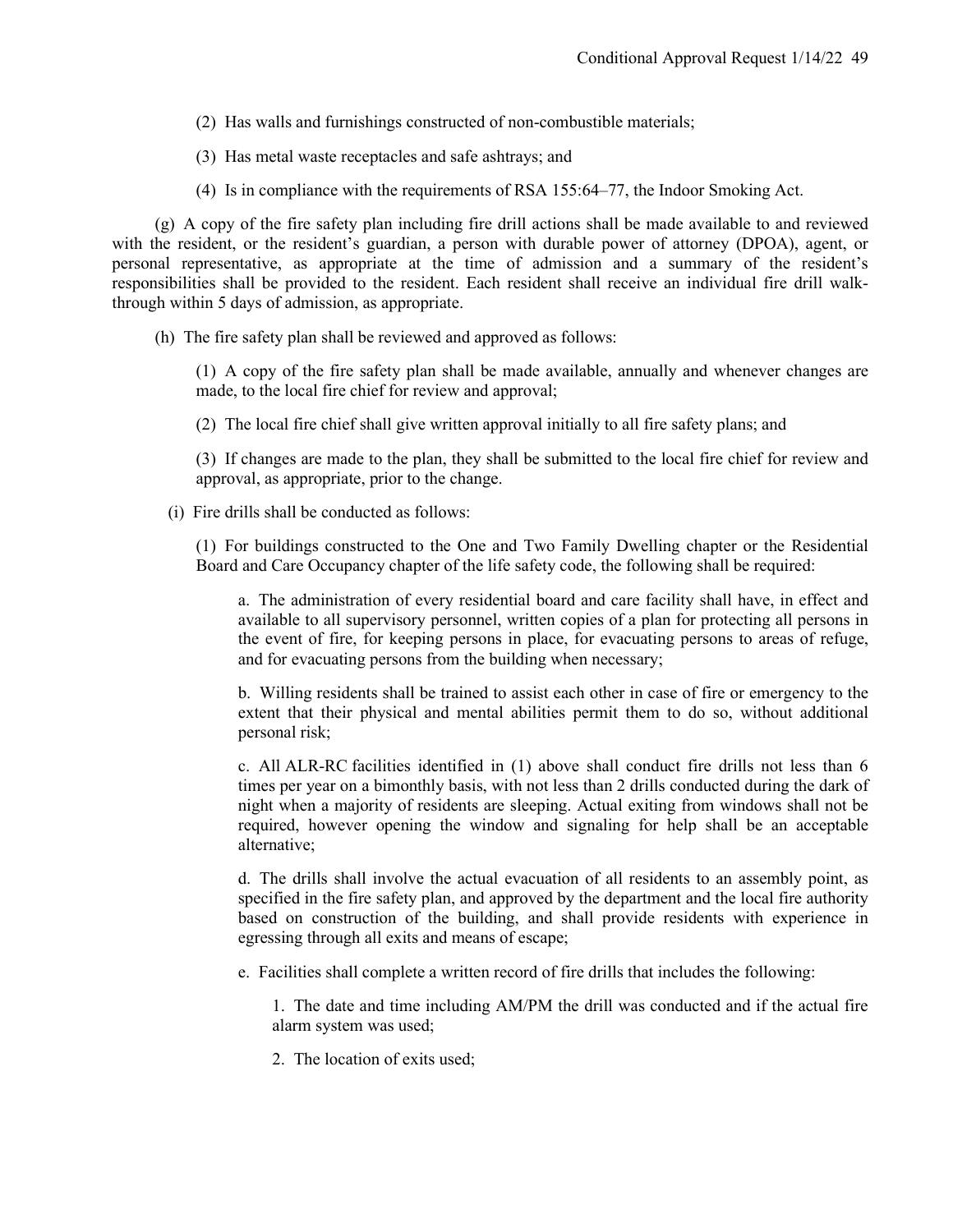3. The number of people, including residents, personnel, and visitors, participating at the time of the drill;

4. The amount of time taken to completely evacuate the facility;

5. The name and title of the person conducting the drill;

6. A list of problems and issues encountered during the drill;

7. A list of improvements and resolution to the issues encountered during the fire drill; and

8. The names of all staff members participating in the drill;

f. At no time shall a staff member who has not participated in a fire drill be the only staff member on duty within the facility;

g. At least annually, and whenever a resident experiences a significant change, as defined in He-P  $804.03$ (chbv), the facility shall conduct a resident Fire Safety Evacuation Scoring System (FSES) as listed in NFPA 101A, Alternatives to Life Safety, to determine the resident's needs during a fire drill including, but not limited to, mobility, assistance to evacuate, staff needed, risk of resistance, and residents' ability to evacuate on their own and choose an alternate exit;

h. At least annually, the facility shall review all residents' FSES in totality to ensure that the facility can meet not only the needs of each individual resident but the resident population as a whole during a time of emergency;

i. Based on the review in h. above, if the facility is unable to meet the needs of any resident based on the FSES, the facility shall address the safety concerns through a variety of interventions such as resident discharge, additional staff, and modification to the current building; and

j. The fire drills for facilities built to the Residential Board and Care Occupancy chapter of the life safety code shall be permitted to be announced, in advance, to the residents just prior to the drill;

(2) For buildings constructed to the Health Care Occupancy chapter of the life safety code and to the rules and regulations adopted and enforced by the state fire marshal's office and/or the municipality, or which have been physically evaluated, rehabilitated, and approved by a New Hampshire licensed fire protection engineer, the state fire marshal's office, and the department to meet the Health Care Occupancy chapter, the following shall be required:

- a. The facility shall develop a fire safety plan, which provides for the following:
	- 1. Use of alarms;

**Edit.** Delete.

- 2. Transmission of alarms to fire department;
- 3. Emergency phone call to fire department;
- 4. Response to alarms;
- 5. Isolation of fire;
- 6. Evacuation of immediate area;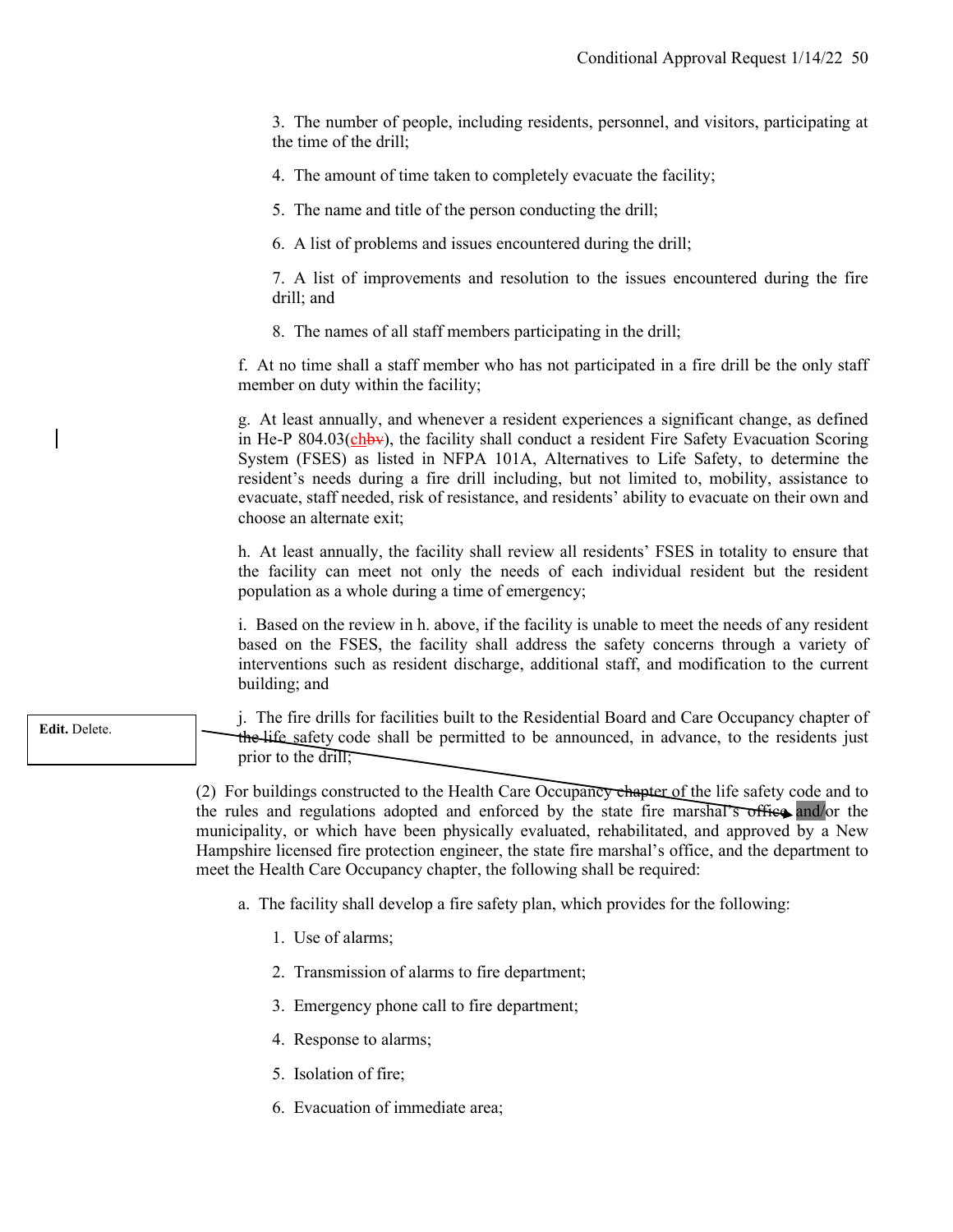- 7. Evacuation of smoke compartment;
- 8. Preparation of floors and building for evacuation;
- 9. Extinguishment of fire; and

10. Written emergency telephone numbers for key staff, fire and police departments, poison control center, 911, and ambulance service(s);

b. Fire drills shall be conducted quarterly on each shift to familiarize facility personnel including, but not limited to, medical personnel, maintenance engineers, and administrative staff, with the signals and emergency action required under varied conditions;

c. Fire drills shall include the transmission of a fire alarm signal and simulation of emergency fire conditions;

d. Buildings that have a shelter in place, also known as defend in place, shall have this plan approved by the department and their local fire chief and shall be constructed to meet the Health Care Occupancy chapter of the life safety code;

e. When drills are conducted between 9:00 p.m. and 6:00 a.m., a coded announcement shall be permitted to be used instead of audible alarms;

f. If the facility has an approved defend or shelter in place plan, then all personnel, residents, and visitors shall evacuate to that appropriate location or to the outside of the building to a selected assembly point and drills shall be designed to ensure that residents are given the experience of evacuating to the appropriate location or exiting through all emergency exists;

g. Facilities shall complete a written record of fire drills and include the following:

1. The date and time including AM/PM the drill was conducted and if the actual fire alarm system was used;

2. The location of exits used;

3. The number of people, including residents, personnel, and visitors, participating at the time of the drill;

4. The amount of time taken to completely evacuate the facility,  $-$ or evacuate to an approved area of refuge, or evacuate through a horizontal exit;

5. The name and title of the person conducting the drill;

6. A list of problems and issues encountered during the drill;

7. A list of improvements and resolution to the issues encountered during the fire drill; and

8. The names of all staff members participating in the drill; and

h.. Written records of the fire drills shall be maintained on site and available to the department during an inspection or investigation conducted in accordance with RSA 151:6 and RSA 151:6-a; and